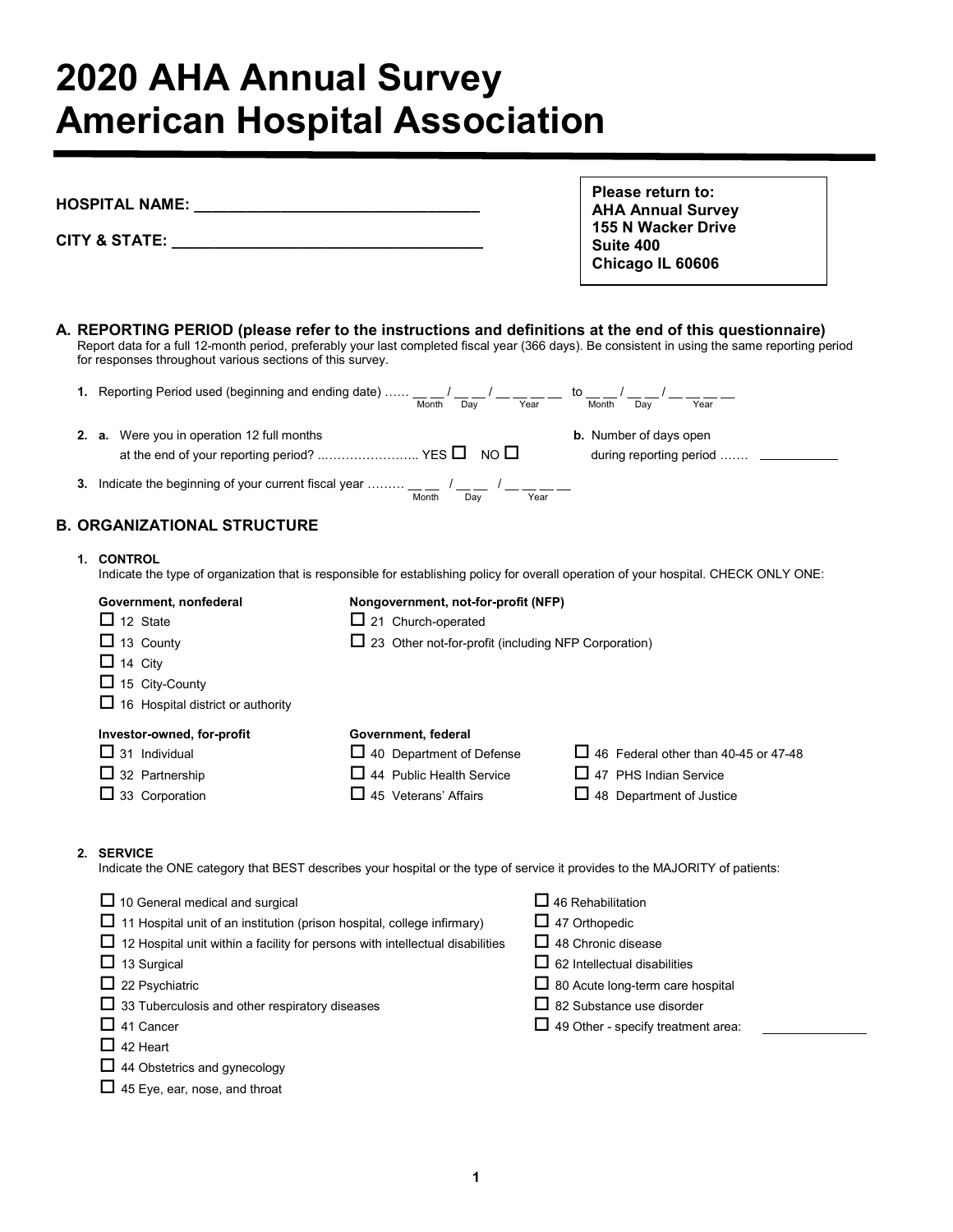# **B. ORGANIZATIONAL STRUCTURE (continued)**

| <b>OTHER</b> |
|--------------|

| а.       |                                                                                                                                                                                            |            | YES $\Box$      | NO <sub>1</sub>  |  |  |  |
|----------|--------------------------------------------------------------------------------------------------------------------------------------------------------------------------------------------|------------|-----------------|------------------|--|--|--|
| b.       |                                                                                                                                                                                            |            | YES $\Box$      | NO <sub>II</sub> |  |  |  |
| с.       | Is the hospital contract managed? If yes, please provide the name, city, and state of the organization YES $\Box$                                                                          |            |                 | NO <sub>1</sub>  |  |  |  |
|          | Name: _________________________________City: ___________________________________State: __________________                                                                                  |            |                 |                  |  |  |  |
|          |                                                                                                                                                                                            |            |                 | NO <sub>1</sub>  |  |  |  |
| е.       | If you checked 80 Acute long-term care hospital (LTCH) in Section B2 (Service), please indicate if you are a freestanding LTCH or a LTCH<br>arranged within a general acute care hospital. |            |                 |                  |  |  |  |
|          | □ LTCH arranged in a general acute care hospital<br>$\Box$ Free standing LTCH                                                                                                              |            |                 |                  |  |  |  |
|          | If you are arranged in a general acute care hospital, what is your host hospital's name?                                                                                                   |            |                 |                  |  |  |  |
|          |                                                                                                                                                                                            |            |                 |                  |  |  |  |
| f.<br>g. | Are any other types of hospitals co-located in your hospital?<br>If yes, what type of hospital is co-located? (Check all that apply)                                                       | YES $\Box$ | NO <sub>1</sub> |                  |  |  |  |
| 6.       | Cancer<br>Cardiac<br>2.<br>Orthopedic<br>3.<br>$\Box$ Pediatric<br>Psychiatric<br>5.                                                                                                       |            |                 |                  |  |  |  |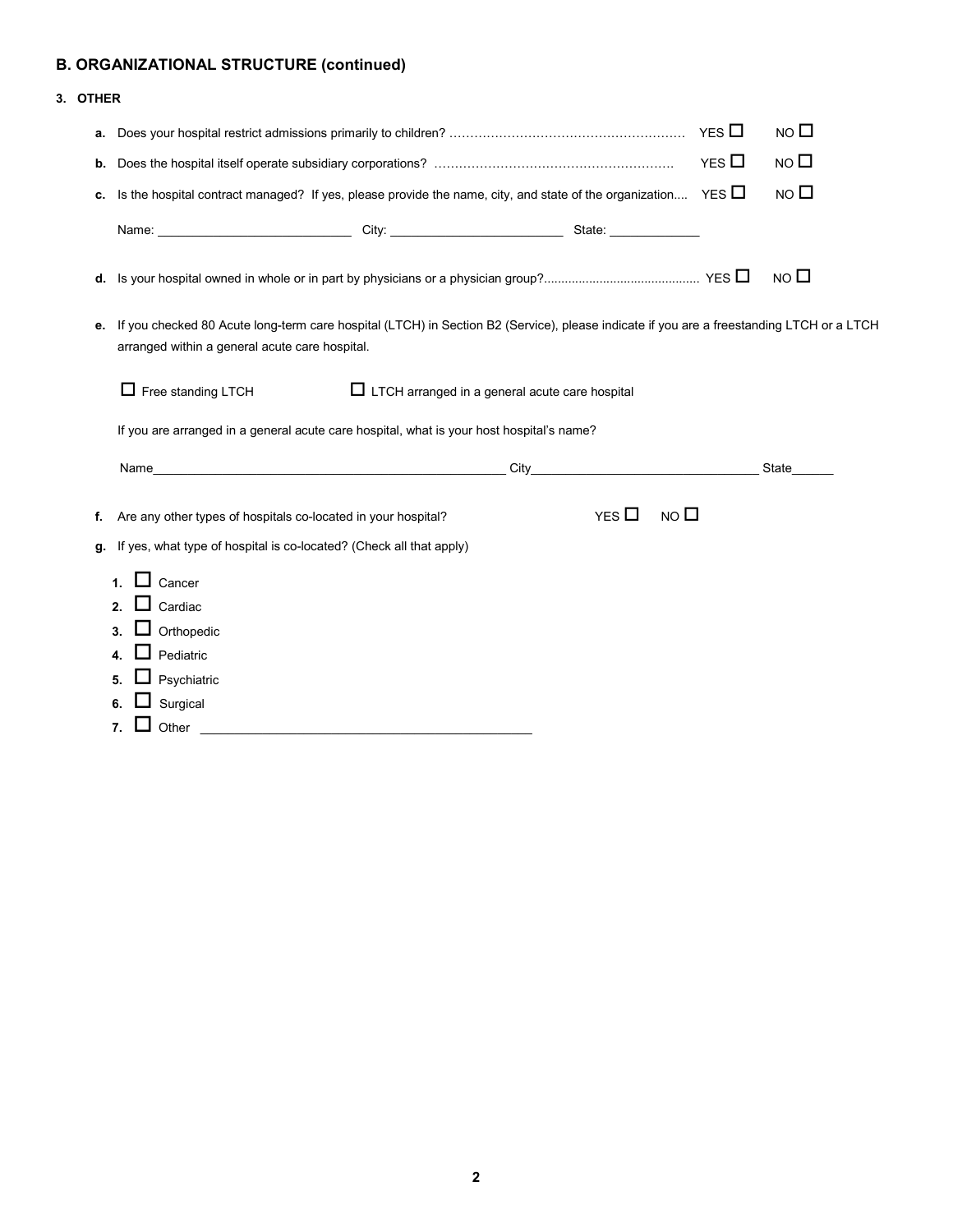### **C. FACILITIES AND SERVICES**

For each service or facility listed below, please check all the categories that describe how each item is provided **as of the last day of the reporting period**. Check all categories that apply for an item. If you check column (1) C1-19, please include the number of **staffed beds**. *The sum of the beds reported in 1-19 should equal Section E(1b), beds set up and staffed on page 14.*

|                                                                         | (1)<br>Owned or<br>provided by<br>my hospital or<br>its subsidiary | (2)<br>Provided by<br>my Health<br>System<br>(in my local<br>community) | (3)<br>Provided through a<br>formal contractual<br>arrangement or<br>joint venture with<br>another provider<br>that is not in my<br>system (in my<br>local community) | (4)<br>Do Not<br><b>Provide</b> |
|-------------------------------------------------------------------------|--------------------------------------------------------------------|-------------------------------------------------------------------------|-----------------------------------------------------------------------------------------------------------------------------------------------------------------------|---------------------------------|
|                                                                         |                                                                    | ΙI                                                                      | ΙI                                                                                                                                                                    |                                 |
|                                                                         |                                                                    | ΙI                                                                      |                                                                                                                                                                       |                                 |
| <b>3.</b> Obstetrics…………….[Hospital level of unit (1-3):(____)] (#Beds_ |                                                                    |                                                                         |                                                                                                                                                                       |                                 |
|                                                                         |                                                                    |                                                                         |                                                                                                                                                                       |                                 |
|                                                                         |                                                                    |                                                                         |                                                                                                                                                                       |                                 |
|                                                                         |                                                                    |                                                                         |                                                                                                                                                                       |                                 |
|                                                                         |                                                                    |                                                                         |                                                                                                                                                                       |                                 |
|                                                                         |                                                                    |                                                                         |                                                                                                                                                                       |                                 |
|                                                                         |                                                                    |                                                                         |                                                                                                                                                                       |                                 |
|                                                                         |                                                                    |                                                                         |                                                                                                                                                                       |                                 |
|                                                                         |                                                                    |                                                                         |                                                                                                                                                                       |                                 |
|                                                                         |                                                                    |                                                                         |                                                                                                                                                                       |                                 |
|                                                                         |                                                                    |                                                                         |                                                                                                                                                                       |                                 |
|                                                                         |                                                                    |                                                                         |                                                                                                                                                                       |                                 |
|                                                                         |                                                                    |                                                                         |                                                                                                                                                                       |                                 |
|                                                                         |                                                                    | H                                                                       |                                                                                                                                                                       |                                 |
|                                                                         |                                                                    |                                                                         |                                                                                                                                                                       |                                 |
|                                                                         |                                                                    |                                                                         |                                                                                                                                                                       |                                 |
|                                                                         |                                                                    |                                                                         |                                                                                                                                                                       |                                 |
|                                                                         |                                                                    |                                                                         |                                                                                                                                                                       |                                 |
|                                                                         |                                                                    |                                                                         |                                                                                                                                                                       |                                 |
|                                                                         |                                                                    |                                                                         |                                                                                                                                                                       |                                 |
|                                                                         |                                                                    |                                                                         |                                                                                                                                                                       |                                 |
|                                                                         |                                                                    |                                                                         |                                                                                                                                                                       |                                 |
|                                                                         |                                                                    |                                                                         |                                                                                                                                                                       |                                 |
|                                                                         | ப                                                                  |                                                                         |                                                                                                                                                                       |                                 |
|                                                                         | ┍                                                                  |                                                                         |                                                                                                                                                                       |                                 |
|                                                                         |                                                                    |                                                                         |                                                                                                                                                                       |                                 |
|                                                                         |                                                                    |                                                                         |                                                                                                                                                                       |                                 |
|                                                                         | ΙI                                                                 |                                                                         |                                                                                                                                                                       |                                 |
| 32. Cardiology and cardiac surgery services                             |                                                                    |                                                                         |                                                                                                                                                                       |                                 |
|                                                                         |                                                                    |                                                                         |                                                                                                                                                                       |                                 |
|                                                                         |                                                                    |                                                                         |                                                                                                                                                                       |                                 |
|                                                                         |                                                                    |                                                                         |                                                                                                                                                                       |                                 |
|                                                                         |                                                                    |                                                                         |                                                                                                                                                                       |                                 |
| e.Adult interventional cardiac catheterization                          |                                                                    |                                                                         |                                                                                                                                                                       |                                 |
| f. Pediatric interventional cardiac catheterization                     | l l                                                                |                                                                         |                                                                                                                                                                       |                                 |
|                                                                         | ΙI                                                                 |                                                                         |                                                                                                                                                                       |                                 |
|                                                                         | ΙI                                                                 |                                                                         |                                                                                                                                                                       |                                 |
|                                                                         | ΙI                                                                 |                                                                         |                                                                                                                                                                       |                                 |
|                                                                         | ΙI                                                                 |                                                                         |                                                                                                                                                                       |                                 |
|                                                                         | □                                                                  | ΙI                                                                      | ΙI                                                                                                                                                                    |                                 |
|                                                                         |                                                                    |                                                                         |                                                                                                                                                                       |                                 |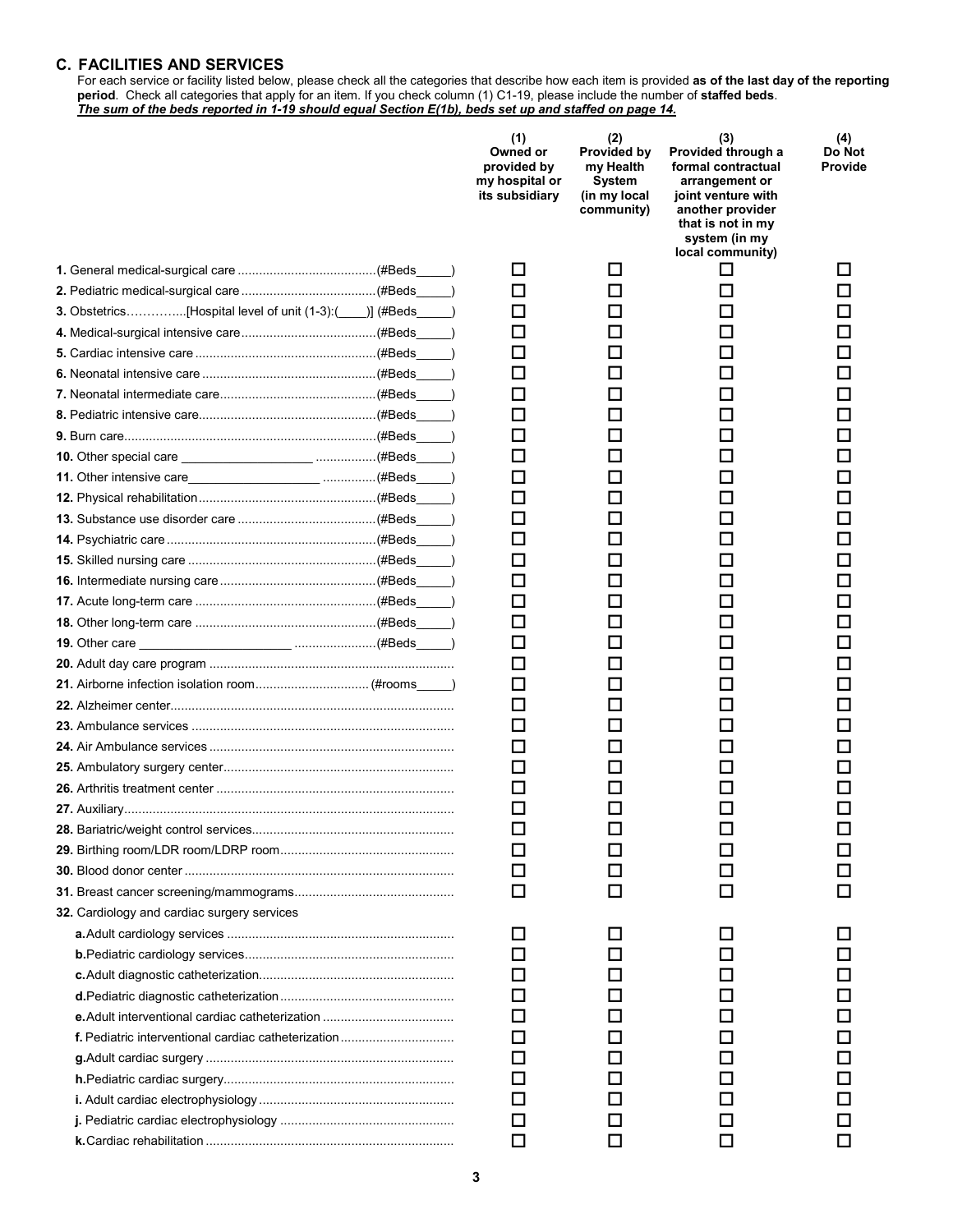|                                                                                                                                                                                          | (1)<br>Owned or<br>provided by<br>my hospital or<br>its subsidiary                 | (2)<br><b>Provided by</b><br>my Health<br>System<br>(in my local<br>community) | (3)<br>Provided through a<br>formal contractual<br>arrangement or<br>joint venture with<br>another provider<br>that is not in my<br>system (in my<br>local community) | (4)<br>Do Not<br><b>Provide</b> |
|------------------------------------------------------------------------------------------------------------------------------------------------------------------------------------------|------------------------------------------------------------------------------------|--------------------------------------------------------------------------------|-----------------------------------------------------------------------------------------------------------------------------------------------------------------------|---------------------------------|
| 39. Complementary and alternative medicine services<br>40. Computer assisted orthopedic surgery (CAOS)                                                                                   | ப<br>П<br>□<br>ப<br>□<br>□<br>□<br>□<br>П                                          | ப<br>П<br>П<br>ΙI<br>П<br>ΙI<br>П<br>ΙI<br>ΙI                                  | □<br>ப<br>П<br>ΙI<br>ΙI<br>ΙI<br>П<br>ΙI<br>П                                                                                                                         |                                 |
| 44. Emergency services                                                                                                                                                                   | □<br>□                                                                             | ΙI<br>ΙI                                                                       | ΙI<br>ΙI                                                                                                                                                              | $\mathsf{L}$                    |
| <b>b.</b> Off-campus emergency department<br><b>d.</b> Trauma center (certified) [Hospital level of unit (1-3) _____________________                                                     | ΙI<br>П<br>ப<br>□<br>П                                                             | ΙI<br>П<br>ΙI<br>П<br>П                                                        | ΙI<br>□<br>ΙI                                                                                                                                                         |                                 |
| 46. Endoscopic services<br>e. Endoscopic retrograde cholangiopancreatography (ERCP)<br>49. Extracorporeal shock wave lithotripter (ESWL)<br>50. Fertility clinic<br>64. Housing services | ப<br>П<br>ΙI<br>□<br>П<br>П<br>П<br>□<br>□<br>ΙI<br>ΙI<br>ப<br>ப<br>LΙ<br>ΙI<br>ΙI | ΙI<br>ΙI<br>П<br>ΙI<br>ΙI<br>П<br>ΙI<br>П                                      | ΙI<br>l I<br>ΙI<br>ΙI<br>□                                                                                                                                            | □                               |
|                                                                                                                                                                                          | ப                                                                                  |                                                                                |                                                                                                                                                                       |                                 |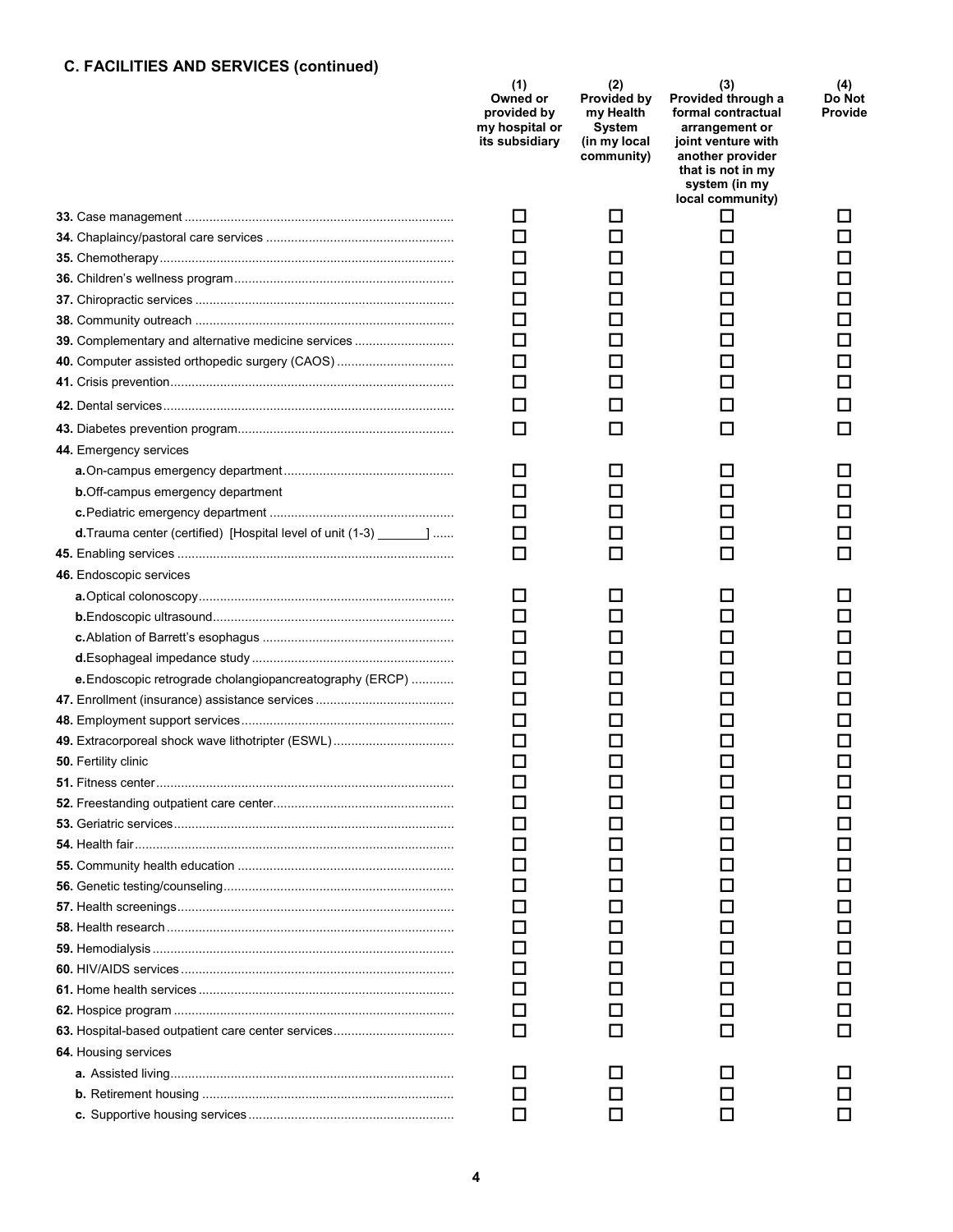### **provided by my hospital or its subsidiary my Health System (in my local community) formal contractual arrangement or joint venture with another provider that is not in my system (in my local community) Provide 65.** Immunization program.................................................................... **66.** Indigent care clinic.......................................................................... **67.** Linguistic/translation services ......................................................... **68.** Meal delivery services .................................................................... **69.** Mobile health services .................................................................... **70.** Neurological services ..................................................................... **71.** Nutrition program............................................................................ **72.** Occupational health services.......................................................... **73.** Oncology services .......................................................................... **74.** Orthopedic services........................................................................ **75.** Outpatient surgery.......................................................................... **76.** Pain management program ............................................................ **77.** Palliative care program.................................................................. . **78.** Palliative care inpatient unit ............................................................ **79.** Patient controlled analgesia (PCA)................................................. **80.** Patient education center................................................................. **81.** Patient representative services....................................................... **82.** Physical rehabilitation services **a.** Assistive technology center ........................................................... **b.** Electrodiagnostic services ............................................................ **c.** Physical rehabilitation outpatient services..................................... **d.** Prosthetic and orthotic services .................................................... **e.** Robot-assisted walking therapy .................................................... **f.** Simulated rehabilitation environment............................................. **83.** Primary care department ................................................................ **84.** Psychiatric services **a.** Psychiatric consultation-liaison services ........................................ **b.** Psychiatric pediatric care........................................ (#Beds\_\_\_\_\_) **c.** Psychiatric geriatric care......................................... (#Beds\_\_\_\_\_) **d.** Psychiatric education services....................................................... **e.** Psychiatric emergency services..................................................... **f.** Psychiatric outpatient services....................................................... **g.** Psychiatric intensive outpatient services........................................ **h.** Social and community psychiatric services .................................... **i.** Forensic psychiatric services ......................................................... **j.** Prenatal and postpartum psychiatric services ................................ **k.** Psychiatric partial hospitalization services – adult.......................... **l.** Psychiatric partial hospitalization services – pediatric .................... **m.**Psychiatric residential treatment – adult.........................................

**(1) Owned or** 

**(2) Provided by** 

**(3) Provided through a**

**(4) Do Not** 

### **C. FACILITIES AND SERVICES (continued)**

**n.** Psychiatric residential treatment – pediatric ................................... **o.** Suicide prevention services ...........................................................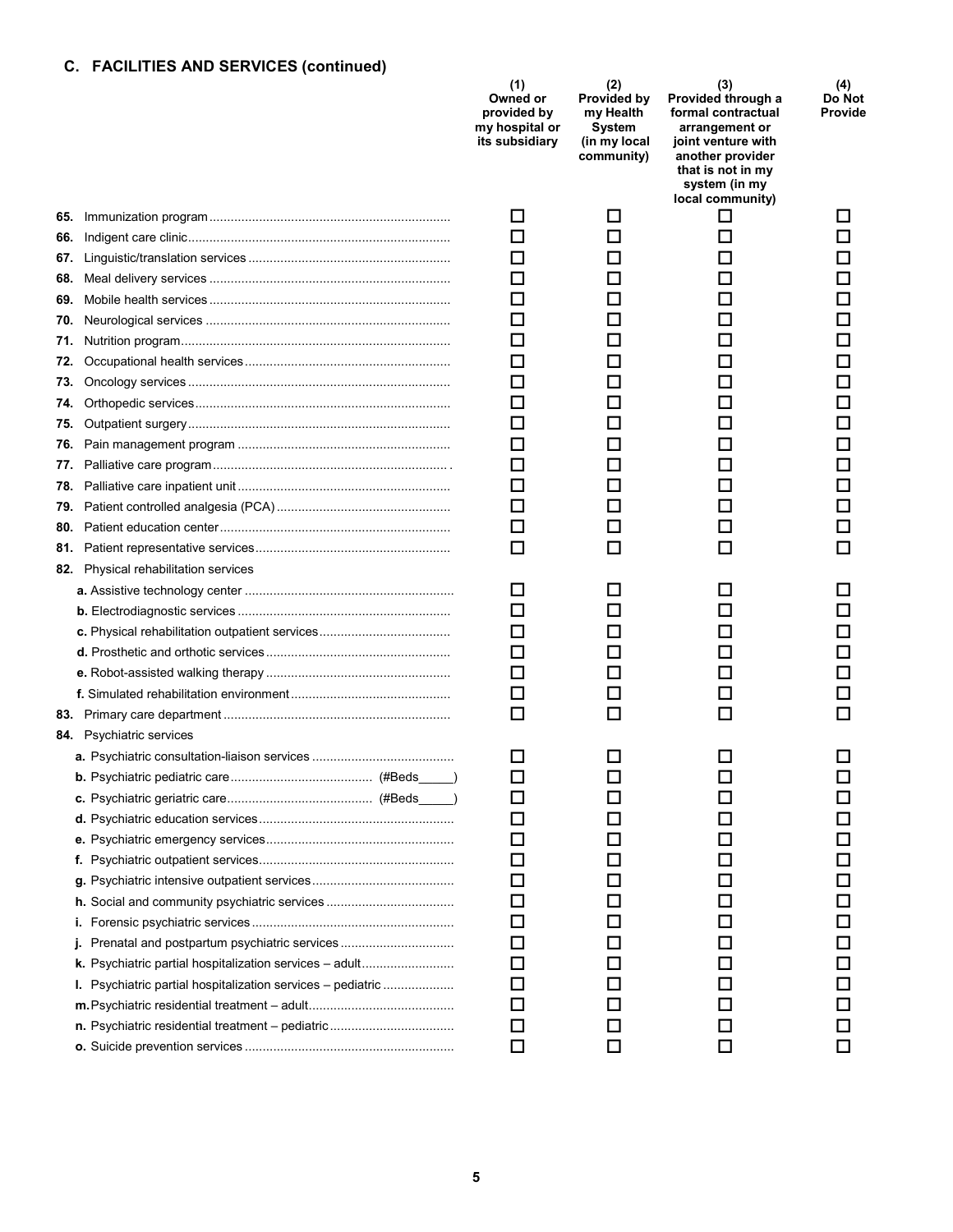|                                                                                                                                                                                                                                                                                                            | (1)<br>Owned or<br>provided by<br>my hospital<br>or its<br>subsidiary | (2)<br><b>Provided by</b><br>my Health<br>System<br>(in my local<br>community) | (3)<br><b>Provided through</b><br>a formal<br>contractual<br>arrangement or<br>joint venture with<br>another provider<br>that is not in my<br>system (in my<br>local community) | (4)<br>Do Not<br><b>Provide</b>                                       |
|------------------------------------------------------------------------------------------------------------------------------------------------------------------------------------------------------------------------------------------------------------------------------------------------------------|-----------------------------------------------------------------------|--------------------------------------------------------------------------------|---------------------------------------------------------------------------------------------------------------------------------------------------------------------------------|-----------------------------------------------------------------------|
| 85. Radiology, diagnostic<br>h. Multi-slice spiral computed tomography (<64+ slice CT)<br><b>i.</b> Multi-slice spiral computed tomography (64+ slice CT)<br>j.<br>I. Single photon emission computerized tomography (SPECT)<br>86. Radiology, therapeutic                                                 | ப<br>П<br>П<br>П<br>П<br>ΙI<br>П<br>П<br>П<br>П<br>ΙI<br>□<br>П       | ΙI<br>l I<br>ΙI<br>П<br>ΙI<br>ΙI<br>ΙI<br>ΙI<br>ΙI<br>ΙI<br>П<br>ΙI            | ப<br>ΙI<br>П<br>ΙI<br>ΙI<br>П<br>П<br>ΙI<br>ΙI<br>□<br>ΙI                                                                                                                       | l I<br>$\sqcup$<br>$\sqcup$<br>$\blacksquare$<br>l I<br>ΙI<br>□<br>ΙI |
| <b>b.</b> Intensity-modulated radiation therapy (IMRT)                                                                                                                                                                                                                                                     | ΙI<br>П<br>l I<br>П<br>ΙI<br>□<br>□<br>ΙI<br>□<br>□<br>□              | ப<br>ΙI<br>ΙI<br>□<br>ΙI<br>ΙI<br>П<br>ΙI<br>□                                 | ப<br>ப<br>ΙI<br>ΙI<br>□<br>□<br>ப<br>п<br>□<br>□                                                                                                                                | $\sqcup$<br>$\mathsf{I}$<br>□<br>□<br>$\sqcup$<br>□<br>□<br>□         |
| 92. Substance use disorder services<br><b>a.</b> Substance use disorder pediatric services (#Beds )<br>c. Substance use disorder partial hospitalization services<br>d. Medication assisted treatment for Opioid Use Disorder<br><b>e.</b> Medication assisted treatment for other substance use disorders | ΙI<br>ΙI<br>ΙI                                                        |                                                                                |                                                                                                                                                                                 |                                                                       |
| 97. Telehealth                                                                                                                                                                                                                                                                                             |                                                                       |                                                                                |                                                                                                                                                                                 |                                                                       |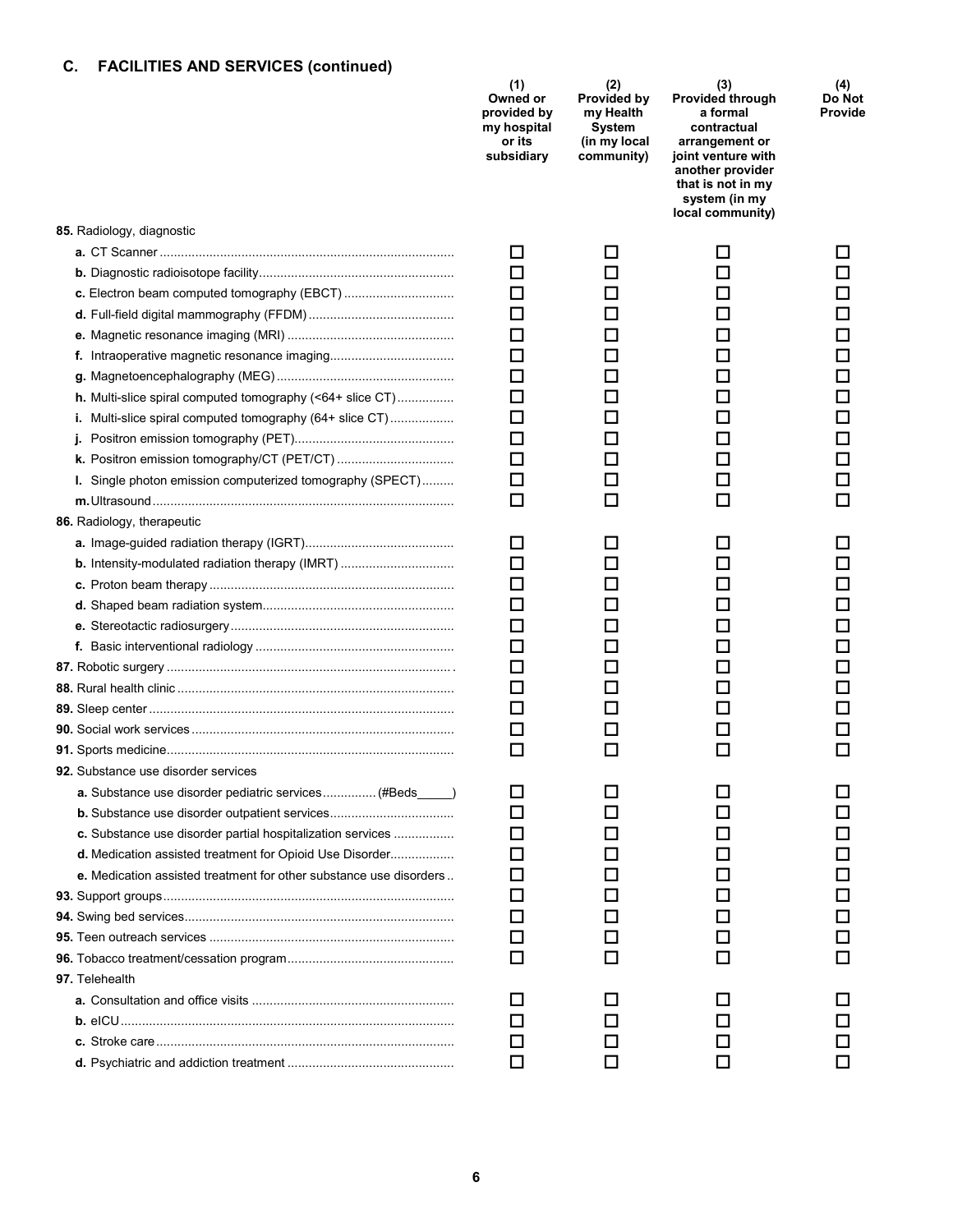|                                                              | (1)<br>Owned or<br>provided by<br>my hospital<br>or its<br>subsidiary | (2)<br><b>Provided by</b><br>my Health<br>System<br>(in my local<br>community) | (3)<br>Provided through a<br>formal contractual<br>arrangement or<br>joint venture with<br>another provider<br>that is not in my<br>system (in my local<br>community) | (4)<br>Do Not<br><b>Provide</b> |
|--------------------------------------------------------------|-----------------------------------------------------------------------|--------------------------------------------------------------------------------|-----------------------------------------------------------------------------------------------------------------------------------------------------------------------|---------------------------------|
| 97. Telehealth services (continued)                          |                                                                       |                                                                                |                                                                                                                                                                       |                                 |
| e. Remote patient monitoring                                 |                                                                       |                                                                                |                                                                                                                                                                       |                                 |
|                                                              | □                                                                     | ΙI                                                                             | ΙI                                                                                                                                                                    |                                 |
|                                                              | П                                                                     |                                                                                |                                                                                                                                                                       |                                 |
|                                                              | П                                                                     |                                                                                |                                                                                                                                                                       |                                 |
|                                                              | П                                                                     | l I                                                                            | l I                                                                                                                                                                   |                                 |
| 98. Transplant services                                      |                                                                       |                                                                                |                                                                                                                                                                       |                                 |
|                                                              |                                                                       |                                                                                |                                                                                                                                                                       |                                 |
|                                                              |                                                                       |                                                                                |                                                                                                                                                                       |                                 |
|                                                              | $\blacksquare$                                                        |                                                                                |                                                                                                                                                                       |                                 |
|                                                              | □                                                                     | l I                                                                            |                                                                                                                                                                       |                                 |
|                                                              | П                                                                     |                                                                                |                                                                                                                                                                       |                                 |
|                                                              | П                                                                     |                                                                                |                                                                                                                                                                       |                                 |
|                                                              | П                                                                     |                                                                                |                                                                                                                                                                       |                                 |
| <b>99.</b> Transportation to health services (non-emergency) | П                                                                     |                                                                                |                                                                                                                                                                       |                                 |
|                                                              | П                                                                     | ΙI                                                                             |                                                                                                                                                                       |                                 |
| <b>101</b> . Violence prevention programs                    |                                                                       |                                                                                |                                                                                                                                                                       |                                 |
|                                                              | ΙI                                                                    | LΙ                                                                             |                                                                                                                                                                       |                                 |
|                                                              | П                                                                     |                                                                                |                                                                                                                                                                       |                                 |
|                                                              |                                                                       |                                                                                |                                                                                                                                                                       |                                 |
|                                                              | П                                                                     |                                                                                |                                                                                                                                                                       |                                 |
|                                                              | П                                                                     |                                                                                |                                                                                                                                                                       |                                 |
|                                                              | П                                                                     | l I                                                                            | П                                                                                                                                                                     | П                               |

**106a.** Does your organization routinely offer **psychiatric consultation & liaison services** in the following care areas? *Consultation-liaison psychiatrists, medical physicians, or advanced practice providers (APPs) work to help people suffering from a combination of mental and physical illness by consulting with them and liaising with other members of their care team.*

|                          | Yes | N٥ |
|--------------------------|-----|----|
| 1. Emergency services    |     |    |
| 2. Primary care services |     |    |
| 3. Acute inpatient care  |     |    |
| 4. Extended care         |     |    |
|                          |     |    |

**106b.** Does your organization routinely offer **addiction/substance use disorder consultation & liaison services** in the following care areas?

|                          | Yes | N۵ |
|--------------------------|-----|----|
| 1. Emergency services    | ш   |    |
| 2. Primary care services | ΙI  |    |
| 3. Acute inpatient care  | . . |    |
| 4. Extended care         |     |    |
|                          |     |    |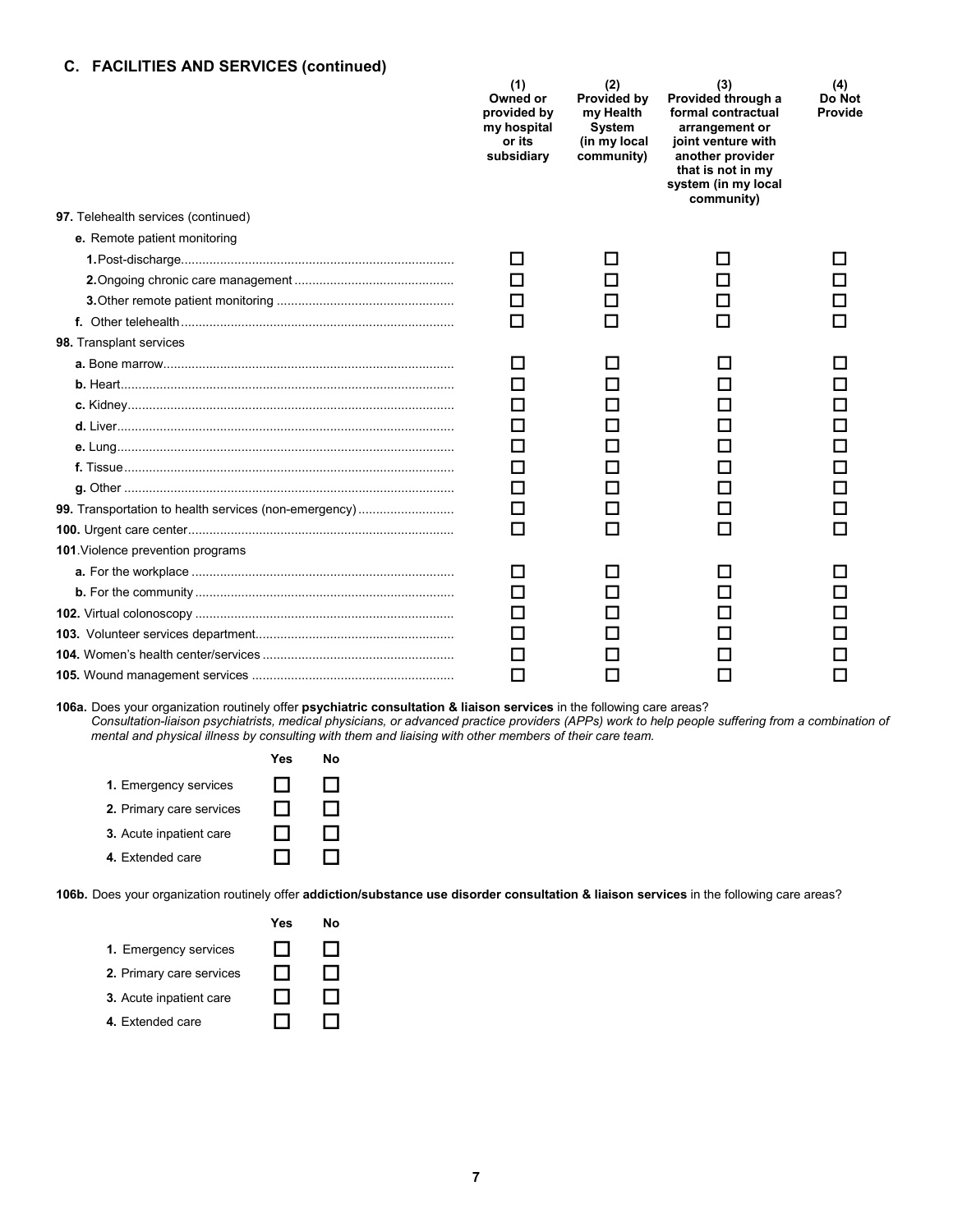**106c.** Does your organization routinely **integrate behavioral health services** in the following care areas?

*To integrate behavioral health services, medical and behavioral health clinicians collaborate with each other and with patients and families to address health concerns identified during medical visits using a systematic and cost-effective approach to provide patient-centered care. Integrated behavioral health is found in primary care, hospitals, and specialty settings such as oncology, cardiology, neurology, pediatrics and rehabilitation. Behavioral health clinicians work right in the medical setting or, if not onsite, are thoroughly integrated into the established procedures, team and information systems.*

|                          | Yes | N۵  |
|--------------------------|-----|-----|
| 1. Emergency services    | Ш   | l 1 |
| 2. Primary care services |     | - 1 |
| 3. Acute inpatient care  | H   |     |
| 4. Extended care         |     |     |

**107a**. For each of the physician-organization arrangements, please report the number of physicians involved in these arrangements.

|                                                 | Number of<br><b>Involved</b><br><b>Physicians</b> | (1)<br>Mγ<br>Hospital | (2)<br><b>My Health</b><br>System | (3)<br>Do Not<br>Provide |
|-------------------------------------------------|---------------------------------------------------|-----------------------|-----------------------------------|--------------------------|
| 1. Independent Practice Association (IPA)       |                                                   |                       |                                   |                          |
|                                                 |                                                   |                       |                                   |                          |
| 3. Open Physician-Hospital Organization (PHO)   |                                                   |                       |                                   |                          |
| 4. Closed Physician-Hospital Organization (PHO) |                                                   |                       |                                   |                          |
| 5. Management Service Organization (MSO)        |                                                   |                       |                                   |                          |
|                                                 |                                                   |                       |                                   |                          |
|                                                 |                                                   |                       |                                   |                          |
|                                                 |                                                   |                       |                                   |                          |
| <b>9.</b> Other, please specify                 |                                                   |                       |                                   |                          |

**107b**. For those arrangements reported in 107a, please report the approximate ownership share.

|                                                 | Hospital<br>ownership<br>share | Physician<br>ownership<br>share | <b>Parent</b><br>corporation<br>ownership<br>share | <b>Insurance</b><br>ownership<br>share |
|-------------------------------------------------|--------------------------------|---------------------------------|----------------------------------------------------|----------------------------------------|
| 1. Independent Practice Association (IPA)       | %                              | %                               | $\%$                                               | $\%$                                   |
|                                                 | $\%$                           | %                               | %                                                  | %                                      |
| 3. Open Physician-Hospital Organization (PHO)   | $\%$                           | %                               | $\%$                                               | %                                      |
| 4. Closed Physician-Hospital Organization (PHO) | $\%$                           | %                               | %                                                  | $\%$                                   |
| 5. Management Service Organization (MSO)        | $\%$                           | $\%$                            | %                                                  | $\%$                                   |
|                                                 | $\%$                           | $\%$                            | %                                                  | $\%$                                   |
|                                                 | $\%$                           | %                               | $\%$                                               | %                                      |
|                                                 | $\%$                           | $\%$                            | $\%$                                               | %                                      |
| <b>9.</b> Other, please specify                 | $\%$                           | %                               | $\%$                                               | $\%$                                   |

**107c.** If the hospital owns physician practices, how are they organized?

|                                  | Percent | <b>Number of physicians</b> |
|----------------------------------|---------|-----------------------------|
| <b>1.</b> Solo practice          | %       |                             |
| <b>2.</b> Single specialty group | %       |                             |
| 3. Multi-specialty group         | %       |                             |

**107d.** Of the physician practices owned by the hospital, what percentage are primary care?  $\%$ 

**107e.** Of the physician practices owned by the hospital, what percentage are specialty care? \_\_\_\_\_\_\_\_\_%

**108.** Looking across all the relationships identified in question 107a, what is the total number of physicians (count each physician only once) that are engaged in an arrangement with your hospital that allows for joint contracting with payers or shared responsibility for financial risk or clinical performance between the hospital and physician? (Arrangement may be any type of ownership.)

Number of physicians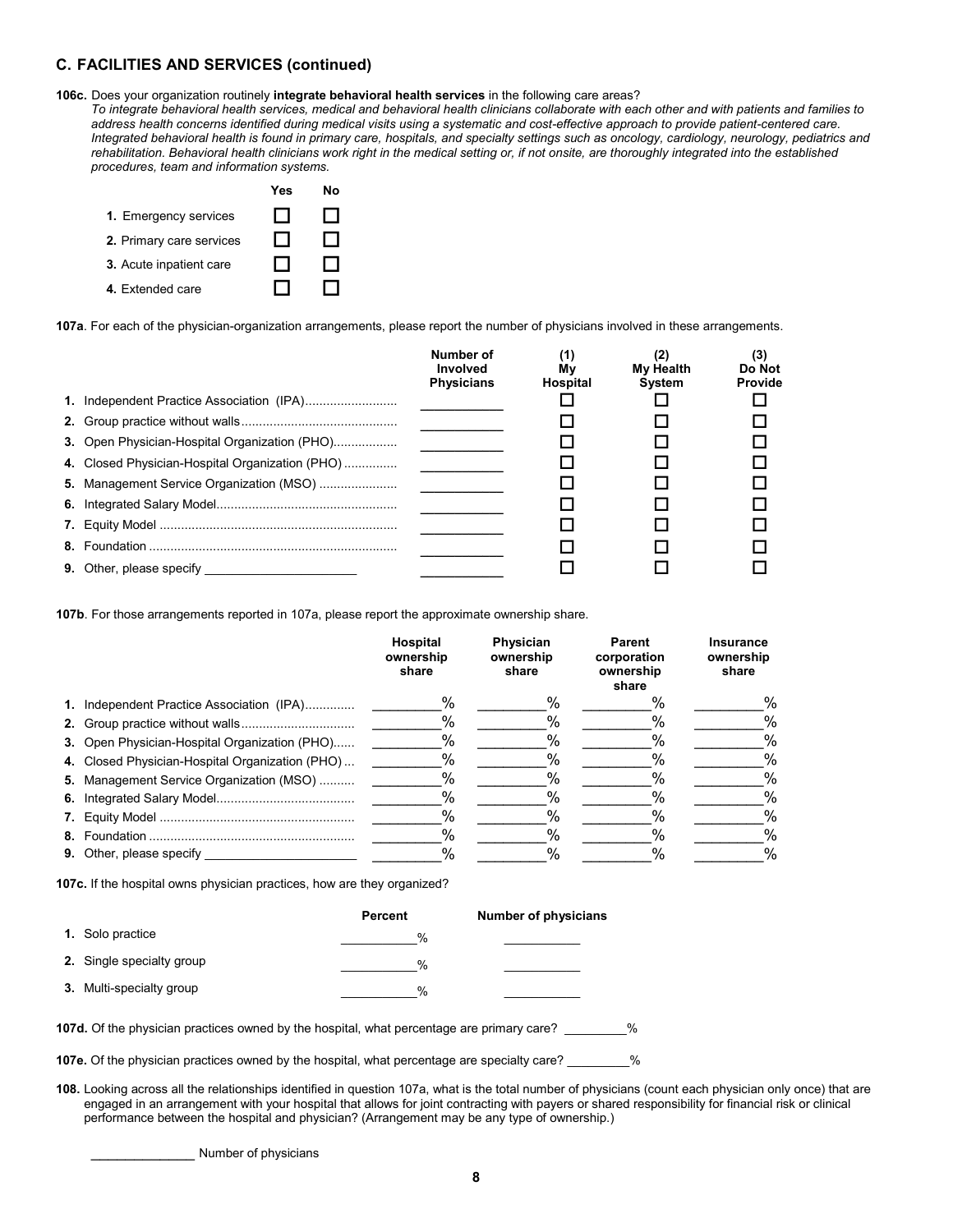|                       |                          |                                             |             | 109b. If your hospital participates in any joint ventures with physicians or physician groups, please indicate which types of services are involved in those |  |                        |             |
|-----------------------|--------------------------|---------------------------------------------|-------------|--------------------------------------------------------------------------------------------------------------------------------------------------------------|--|------------------------|-------------|
|                       |                          | joint ventures. (Check all that apply)      |             |                                                                                                                                                              |  |                        |             |
| $\mathbf{1}$ .        | $\mathsf{L}$             | Limited service hospital                    |             |                                                                                                                                                              |  |                        |             |
| 2.                    | $\overline{\phantom{a}}$ | Ambulatory surgical centers                 |             |                                                                                                                                                              |  |                        |             |
| 3                     |                          | Imaging centers                             |             |                                                                                                                                                              |  |                        |             |
| 4                     |                          | Other                                       |             |                                                                                                                                                              |  |                        |             |
|                       |                          |                                             |             | <b>109c.</b> If you selected '1. Limited service hospital', above, please tell us what type(s) of services are provided. (Check all that apply)              |  |                        |             |
| 1 <sup>1</sup>        | $\mathbf{L}$             | Cardiac                                     |             |                                                                                                                                                              |  |                        |             |
| 2.                    | $\mathsf{L}$             | Orthopedic                                  |             |                                                                                                                                                              |  |                        |             |
| 3 <sub>1</sub>        | H                        | Surgical                                    |             |                                                                                                                                                              |  |                        |             |
| 4                     | H                        | Other                                       |             |                                                                                                                                                              |  |                        |             |
|                       |                          |                                             |             | 109d. Does your hospital participate in joint venture arrangements with organizations other than physician groups?                                           |  | Yes $\Box$             | $No$ $\Box$ |
| 110. Bed Changes      | reporting period?        |                                             |             | a. Was there a permanent or significant change in the total number of beds set up and staffed for use during the                                             |  | Yes $\Box$             | $No$ $\Box$ |
|                       |                          |                                             | <b>Date</b> | Number of beds added                                                                                                                                         |  | Number of beds removed |             |
|                       | 1. Change 1              |                                             |             |                                                                                                                                                              |  |                        |             |
|                       | 2. Change 2              |                                             |             |                                                                                                                                                              |  |                        |             |
|                       |                          | the reporting period?                       |             | b. Was there a permanent or significant change in the total number of ICU beds set up and staffed for use during                                             |  | Yes $\Box$             | No L        |
|                       |                          |                                             | <b>Date</b> | Number of beds added                                                                                                                                         |  | Number of beds removed |             |
|                       | 1. Change 1              |                                             |             |                                                                                                                                                              |  |                        |             |
|                       | 2. Change 2              |                                             |             |                                                                                                                                                              |  |                        |             |
| 111. Isolation rooms  |                          |                                             |             |                                                                                                                                                              |  |                        |             |
|                       |                          |                                             |             | a. Please indicate the total number of isolation rooms set up and staffed at the start of the reporting period.                                              |  |                        |             |
|                       |                          |                                             |             | b. Please indicate the total number of isolation rooms set up and staffed at the end of the reporting period.                                                |  |                        |             |
|                       |                          | period can be converted to isolation rooms. |             | c. Please indicate how many rooms not set up and staffed as isolation rooms at the end of the reporting                                                      |  |                        |             |
| 112. Temporary spaces |                          |                                             |             |                                                                                                                                                              |  |                        |             |

**109a.** Does your hospital participate in any joint venture arrangements with physicians or physician groups? Yes  $\Box$  No  $\Box$ 

Please indicate if any temporary spaces such as tents or other spaces not typically used for clinical purposes were  $\gamma_{\rm es} \Box$  No  $\Box$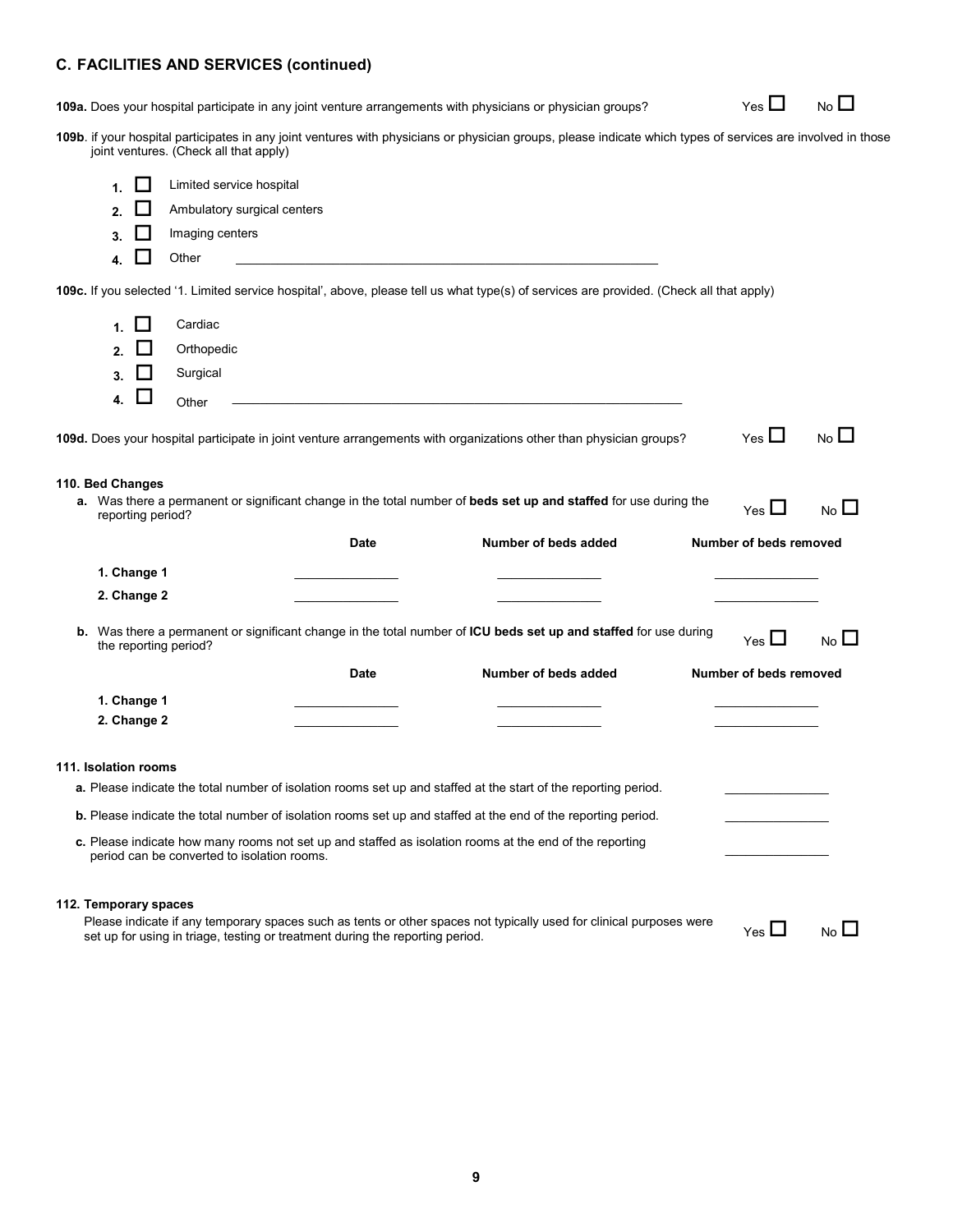| 113. Ventilators                                                                                                                                           |                        |             |
|------------------------------------------------------------------------------------------------------------------------------------------------------------|------------------------|-------------|
| a. How many adult (in use and not in use) mechanical ventilators were there in your facility at the start<br>of the reporting period?                      |                        |             |
| <b>b.</b> How many <b>adult</b> (in use and not in use) mechanical ventilators were there in your facility at the end of<br>the reporting period?          |                        |             |
| c. How many pediatric/NICU (in use and not in use) mechanical ventilators were there in your facility at<br>the start of the reporting period?             |                        |             |
| d. How many <b>pediatric/NICU</b> (in use and not in use) mechanical ventilators were there in your facility at<br>the end of the reporting period?        |                        |             |
| 114. Emergency Departments                                                                                                                                 |                        |             |
| a. Please indicate the number of emergency department beds set up and staffed at the start of the<br>reporting period.                                     |                        |             |
| b. Please indicate the number of emergency department beds set up and staffed at the end of the<br>reporting period.                                       |                        |             |
| c. Was there a permanent or significant change in the total number of emergency department beds set up and<br>staffed for use during the reporting period? | Yes $\Box$             | $No$ $\Box$ |
| Number of beds added<br><b>Date</b>                                                                                                                        | Number of beds removed |             |
| 1. Change 1                                                                                                                                                |                        |             |
| 2. Change 2                                                                                                                                                |                        |             |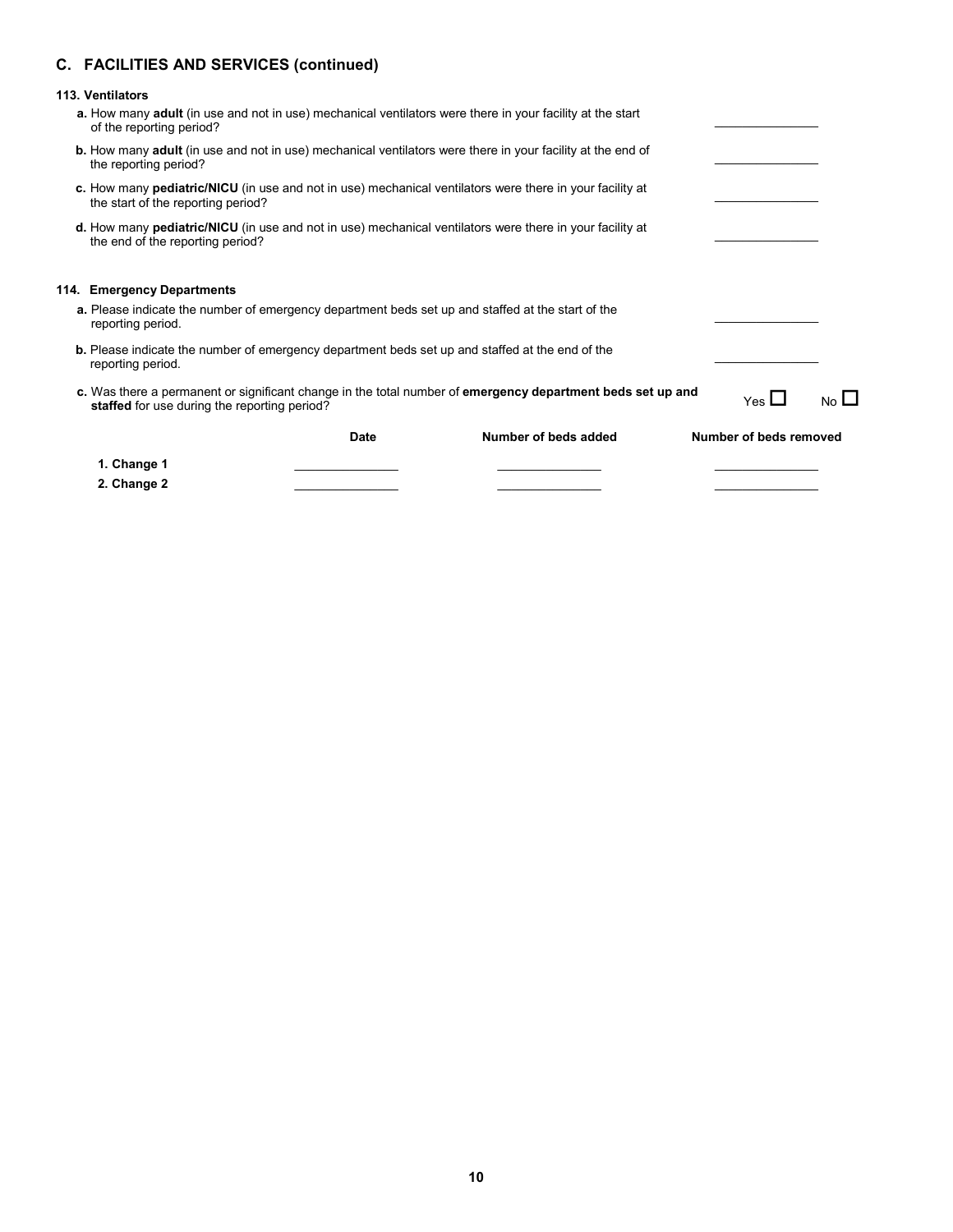# **D. INSURANCE AND ALTERNATIVE PAYMENT MODELS**

| <b>INSURANCE</b> |  |  |
|------------------|--|--|
|------------------|--|--|

| 1. Does your hospital own or jointly own a health plan?                                |                                                                                                                                   | Yes $\Box$   | No <sub>l</sub> |
|----------------------------------------------------------------------------------------|-----------------------------------------------------------------------------------------------------------------------------------|--------------|-----------------|
| a. If yes, in what states?                                                             | States:                                                                                                                           |              |                 |
| Does your system own or jointly own a health plan?<br>2.<br>a. If yes, in what states? | States:                                                                                                                           | Yes $\Box$   | No <sub>L</sub> |
| 3.<br>company/health plan?<br>a. If yes, in what states?                               | Does your hospital/system have a significant partnership with an insurer or an insurance<br>States:                               | $Yes$ $\Box$ | $No$ $\Box$     |
|                                                                                        | 4. If yes to 1, 2 and/or 3 above, please indicate the insurance products and the total medical enrollment. (Check all that apply) |              |                 |

|    | <b>Insurance Products</b>                                                                                                                                                                                                      | Hospital                    | <b>System</b>                               | <b>JV</b> | Medical<br><b>Enrollment</b> | New<br><b>Product</b>         | No     | Do not<br>know |  |
|----|--------------------------------------------------------------------------------------------------------------------------------------------------------------------------------------------------------------------------------|-----------------------------|---------------------------------------------|-----------|------------------------------|-------------------------------|--------|----------------|--|
| а. | Medicare Advantage                                                                                                                                                                                                             |                             | П                                           | □         |                              | $\Box$                        | ΙI     | ΙI             |  |
| b. | <b>Medicaid Managed Care</b>                                                                                                                                                                                                   |                             | П                                           | □         |                              | □                             | П      | П              |  |
| c. | Health Insurance Marketplace ("exchange")                                                                                                                                                                                      |                             | H                                           | □         |                              | □                             | П      | ΙI             |  |
| d. | <b>Other Individual Market</b>                                                                                                                                                                                                 |                             | П                                           | □         |                              | □                             | $\Box$ | □              |  |
| е. | Small Group                                                                                                                                                                                                                    |                             | П                                           | □         |                              | □                             | □      | □              |  |
| f. | Large Group                                                                                                                                                                                                                    |                             | П                                           | □         |                              | □                             | $\Box$ | ப              |  |
| g. | Other example and the state of the state of the state of the state of the state of the state of the state of the state of the state of the state of the state of the state of the state of the state of the state of the state | П                           | П                                           | П         |                              | $\Box$                        | П      | П              |  |
|    | If you have answered 'no' to all parts of questions 1, 2 and 3, please skip to question 8.                                                                                                                                     |                             |                                             |           |                              |                               |        |                |  |
| 5. | Does your health plan make capitated payments to physicians either within or outside of your network for specific groups or enrollees?                                                                                         |                             |                                             |           |                              |                               |        |                |  |
|    | Yes $\Box$<br>a. Physicians within your network<br>Yes $\Box$<br><b>b.</b> Physicians outside your network<br>6. Does your health plan make bundled payments to providers in your network or to outside providers?             | $No$ $\Box$<br>No $\square$ | Do not know $\square$<br>Do not know $\Box$ |           |                              |                               |        |                |  |
|    | Yes $\Box$<br>a. Providers within your network                                                                                                                                                                                 | $No$ $\Box$                 | Do not know $\square$                       |           |                              |                               |        |                |  |
|    | <b>b.</b> Providers outside your network Yes $\Box$ No $\Box$                                                                                                                                                                  |                             | Do not know $\square$                       |           |                              |                               |        |                |  |
|    |                                                                                                                                                                                                                                |                             |                                             |           |                              |                               |        |                |  |
| 7. | Does your health plan offer other shared risk contracts to either providers in your network or to outside providers? (i.e., other than capitation or<br>bundled payment.)<br>Yes $\Box$                                        | $No$ $\Box$                 |                                             |           |                              |                               |        |                |  |
|    | a. Providers within your network                                                                                                                                                                                               | No $\square$                | Do not know $\Box$                          |           |                              |                               |        |                |  |
|    | <b>b.</b> Providers outside your network Yes $\Box$                                                                                                                                                                            |                             | Do not know $\Box$                          |           |                              |                               |        |                |  |
|    |                                                                                                                                                                                                                                |                             |                                             |           |                              |                               |        |                |  |
| 8. | Does your hospital or health system fund the health benefits for your employees?<br><b>a.</b> If yes, does the hospital or health system also administer the benefits                                                          |                             |                                             |           | Yes $\Box$<br>Yes $\Box$     | $No$ $\Box$<br>N <sub>o</sub> |        |                |  |
|    | (as opposed to contracting with a third party administrator)?                                                                                                                                                                  |                             |                                             |           |                              |                               |        |                |  |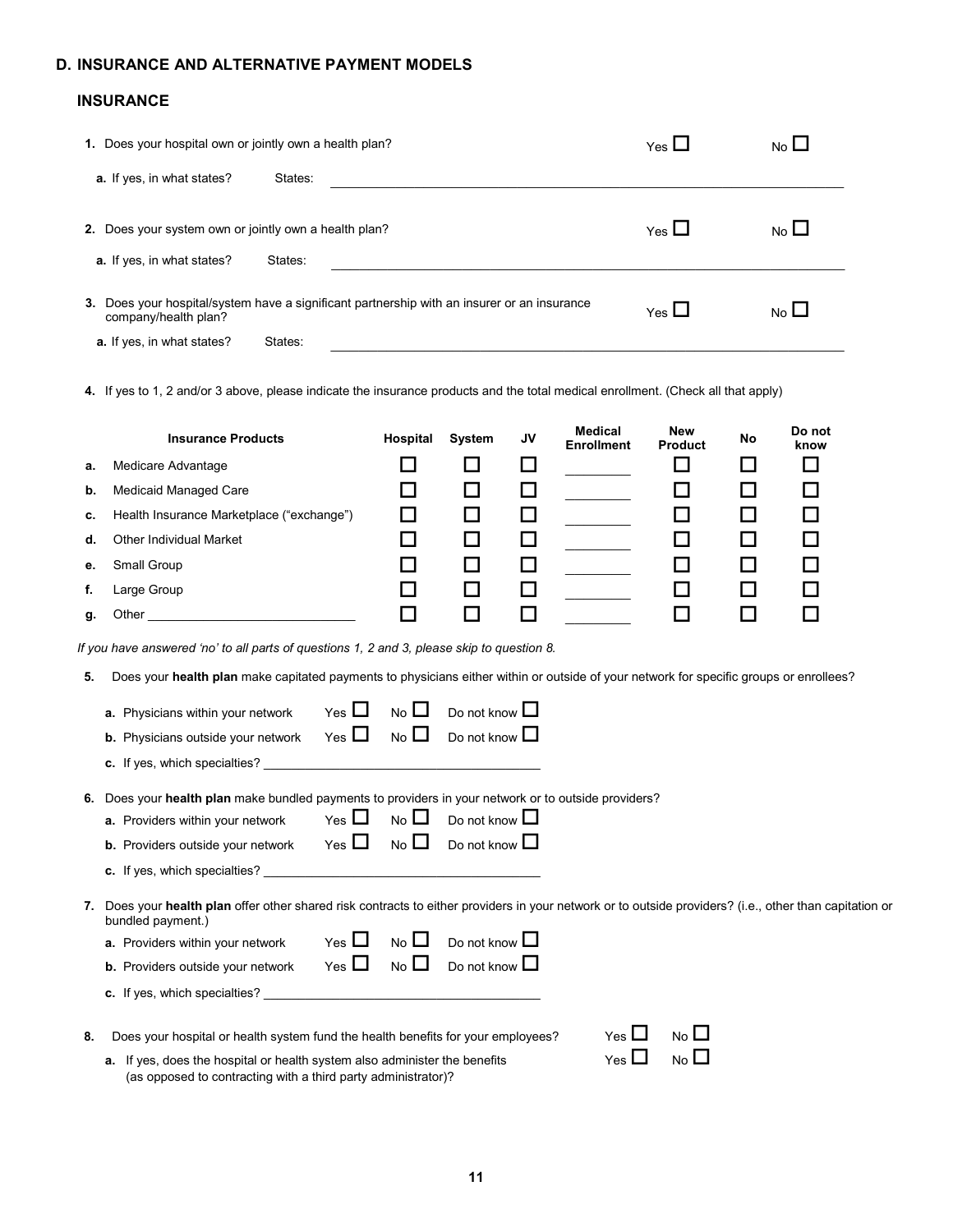# **D. INSURANCE AND ALTERNATIVE PAYMENT MODELS (continued)**

# **ALTERNATIVE PAYMENT MODELS**

| 9. What percentage of your hospital's patient revenue is paid on a capitated basis?                                                                                                                                                                                                                                                                  |            |                                          | $\frac{0}{0}$             |
|------------------------------------------------------------------------------------------------------------------------------------------------------------------------------------------------------------------------------------------------------------------------------------------------------------------------------------------------------|------------|------------------------------------------|---------------------------|
| a. In total, how many enrollees do you serve under capitated contracts?                                                                                                                                                                                                                                                                              |            | Total enrollees: _                       |                           |
|                                                                                                                                                                                                                                                                                                                                                      |            |                                          |                           |
| 10. Does your hospital participate in any bundled payment arrangements?                                                                                                                                                                                                                                                                              | Yes $\Box$ | Did previously but no<br>longer doing so | No $\square$              |
| If yes, please respond to 10a-10c:                                                                                                                                                                                                                                                                                                                   |            |                                          |                           |
| a. With which of the following types of payers does your hospital have a bundled payment arrangement? (Check all that apply)                                                                                                                                                                                                                         |            |                                          |                           |
| 1. $\Box$ Traditional Medicare<br>2. LA Medicare Advantage plan<br>3. LA commercial insurance plan including ACA participants, individual, group or employer markets<br>$4.$ $\Box$ Medicaid                                                                                                                                                         |            |                                          |                           |
| b. For which of the following medical/surgical conditions does your hospital have a bundled payment arrangement? (Check all that apply)                                                                                                                                                                                                              |            |                                          |                           |
| $\Box$ Cardiovascular<br>2. $\Box$ Orthopedic<br>$3.$ Oncologic<br>4. $\Box$ Neurology<br>$\Box$ Hematology<br>$\sf J$ Gastrointestinal<br>7. Pulmonary<br>$\blacksquare$ Infectious disease<br><b>9.</b> $\Box$ Other, please specify: $\Box$<br>c. What percentage of the hospital's patient revenue is paid through bundled payment arrangements? |            |                                          |                           |
| 11. Does your hospital participate in a bundled payment program involving care settings outside of the hospital (e.g.,<br>physician, outpatient, post-acute)?                                                                                                                                                                                        |            |                                          | $No$ $\Box$<br>Yes $\Box$ |
| a. If yes, does your hospital share upside or downside risk for any of those outside providers?                                                                                                                                                                                                                                                      |            |                                          | Yes $\Box$<br>No.         |
| 12. What percentage of your hospital's patient revenue is paid on a shared risk basis (other than capitated or bundled payments)?                                                                                                                                                                                                                    |            |                                          | 0/                        |
| 13. Does your hospital contract directly with employers or a coalition of employers to provide<br>care on a capitated, predetermined, or shared risk basis?                                                                                                                                                                                          |            | Yes $\Box$                               | N <sub>o</sub>            |
| 14. Does your hospital have contracts with commercial payers where payment is tied to<br>performance on quality/safety metrics?                                                                                                                                                                                                                      |            | Yes $\Box$                               | No <sub>L</sub>           |
| 15a. Has your hospital or health care system established an accountable care organization (ACO)?                                                                                                                                                                                                                                                     |            |                                          |                           |
| 1. $\Box$ My hospital/system currently leads an ACO (Skip to 15b)                                                                                                                                                                                                                                                                                    |            |                                          |                           |
| 2. $\Box$ My hospital/system currently participates in an ACO (but is not its leader) (Skip to 17)                                                                                                                                                                                                                                                   |            |                                          |                           |
| 3. $\Box$ My hospital/system previously led or participated in an ACO but is no longer doing so (Skip to 17)                                                                                                                                                                                                                                         |            |                                          |                           |
| 4. $\Box$ My hospital/system has never participated or led an ACO (Skip to 16)                                                                                                                                                                                                                                                                       |            |                                          |                           |
| 15b. With which of the following types of payers does your hospital/system have an accountable care contract? (Check all that apply)                                                                                                                                                                                                                 |            |                                          |                           |
| 1. Traditional Medicare (MSSP and NextGen) (Skip to 15c)                                                                                                                                                                                                                                                                                             |            |                                          |                           |
| 2. $\Box$ A Medicare Advantage plan (Skip to 15d)                                                                                                                                                                                                                                                                                                    |            |                                          |                           |
| 3. $\Box$ A commercial insurance plan (including ACO participants, individual, group, and employer markets) (Skip to 15d)                                                                                                                                                                                                                            |            |                                          |                           |

**4.** Medicaid **(Skip to 15d)**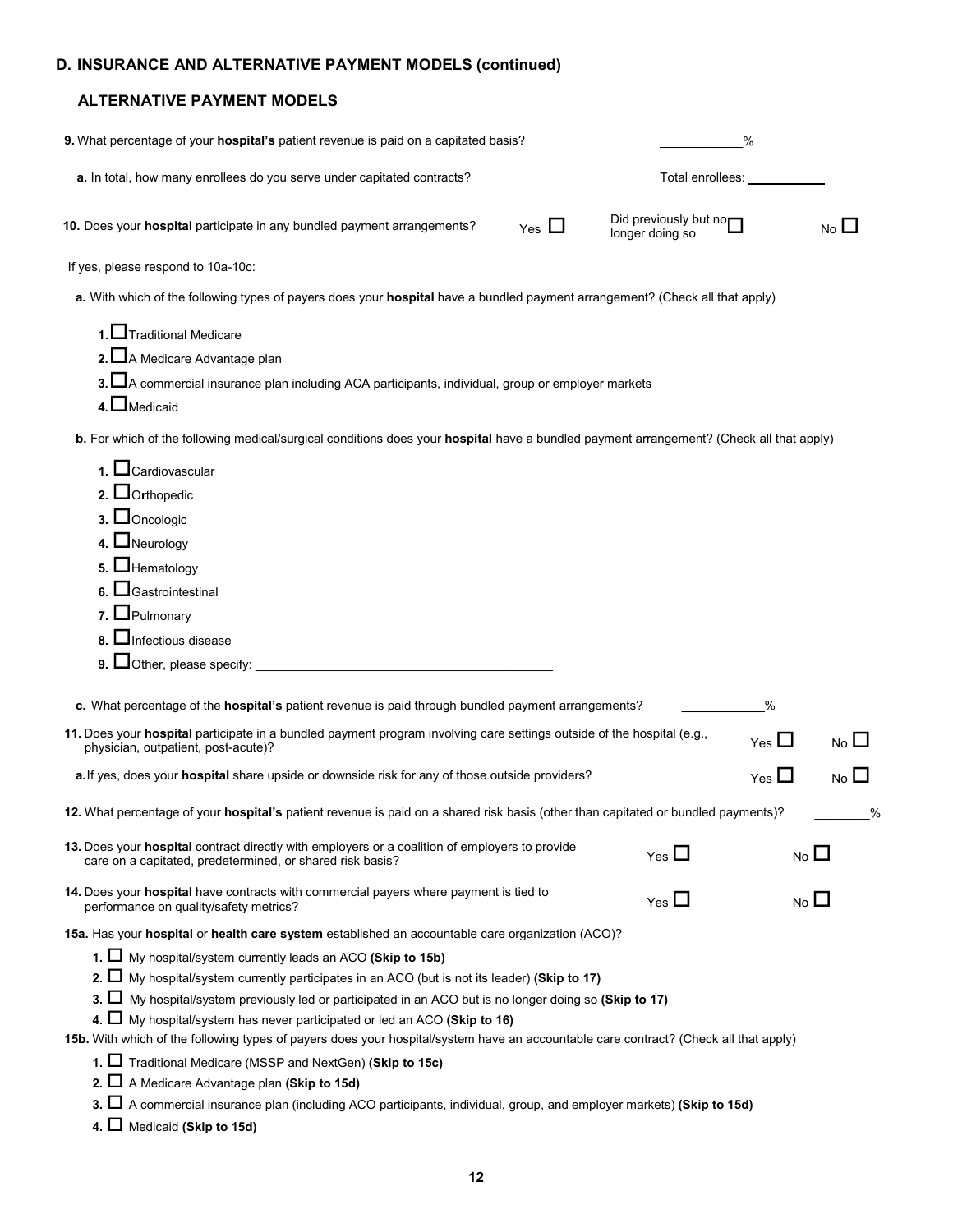### **D. INSURANCE AND ALTERNATIVE PAYMENT MODELS (continued)**

# **ALTERNATIVE PAYMENT MODELS**

**15c.** If you selected Traditional Medicare, in which of the following Medicare programs is your hospital/system participating? (Check all that apply)

- **1.**  $\Box$  MSSP Track 1
- **2.** □ MSSP Track 2
- **3.**  $\Box$  MSSP Track 3
- **4.** □ MSSP Track 1+
- **5.** □ NextGen
- **6.** □ Comprehensive ESRD Care

| 15d. What percentage of your hospital's/system's patients are covered by accountable care contracts? | $\%$             |
|------------------------------------------------------------------------------------------------------|------------------|
| 15e. What percentage of your hospital's/system's patient revenue came from ACO contracts in 2020?    | $%$ (Skip to 17) |
| <b>16.</b> Has your hospital/system ever considered participating in an ACO?                         |                  |

- **a.**  $\Box$  Yes, and we are planning to join one
- **b.**  $\Box$  Yes, but we are not planning to join one
- **c.** □ No, we have not even considered it

### **17.** Do any hospitals and/or physician groups with your system, or the system itself, plan to participate in any of the following risk arrangements in the next three years? (Check all that apply)

- **a.** □ Shared savings/losses
- **b.**  $\square$  Bundled payment
- **c.** Capitation
- **d.** □ ACO (ownership)
- **e.** □ ACO (joint venture)
- **f.**  $\Box$  Health plan (ownership)
- $\mathbf{g}$ .  $\Box$  Health plan (joint venture)
- **h.**  $\Box$  Primary care transformation, including direct contracting
- **i.**  $\Box$  Other, please specify:
- **j.** None

**18.** Does your hospital/system have an established medical home program?

- 
- 

| <b>a.</b> Hospital |                      |  |
|--------------------|----------------------|--|
| <b>b.</b> System   | $Yes \Box$ No $\Box$ |  |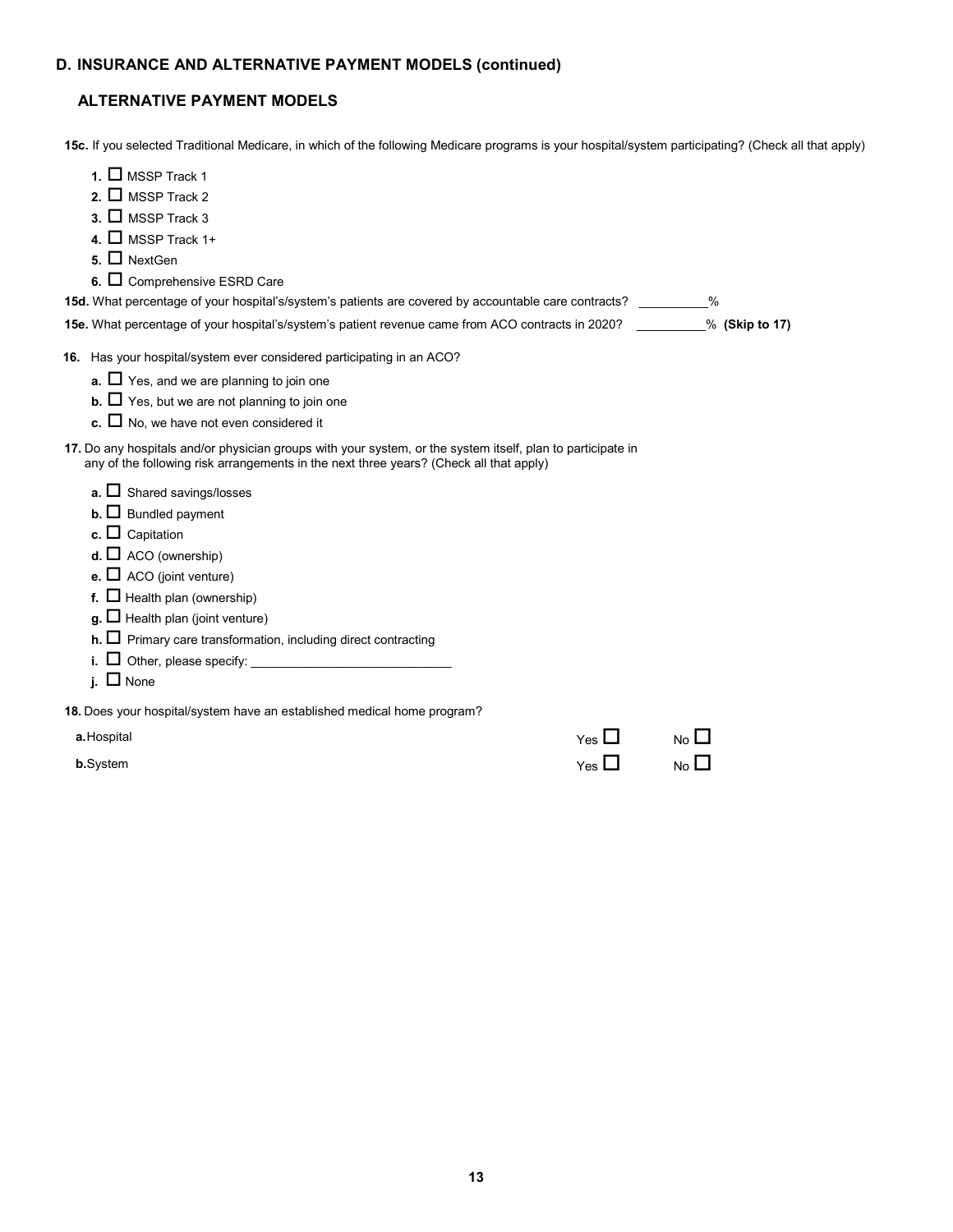Please report beds, utilization, financial, and staffing data for the 12-month period that is consistent with the period reported on page 1. Report financial data for reporting period only. Include within your operations all activities that are wholly owned by the hospital, including subsidiary corporations regardless of where the activity is physically located. Please do not include within your operations distinct and separate divisions that may be owned by your hospital's parent corporation. If final figures are not available, please estimate. Round to the nearest dollar. Report all personnel who were on the payroll and whose payroll expenses are reported in E3f. (Please refer to specific definitions on pages 32-34.)

**Fill out column (2) if hospital owns and operates a nursing home type unit/facility. Column (1) should be the combined total of hospital plus nursing home unit/facility.**

| <b>1. BEDS AND UTILIZATION</b>                                                             | (1)<br><b>Total Facility</b>                 | (2)<br><b>Nursing Home</b><br>Unit/Facility |
|--------------------------------------------------------------------------------------------|----------------------------------------------|---------------------------------------------|
| а.                                                                                         |                                              |                                             |
|                                                                                            |                                              |                                             |
| Bassinets set up and staffed for use at the end of the reporting period<br>c.              |                                              |                                             |
| d.                                                                                         | the company of the company of the company of |                                             |
| Admissions (exclude newborns; include neonatal & swing admissions)<br>е.                   | the company of the company of the company    |                                             |
| Inpatient days (exclude newborns; include neonatal & swing days)<br>f.                     | the control of the control of the            |                                             |
| g.                                                                                         | the company of the company of the            |                                             |
| Total outpatient visits (include emergency department visits & outpatient surgeries)<br>h. |                                              |                                             |
| ı.                                                                                         |                                              |                                             |
|                                                                                            | the company of the company of the            |                                             |
| k.                                                                                         |                                              |                                             |
| 2. MEDICARE/MEDICAID UTILIZATION                                                           | (1)<br><b>Total Facility</b>                 | (2)<br><b>Nursing Home</b><br>Unit/Facility |
| a1. Total Medicare (Title XVIII) inpatient discharges (including Medicare Managed Care)    | the control of the control of the control of |                                             |
| a2. How many Medicare inpatient discharges were Medicare Managed Care?                     | the control of the control of the control of |                                             |
| <b>b1.</b> Total Medicare (Title XVIII) inpatient days (including Medicare Managed Care)   | the control of the control of the control of |                                             |
| <b>b2.</b> How many Medicare inpatient days were Medicare Managed Care?                    | the control of the control of the            |                                             |
| c1. Total Medicaid (Title XIX) inpatient discharges (including Medicaid Managed Care)      |                                              |                                             |

c2. How many Medicaid inpatient discharges were Medicaid Managed Care?................... **d1.** Total Medicaid (Title XIX) inpatient days (including Medicaid Managed Care)............... **d2.** How many Medicaid inpatient days were Medicaid Managed Care? ................................

### **3. FINANCIAL (1)**

|                                                                                         | <b>Total Facility</b>           | <b>Nursing Home</b><br>Unit/Facility |
|-----------------------------------------------------------------------------------------|---------------------------------|--------------------------------------|
| *a. Net patient revenue (treat bad debt as a deduction from gross revenue)              | .00                             | .00                                  |
|                                                                                         | .00<br><b>Contract Contract</b> |                                      |
|                                                                                         | .00                             |                                      |
|                                                                                         | .00                             |                                      |
|                                                                                         | .00.                            | .00                                  |
|                                                                                         | .00                             | .00                                  |
|                                                                                         | .00                             | .00                                  |
|                                                                                         | .00                             |                                      |
|                                                                                         | .00                             |                                      |
|                                                                                         | .00                             |                                      |
|                                                                                         | .00                             |                                      |
|                                                                                         | .00                             |                                      |
|                                                                                         | .00                             | .00                                  |
| Do your total expenses (E3.m) reflect full allocation from your corporate office?<br>n. | Yes I                           | No.                                  |

**(2)**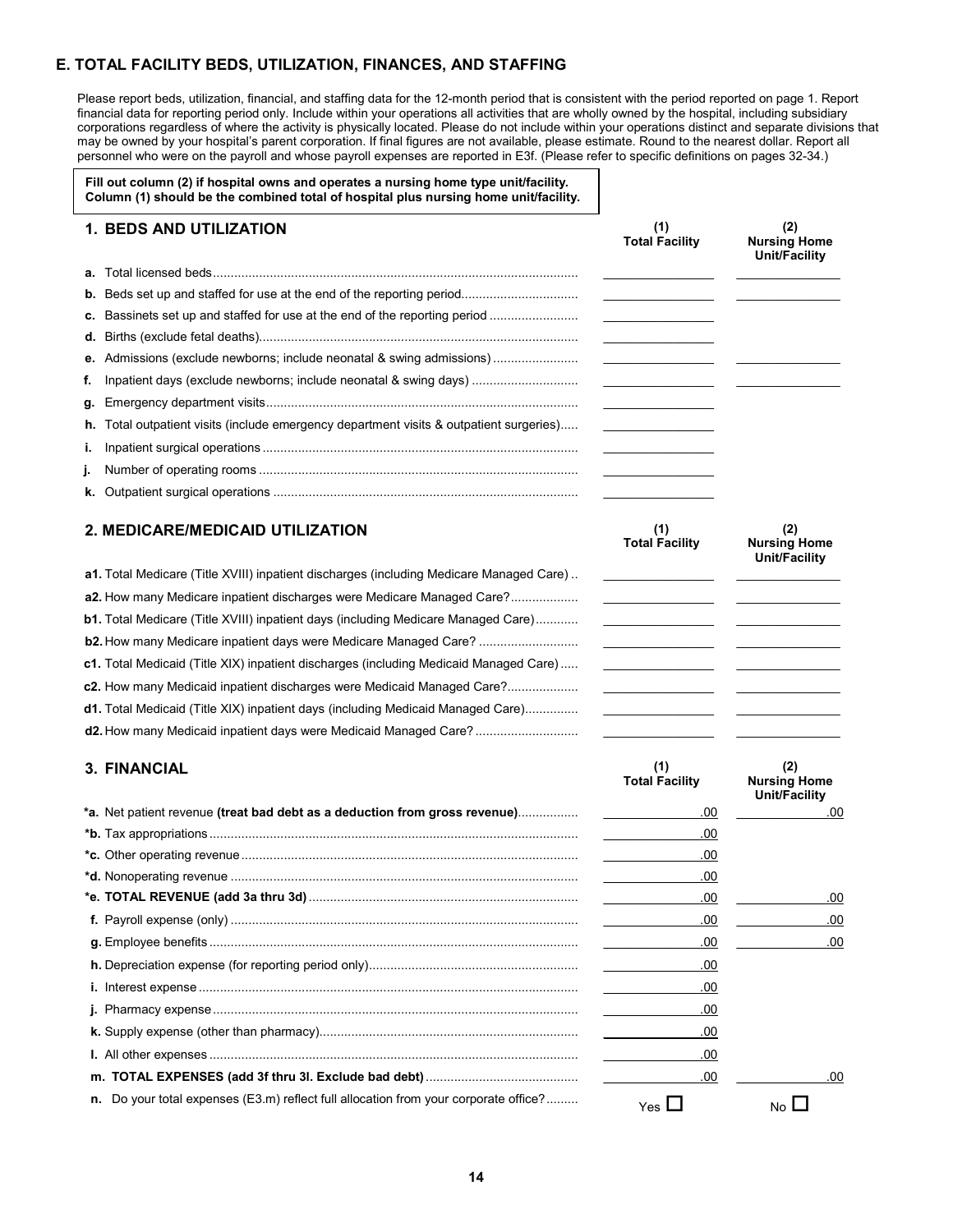# **4. REVENUE BY TYPE \*a.** Total gross inpatient revenue.............................................................................................................................. \_\_\_\_\_\_\_\_\_\_\_\_\_.00 **\*b.** Total gross outpatient revenue............................................................................................................................ \_\_\_\_\_\_\_\_\_\_\_\_\_.00 **\*c.** Total gross patient revenue ................................................................................................................................ \_\_\_\_\_\_\_\_\_\_\_\_\_.00 **5. UNCOMPENSATED CARE & PROVIDER TAXES \*a.** Bad debt (Revenue forgone at full established rates. Include in gross revenue.).................................................. \_\_\_\_\_\_\_\_\_\_\_\_\_.00 **1.** Are you able to distinguish bad debt derived from patients with or without insurance?  $Y_{\text{ES}}$   $\Box$  No  $\Box$ **2.** If yes, how much is from patients with insurance?.......................................................................................... \_\_\_\_\_\_\_\_\_\_\_\_\_.00 **\*b.** Financial assistance (Includes charity care) (Revenue forgone at full-established rates. Include in gross revenue.)................................................................................................................................................................ \_\_\_\_\_\_\_\_\_\_\_\_\_.00 **\*c.** Is your bad debt (5a) reported on the basis of full charges?  $Y_{ES}$  Yes  $\Box$  No  $\Box$ **\*d.** Does your state have a provider Medicaid tax/assessment program? Yes No **\*e.** If yes, please report the total gross amount paid into the program. ...................................................................... \_\_\_\_\_\_\_\_\_\_\_\_\_.00 **\*f.** Due to differing accounting standards, please indicate whether the provider tax/assessment amount is included in: **1.** Total expenses  $\begin{matrix} N_{\text{A}} & N_{\text{B}} \end{matrix}$   $\begin{matrix} N_{\text{B}} & N_{\text{C}} \end{matrix}$ **2.** Deductions from net patient revenue  $\overline{N}$   $\overline{N}$   $\overline{N}$   $\overline{N}$   $\overline{N}$   $\overline{N}$   $\overline{N}$   $\overline{N}$   $\overline{N}$ **6. REVENUE BY PAYER (report total facility gross & net figures) (1) Gross (2) Net \*a. GOVERNMENT** (1) Medicare:

|                   |                                                                                 | (1)<br>Inpatient | (2)<br><b>Outpatient</b> |
|-------------------|---------------------------------------------------------------------------------|------------------|--------------------------|
|                   | (Total gross should equal 4c on page 15. Total net should equal 3a on page 14.) |                  |                          |
|                   |                                                                                 | .00              | .00                      |
|                   |                                                                                 | .00              | .00                      |
| C)                |                                                                                 | .00              | .00                      |
| b)                |                                                                                 | .00              | .00                      |
| a)                | (2) Third-party payers:                                                         | .00              | .00                      |
| $(1)$ Self-pay    |                                                                                 | .00              | .00                      |
| *b. NONGOVERNMENT |                                                                                 |                  |                          |
|                   | (3) Other government                                                            | .00              | .00                      |
| g)                |                                                                                 | .00              | .00                      |
| f)                |                                                                                 |                  | .00                      |
| e)                | Medicaid Supplemental Payments (not including Medicaid DSH Payments)            |                  | .00                      |
| d)                | Medicaid Disproportionate Share Hospital Payments (DSH)                         |                  | .00                      |
| C)                | Medicaid Graduate Medical Education (GME) payments                              |                  | .00                      |
| b)                |                                                                                 | .00              | .00                      |
| a)                |                                                                                 | .00              | .00                      |
| (2) Medicaid:     |                                                                                 |                  |                          |
| C)                |                                                                                 | .00              | .00                      |
| b)                |                                                                                 | .00              | .00                      |
| a)                |                                                                                 | .00              | .00                      |

**\*d.** If you report Medicaid Supplemental Payments on line 6.a(2)e, please break the payment total into inpatient and outpatient care. **\_\_\_\_\_\_\_\_\_\_\_\_\_\_.00 \_\_\_\_\_\_\_\_\_\_\_\_\_.00**

**\*e.** If you are a government owned facility (control codes 12-16), does your facility participate in the Medicaid intergovernmental transfer or certified public expenditures program?

**\*f.**If yes, please report gross and net revenue. **\_\_\_\_\_\_\_\_\_\_\_\_\_\_.00 \_\_\_\_\_\_\_\_\_\_\_\_\_.00**

 $Yes \Box$   $No \Box$ 

**(2) Net**

**(1) Gross**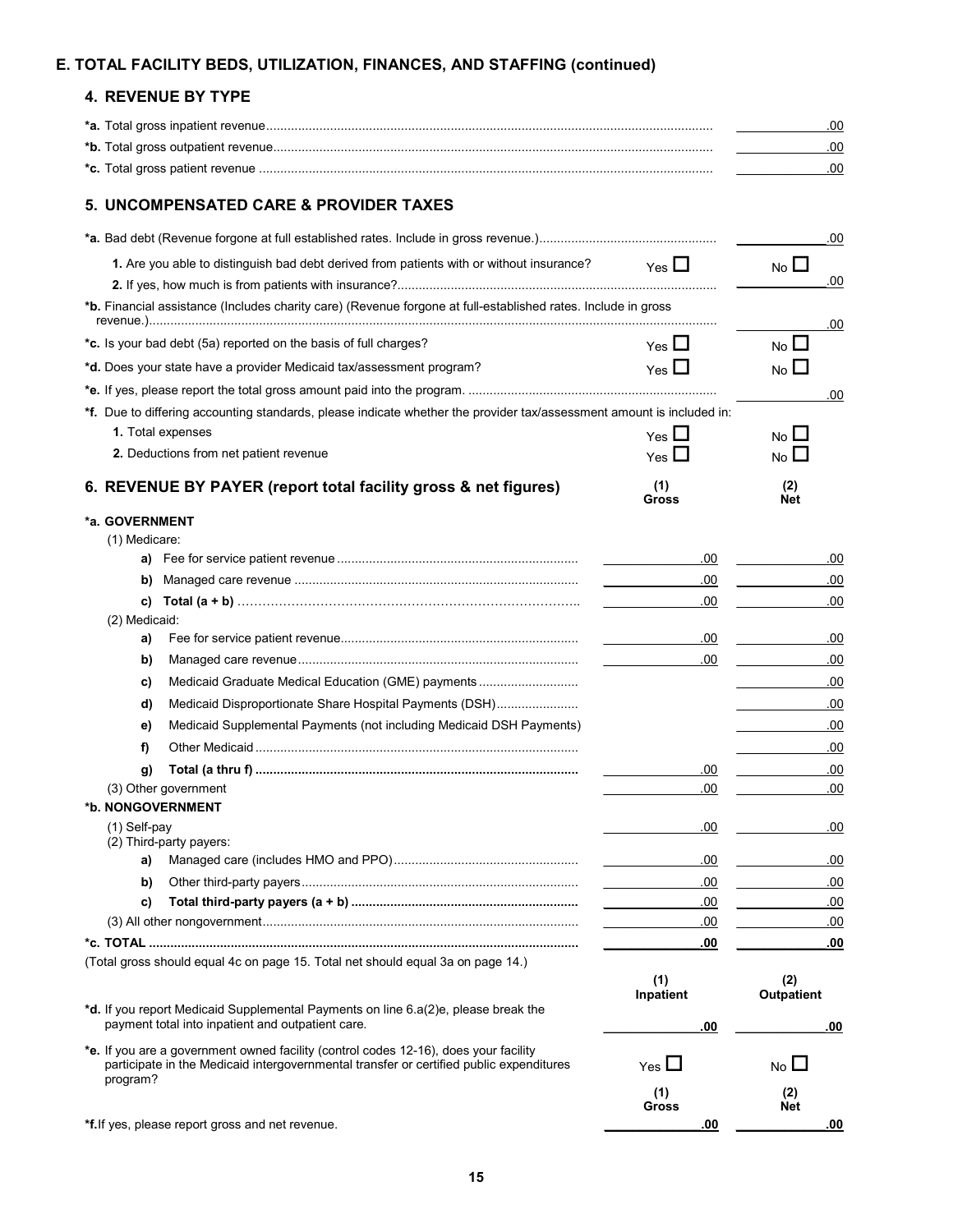### **7.FINANCIAL PERFORMANCE – MARGIN**

|     | *a. Total Margin       | $\%$ |
|-----|------------------------|------|
|     | *b. Operating Margin   | %    |
|     | *c. EBITDA Margin      | %    |
| *d. | Medicare Margin        | %    |
| *e. | <b>Medicaid Margin</b> | %    |

# **8. FIXED ASSETS**

| а. |    |                                                                                                                                                                                                                  |            |             |                  | .00  |
|----|----|------------------------------------------------------------------------------------------------------------------------------------------------------------------------------------------------------------------|------------|-------------|------------------|------|
|    |    |                                                                                                                                                                                                                  |            |             |                  | .00  |
|    |    |                                                                                                                                                                                                                  |            |             |                  | .00  |
|    |    | d. Total gross square feet of your physical plant used for or in support of your healthcare activities                                                                                                           |            |             |                  |      |
|    |    | 9. TOTAL CAPITAL EXPENSES                                                                                                                                                                                        |            |             |                  |      |
|    |    | Include all expenses used to acquire assets, including buildings, remodeling projects, equipment, or property                                                                                                    |            |             |                  | .00  |
|    |    |                                                                                                                                                                                                                  |            |             |                  |      |
|    |    | 10. INFORMATION TECHNOLOGY AND CYBERSECURITY                                                                                                                                                                     |            |             |                  |      |
|    |    |                                                                                                                                                                                                                  |            |             |                  | .00  |
|    |    |                                                                                                                                                                                                                  |            |             |                  | .00  |
|    |    |                                                                                                                                                                                                                  |            |             |                  |      |
|    |    |                                                                                                                                                                                                                  |            |             |                  |      |
|    |    |                                                                                                                                                                                                                  |            |             |                  | $\%$ |
|    |    | *f. Which of the following cybersecurity measures does your hospital or health system currently deploy?<br>(check all that apply)                                                                                |            |             |                  |      |
|    | 1. |                                                                                                                                                                                                                  |            |             |                  |      |
|    | 2. |                                                                                                                                                                                                                  |            |             |                  |      |
|    | 3. |                                                                                                                                                                                                                  |            |             |                  |      |
|    | 4. |                                                                                                                                                                                                                  |            |             |                  |      |
|    | 5. |                                                                                                                                                                                                                  |            |             |                  |      |
|    | 6. | Penetration testing to identify security vulnerabilities                                                                                                                                                         |            |             |                  |      |
|    | 7. |                                                                                                                                                                                                                  | $\Box$     |             |                  |      |
|    | 8. |                                                                                                                                                                                                                  |            |             |                  |      |
|    |    | *g. Does your hospital or health system board oversight of risk management<br>and reduction specifically include consideration of cybersecurity risk?                                                            | Yes $\Box$ | No L        | Unsure $\Box$    |      |
|    |    | *h. Does your hospital or health system have cybersecurity insurance?                                                                                                                                            | Yes $\Box$ | $No$ $\Box$ | Unsure $\square$ |      |
|    |    | *i. Is your hospital or health system participating in cybersecurity<br>information-sharing activities with an outside information sharing and<br>analysis organization to identify threats and vulnerabilities? | Yes $\Box$ | $No$ $\Box$ | Unsure $\Box$    |      |
|    |    | Are the financial data on pages 14-16 from your audited financial statement?                                                                                                                                     |            | Yes $\Box$  | N <sub>o</sub>   |      |

\* These data will be treated as confidential and not released without written permission. AHA will however, share these data with your respective state hospital association and, if requested, with your appropriate metropolitan/regional association.

For members of the Catholic Health Association of the United States (CHA), AHA will also share these data with CHA unless there are objections expressed by checking this box  $\Box$ 

The state/metropolitan/regional associations and CHA may not release these data without written permission from the hospital.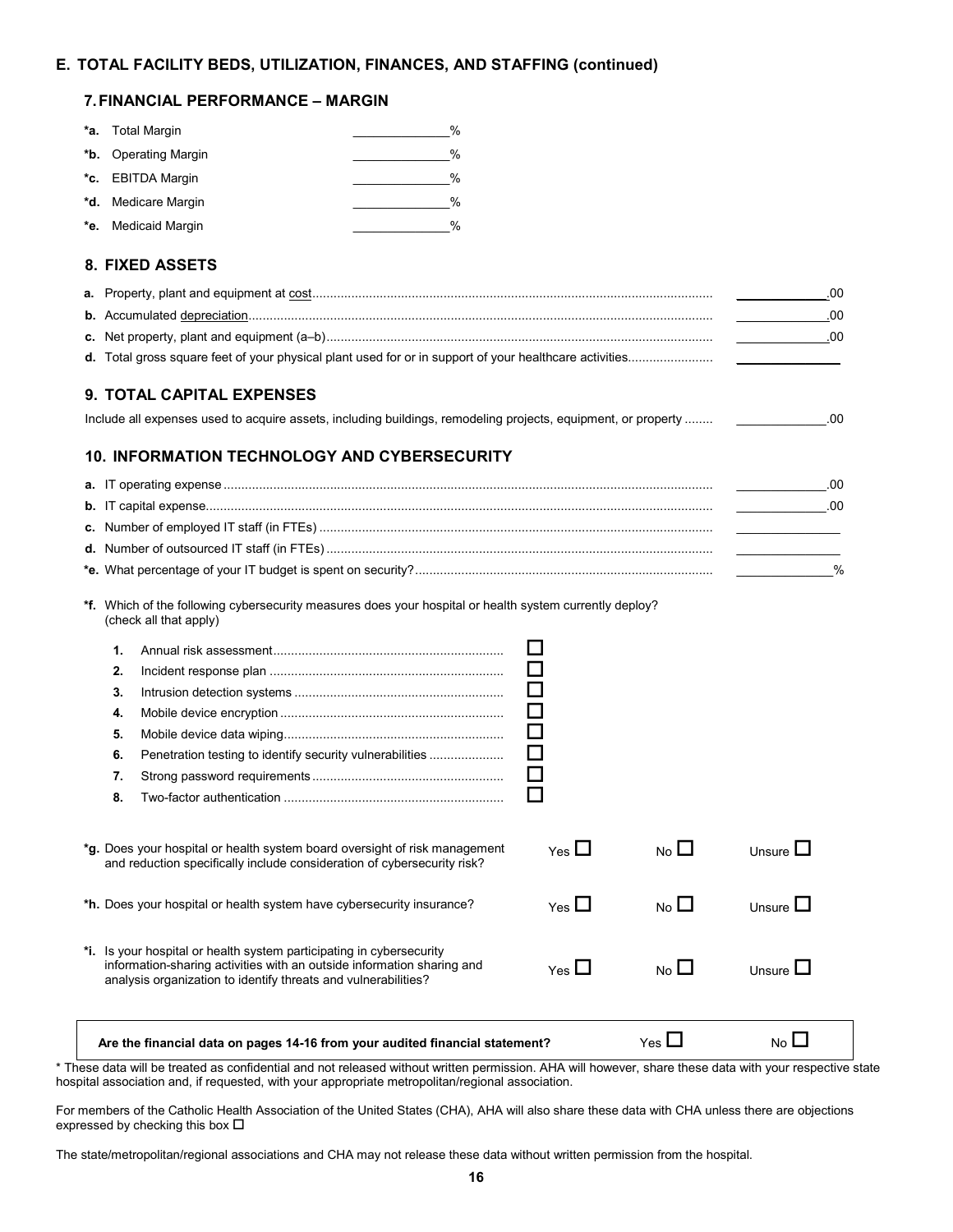### **11. STAFFING**

Report full-time (35 hours or more) and part-time (less than 35 hours) personnel who were on the hospital/facility **payroll at the end of your reporting period.** Include members of religious orders for whom dollar equivalents were reported. Exclude private-duty nurses, volunteers, and all personnel whose salary is financed entirely by outside research grants. Exclude physicians and dentists who are paid on a fee basis. **FTE** is the total number of hours **worked** (excluding non-worked hours such as PTO, etc.) by all employees over the full (12 month) reporting period divided by the normal number of hours worked by a full-time employee for that same time period. For example, if your hospital considers a normal workweek for a full-time employee to be 40 hours, a total of 2,080 would be worked over a full year (52 weeks). If the total number of hours worked by all employees on the payroll is 208,000, then the number of Full-Time Equivalents (FTE) is 100 (employees). The FTE calculation for a specific occupational category such as registered nurses is exactly the same. The calculation for each occupational category should be based on the number of hours worked by staff employed in that specific category.

For each occupational category, please report the number of staff vacancies as of the last day of your reporting period. A vacancy is defined as a budgeted staff position which is unfilled as of the last day of the reporting period and for which the hospital is actively seeking either a full-time or parttime permanent replacement. Personnel who work in more than one area should be included only in the category of their primary responsibility and should be counted only once.

|    |    |                                                                                                                                                                                                              | (1)<br><b>Full-Time</b><br>(35 hr/wk or<br>more)<br><b>On Payroll</b><br>(Headcount)                                     | (2)<br><b>Part-Time</b><br>(Less than<br>35hr/wk)<br><b>On Payroll</b><br>(Headcount) | (3)<br>FTE                                                          | (4)<br><b>Vacancies</b><br>(Headcount) |
|----|----|--------------------------------------------------------------------------------------------------------------------------------------------------------------------------------------------------------------|--------------------------------------------------------------------------------------------------------------------------|---------------------------------------------------------------------------------------|---------------------------------------------------------------------|----------------------------------------|
|    |    |                                                                                                                                                                                                              |                                                                                                                          |                                                                                       |                                                                     |                                        |
| b. |    |                                                                                                                                                                                                              |                                                                                                                          |                                                                                       |                                                                     |                                        |
| c. |    |                                                                                                                                                                                                              | <u> De Carlos de Carlos de Carlos de Ca</u>                                                                              |                                                                                       |                                                                     |                                        |
| d. |    |                                                                                                                                                                                                              |                                                                                                                          |                                                                                       |                                                                     |                                        |
| е. |    |                                                                                                                                                                                                              |                                                                                                                          |                                                                                       |                                                                     |                                        |
| f. |    |                                                                                                                                                                                                              |                                                                                                                          |                                                                                       |                                                                     |                                        |
| g. |    | Licensed practical (vocational) nurses                                                                                                                                                                       |                                                                                                                          |                                                                                       |                                                                     |                                        |
| h. |    |                                                                                                                                                                                                              |                                                                                                                          |                                                                                       |                                                                     |                                        |
| i. |    |                                                                                                                                                                                                              |                                                                                                                          |                                                                                       |                                                                     |                                        |
| j. |    |                                                                                                                                                                                                              |                                                                                                                          |                                                                                       |                                                                     |                                        |
| k. |    |                                                                                                                                                                                                              | <u> 1989 - Andrea Station Barbara, amerikan per</u>                                                                      |                                                                                       |                                                                     |                                        |
| ı. |    |                                                                                                                                                                                                              |                                                                                                                          |                                                                                       |                                                                     |                                        |
|    |    |                                                                                                                                                                                                              |                                                                                                                          |                                                                                       |                                                                     |                                        |
| n. |    |                                                                                                                                                                                                              |                                                                                                                          |                                                                                       |                                                                     |                                        |
| ο. |    | Total facility personnel (add 11a through 11n)                                                                                                                                                               |                                                                                                                          |                                                                                       |                                                                     |                                        |
|    |    | (Total facility personnel (a-n) should include hospital and nursing home type unit/facility, if applicable.<br>Nursing home type unit/facility personnel should also be reported separately in 11p and 11q.) |                                                                                                                          |                                                                                       |                                                                     |                                        |
| p. |    | Nursing home type unit/facility registered nurses                                                                                                                                                            |                                                                                                                          |                                                                                       |                                                                     |                                        |
| q. |    | Total nursing home type unit/facility personnel                                                                                                                                                              | <u> 1989 - Johann Barbara, politik eta politik eta politik eta politik eta politik eta politik eta politik eta p</u> oli | <u> Albert Maria (</u>                                                                |                                                                     |                                        |
| r. |    | For your employed RN FTEs reported above (E.11.f, column 3) please report the number of full-                                                                                                                |                                                                                                                          |                                                                                       |                                                                     | Number of direct                       |
|    |    | time equivalents who are involved in direct patient care.                                                                                                                                                    |                                                                                                                          |                                                                                       |                                                                     | patient care FTEs                      |
|    |    | s. For your medical residents/interns reported above (E.11c. column 1) please indicate the number<br>of full-time on payroll by specialty.                                                                   |                                                                                                                          |                                                                                       | <b>Full-Time</b><br>(35 hr/wk or more)<br>On Payroll<br>(Headcount) |                                        |
|    |    | 1. Primary care (general practitioner, general internal medicine, family practice, general<br>pediatrics, geriatrics)                                                                                        |                                                                                                                          |                                                                                       |                                                                     |                                        |
|    | 2. | Other specialties                                                                                                                                                                                            |                                                                                                                          |                                                                                       |                                                                     |                                        |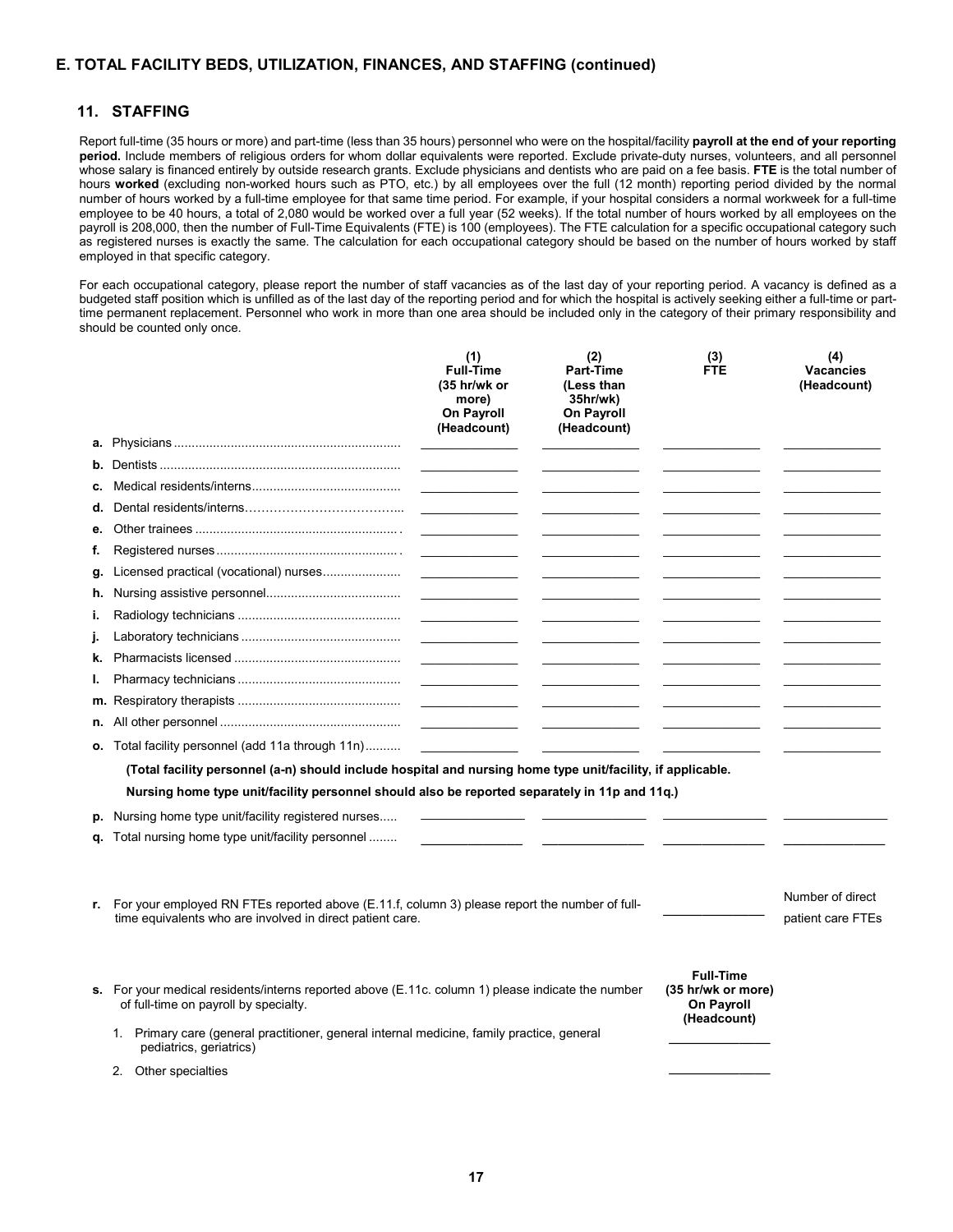### **12. PRIVILEGED PHYSICIANS**

Report the total number of physicians with privileges at your hospital by type of relationship with the hospital. The sum of the physicians reported in 12a-12g should equal the total number of privileged physicians (12h) in the hospital.

|                                                                                                                                                                                                                                                               | (1)<br><b>Total</b><br><b>Employed</b>                                                                                                                                                                                                                                                                                                                                                                                                                                                      | (2)<br><b>Total</b><br>Individual<br><b>Contract</b> | (3)<br><b>Total</b><br>Group<br>Contract | (4)<br><b>Not Employed</b><br>or Under<br><b>Contract</b> | (5)<br><b>Total Privileged</b><br>(add columns<br>$1-4)$ |
|---------------------------------------------------------------------------------------------------------------------------------------------------------------------------------------------------------------------------------------------------------------|---------------------------------------------------------------------------------------------------------------------------------------------------------------------------------------------------------------------------------------------------------------------------------------------------------------------------------------------------------------------------------------------------------------------------------------------------------------------------------------------|------------------------------------------------------|------------------------------------------|-----------------------------------------------------------|----------------------------------------------------------|
| a. Primary care (general practitioner, general internal<br>medicine, family practice, general pediatrics)                                                                                                                                                     |                                                                                                                                                                                                                                                                                                                                                                                                                                                                                             |                                                      |                                          |                                                           |                                                          |
|                                                                                                                                                                                                                                                               |                                                                                                                                                                                                                                                                                                                                                                                                                                                                                             |                                                      |                                          |                                                           |                                                          |
|                                                                                                                                                                                                                                                               |                                                                                                                                                                                                                                                                                                                                                                                                                                                                                             |                                                      |                                          |                                                           |                                                          |
|                                                                                                                                                                                                                                                               | $\begin{tabular}{cccccc} \multicolumn{2}{c} {\textbf{1}} & \multicolumn{2}{c} {\textbf{2}} & \multicolumn{2}{c} {\textbf{3}} & \multicolumn{2}{c} {\textbf{4}} & \multicolumn{2}{c} {\textbf{5}} & \multicolumn{2}{c} {\textbf{6}} & \multicolumn{2}{c} {\textbf{7}} & \multicolumn{2}{c} {\textbf{8}} & \multicolumn{2}{c} {\textbf{9}} & \multicolumn{2}{c} {\textbf{1}} & \multicolumn{2}{c} {\textbf{1}} & \multicolumn{2}{c} {\textbf{1}} & \multicolumn{2}{c} {\textbf{1}} & \multic$ |                                                      |                                          |                                                           |                                                          |
|                                                                                                                                                                                                                                                               |                                                                                                                                                                                                                                                                                                                                                                                                                                                                                             |                                                      |                                          |                                                           |                                                          |
| f. Radiologist/pathologist/anesthesiologist                                                                                                                                                                                                                   |                                                                                                                                                                                                                                                                                                                                                                                                                                                                                             |                                                      |                                          |                                                           |                                                          |
|                                                                                                                                                                                                                                                               |                                                                                                                                                                                                                                                                                                                                                                                                                                                                                             |                                                      |                                          |                                                           |                                                          |
| <b>HOSPITALISTS</b><br>13.                                                                                                                                                                                                                                    | $\frac{1}{2} \left( \frac{1}{2} \right) \left( \frac{1}{2} \right) \left( \frac{1}{2} \right) \left( \frac{1}{2} \right) \left( \frac{1}{2} \right) \left( \frac{1}{2} \right) \left( \frac{1}{2} \right) \left( \frac{1}{2} \right) \left( \frac{1}{2} \right) \left( \frac{1}{2} \right) \left( \frac{1}{2} \right) \left( \frac{1}{2} \right) \left( \frac{1}{2} \right) \left( \frac{1}{2} \right) \left( \frac{1}{2} \right) \left( \frac{1}{2} \right) \left( \frac$                  |                                                      |                                          |                                                           |                                                          |
| <b>a.</b> Do hospitalists provide care for patients in your hospital? (if no, please skip to 14)                                                                                                                                                              |                                                                                                                                                                                                                                                                                                                                                                                                                                                                                             |                                                      | Yes $\Box$                               | $No$ $\Box$                                               | (If yes, please)<br>report in E.12.d)                    |
| <b>b.</b> If yes, please report the total number of full-time equivalent (FTE) hospitalists                                                                                                                                                                   |                                                                                                                                                                                                                                                                                                                                                                                                                                                                                             |                                                      |                                          | <b>FTE</b>                                                |                                                          |
| <b>INTENSIVISTS</b><br>14.                                                                                                                                                                                                                                    |                                                                                                                                                                                                                                                                                                                                                                                                                                                                                             |                                                      |                                          |                                                           |                                                          |
| <b>a.</b> Do intensivists provide care for patients in your hospital? (if no, please skip to 15)                                                                                                                                                              |                                                                                                                                                                                                                                                                                                                                                                                                                                                                                             |                                                      | $Yes$ $\Box$                             | $No$ $\Box$                                               | (If yes, please)<br>report in E.12.e)                    |
| b. If yes, please report the total number of FTE intensivists and assign them to the following areas. Please indicate whether the intensive care<br>area is closed to intensivists. (Meaning that only intensivists are authorized to care for ICU patients.) |                                                                                                                                                                                                                                                                                                                                                                                                                                                                                             |                                                      |                                          |                                                           |                                                          |
|                                                                                                                                                                                                                                                               | <b>FTE</b>                                                                                                                                                                                                                                                                                                                                                                                                                                                                                  |                                                      | <b>Closed to Intensivists</b>            |                                                           |                                                          |
| 1 Medical curraical intensive care                                                                                                                                                                                                                            |                                                                                                                                                                                                                                                                                                                                                                                                                                                                                             |                                                      | п                                        |                                                           |                                                          |

|                 | 1.                                                        | Medical-surgical intensive care                                                                                                                                                                                                                                                                                                                                                                          |                                                                                                            |                                    |                                  |                 |
|-----------------|-----------------------------------------------------------|----------------------------------------------------------------------------------------------------------------------------------------------------------------------------------------------------------------------------------------------------------------------------------------------------------------------------------------------------------------------------------------------------------|------------------------------------------------------------------------------------------------------------|------------------------------------|----------------------------------|-----------------|
|                 | 2.                                                        | Cardiac intensive care                                                                                                                                                                                                                                                                                                                                                                                   |                                                                                                            |                                    |                                  |                 |
|                 | 3.                                                        | Neonatal intensive care                                                                                                                                                                                                                                                                                                                                                                                  |                                                                                                            |                                    |                                  |                 |
|                 | 4.                                                        | Pediatric intensive care                                                                                                                                                                                                                                                                                                                                                                                 |                                                                                                            |                                    |                                  |                 |
|                 | 5.                                                        | Other intensive care                                                                                                                                                                                                                                                                                                                                                                                     |                                                                                                            |                                    |                                  |                 |
|                 | 6.                                                        | <b>Total</b>                                                                                                                                                                                                                                                                                                                                                                                             |                                                                                                            |                                    |                                  |                 |
| 15.<br>а.<br>b. | patients in your hospital.<br><b>Physician Assistants</b> | <b>ADVANCED PRACTICE REGISTERED NURSES/PHYSICIAN ASSISTANTS</b><br>Do advanced practice nurses/physician assistants provide care for patients in your hospital? (If no, please skip to 16) YES $\Box$<br>If yes, please report the number of full time, part time and FTE advanced practice nurses and physician assistants who provide care for<br>Advanced Practice Registered Nurses ______ Full-time | <b>Full-time</b> Part-time                                                                                 | <b>Part-time</b>                   | <b>FTE</b><br><b>Example FTE</b> | NO <sub>1</sub> |
| c.              | 1. $\Box$ Primary care                                    | If yes, please indicate the type of service provided. (check all that apply)<br>4. $\Box$ Other specialty care 5. $\Box$ Patient education 6. $\Box$ Case management 7. $\Box$ Other                                                                                                                                                                                                                     | 2. $\Box$ Anesthesia services (Certified registered nurse anesthetist) 3. $\Box$ Emergency department care |                                    |                                  |                 |
| 16.<br>b.       | More                                                      | <b>FOREIGN EDUCATED NURSES</b><br>Did your facility hire more foreign-educated nurses (including contract or agency nurses) to help fill RN vacancies in 2020 vs. 2019?<br>Less $\Box$                                                                                                                                                                                                                   | Same $\Box$                                                                                                | Did not hire foreign nurses $\Box$ |                                  |                 |
| b.              |                                                           | From which countries/continents are you recruiting foreign-educated nurses? (check all that apply)                                                                                                                                                                                                                                                                                                       |                                                                                                            |                                    |                                  |                 |

| пс⊱ | ∴∧uth<br>orea | `onodo<br>$\overline{ }$ | <br><b>pines</b><br>יוווה | $\sim$<br>:hıns | .<br>-India' | $\bigcap$ ther |
|-----|---------------|--------------------------|---------------------------|-----------------|--------------|----------------|
|-----|---------------|--------------------------|---------------------------|-----------------|--------------|----------------|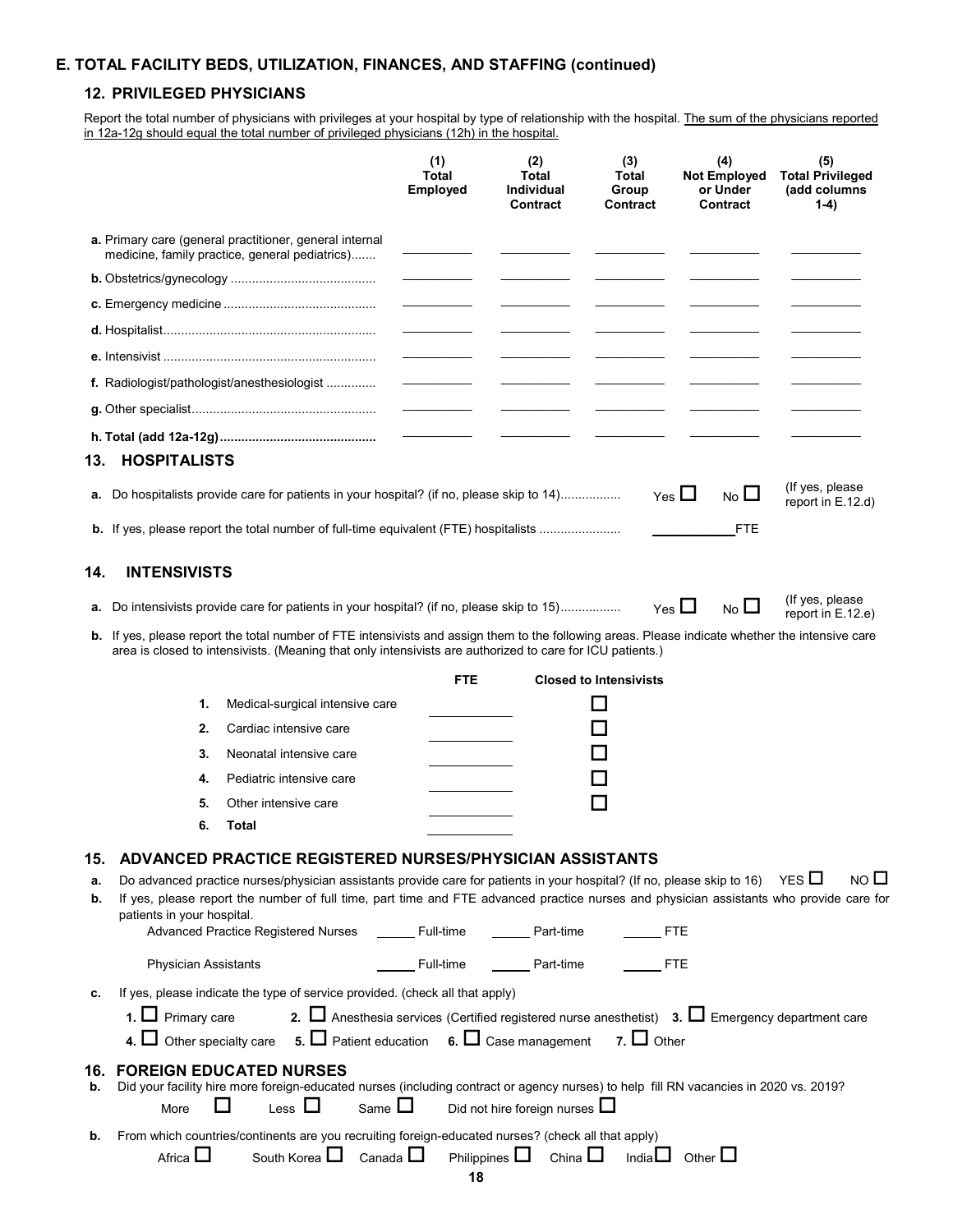# **F. ADDRESSING PATIENT SOCIAL NEEDS AND COMMUNITY SOCIAL DETERMINANTS OF HEALTH**

| 1. |                                      | Which social needs of patients/social determinants of health in communities does your hospital or health system have programs or strategies to<br>address? (Check all that apply)                    |                               |              |                         |            |             |                |
|----|--------------------------------------|------------------------------------------------------------------------------------------------------------------------------------------------------------------------------------------------------|-------------------------------|--------------|-------------------------|------------|-------------|----------------|
|    |                                      | $\mathbf{a}$ . $\Box$ Housing (instability, quality, financing)                                                                                                                                      |                               |              |                         |            |             |                |
|    |                                      | $\mathbf{b}$ . $\Box$ Food insecurity or hunger                                                                                                                                                      |                               |              |                         |            |             |                |
|    | $\mathbf{c}$ . $\Box$ Utility needs  |                                                                                                                                                                                                      |                               |              |                         |            |             |                |
|    |                                      | $d.$ Interpersonal violence                                                                                                                                                                          |                               |              |                         |            |             |                |
|    | $\mathbf{e}$ . $\Box$ Transportation |                                                                                                                                                                                                      |                               |              |                         |            |             |                |
|    |                                      | $f.$ $\Box$ Employment and income                                                                                                                                                                    |                               |              |                         |            |             |                |
|    | $q.$ Education                       |                                                                                                                                                                                                      |                               |              |                         |            |             |                |
|    |                                      | $h.$ Social isolation (lack of family and social support)                                                                                                                                            |                               |              |                         |            |             |                |
|    | $\Box$ Health behaviors              |                                                                                                                                                                                                      |                               |              |                         |            |             |                |
|    |                                      | Other, please describe: contact the contract of the contract of the contract of the contract of the contract of                                                                                      |                               |              |                         |            |             |                |
|    |                                      |                                                                                                                                                                                                      |                               |              |                         |            |             |                |
| 2. |                                      | Does your hospital or health system screen patients for social needs?                                                                                                                                |                               |              |                         |            |             |                |
|    | □                                    | Yes, for all patients                                                                                                                                                                                | $\Box$ Yes, for some patients | $\mathbf{L}$ | No (skip to question 3) |            |             |                |
|    |                                      |                                                                                                                                                                                                      |                               |              |                         |            |             |                |
|    | 2a.                                  | If yes, please indicate which social needs are assessed. (Check all that apply)                                                                                                                      |                               |              |                         |            |             |                |
|    | 1. □                                 | Housing (instability, quality, financing)                                                                                                                                                            |                               |              |                         |            |             |                |
|    | $2. \Box$                            | Food insecurity or hunger                                                                                                                                                                            |                               |              |                         |            |             |                |
|    | $3.$ $\Box$                          | Utility needs                                                                                                                                                                                        |                               |              |                         |            |             |                |
|    | 4. □                                 | Interpersonal violence                                                                                                                                                                               |                               |              |                         |            |             |                |
|    | 5. $\Box$                            | Transportation                                                                                                                                                                                       |                               |              |                         |            |             |                |
|    | 6. $\Box$                            | Employment and income                                                                                                                                                                                |                               |              |                         |            |             |                |
|    | 7. □                                 | Education                                                                                                                                                                                            |                               |              |                         |            |             |                |
|    | 8. $\square$                         | Social isolation (lack of family and social support)                                                                                                                                                 |                               |              |                         |            |             |                |
|    | 9. $\square$                         | <b>Health behaviors</b>                                                                                                                                                                              |                               |              |                         |            |             |                |
|    | 10. $\Box$                           |                                                                                                                                                                                                      |                               |              |                         |            |             |                |
|    | record?                              | 2b. If yes, does your hospital or health system record the social needs screening results in your electronic health                                                                                  |                               |              |                         |            | Yes $\Box$  | $No$ $\square$ |
| 3. |                                      | Does your hospital or health system utilize outcome measures (for example, cost of care or readmission<br>rates) to assess the effectiveness of the interventions to address patients' social needs? |                               |              |                         | Yes $\Box$ | $No$ $\Box$ |                |

- **4.** Has your hospital or health system been able to gather data indicating that activities used to address the social determinants of health and patient social needs have resulted in any of the following? (Check all that apply)
	- **a.**  $\Box$  Better health outcomes for patients
	- **b.**  $\Box$  Decreased utilization of hospital or health system services

**c.**  $\Box$  Decreased health care costs

**d.** □ Improved community health status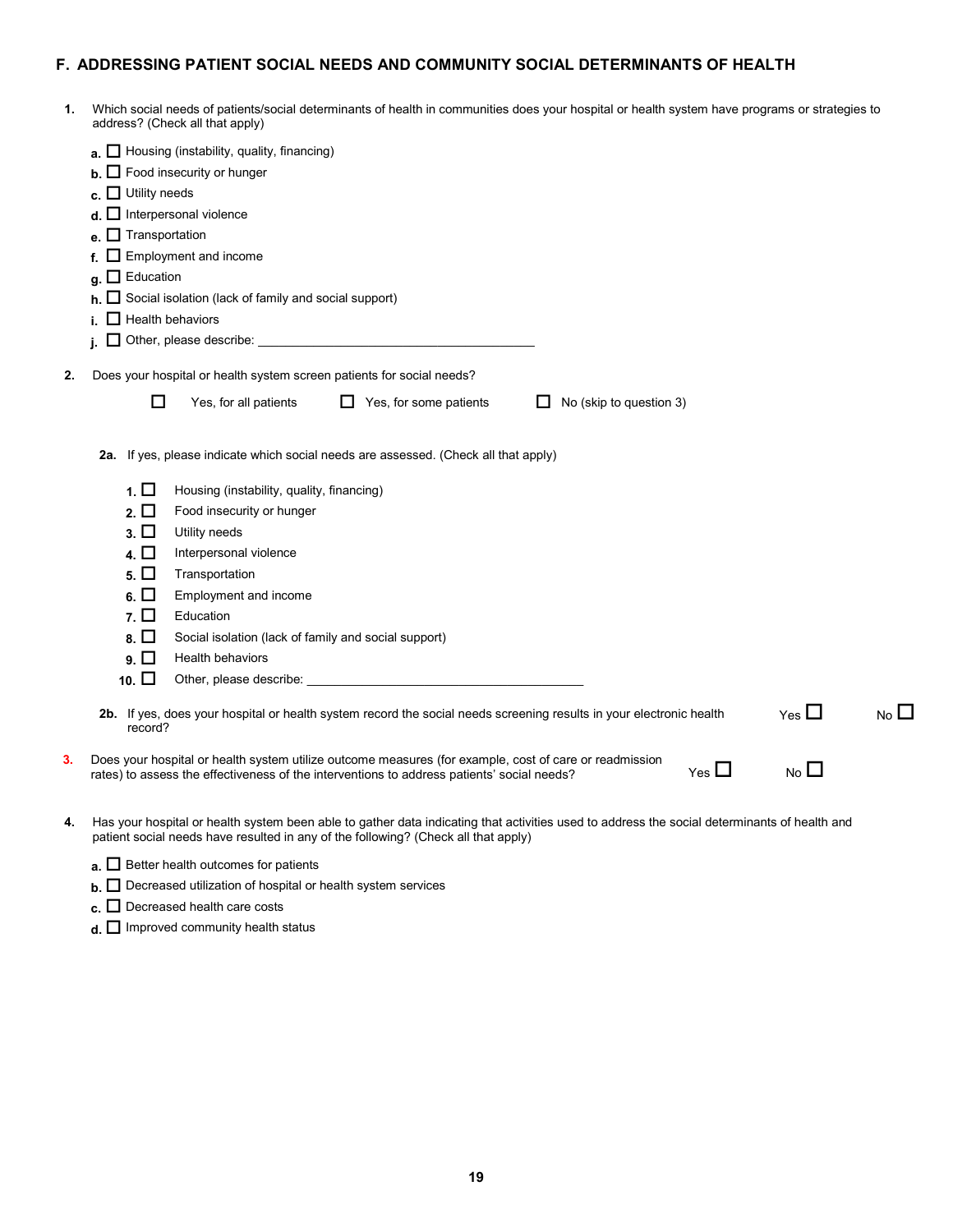### **F. ADDRESSING PATIENT SOCIAL NEEDS AND COMMUNITY SOCIAL DETERMINANTS OF HEALTH (continued)**

#### **5.** Please indicate the extent of your hospital's current partnerships with external partners for population and/or community health initiatives. Which types of organizations do you currently partner with in each of the following activities? (Check all that apply)

|                                                                                | <b>Not Involved</b> | Work together to<br>meet patient social<br>needs (e.g., referral<br>arrangement or case<br>management) | Participates in our<br>Community<br><b>Health Needs</b><br><b>Assessment</b><br>process | Work together to<br>implement<br>community-level<br>initiatives to<br>address social<br>determinants of<br>health |
|--------------------------------------------------------------------------------|---------------------|--------------------------------------------------------------------------------------------------------|-----------------------------------------------------------------------------------------|-------------------------------------------------------------------------------------------------------------------|
| a. Health care providers outside your system                                   |                     |                                                                                                        | П                                                                                       |                                                                                                                   |
| <b>b.</b> Health insurance providers outside of your<br>system                 |                     |                                                                                                        |                                                                                         |                                                                                                                   |
| c. Local or state public health departments/<br>organizations                  |                     |                                                                                                        |                                                                                         |                                                                                                                   |
| d. Other local or state government agencies or<br>social service organizations |                     |                                                                                                        |                                                                                         |                                                                                                                   |
| e. Faith-based organizations                                                   |                     |                                                                                                        |                                                                                         |                                                                                                                   |
| f. Local organizations addressing food insecurity                              |                     |                                                                                                        |                                                                                         |                                                                                                                   |
| g. Local organizations addressing housing<br>insecurity                        |                     |                                                                                                        |                                                                                         |                                                                                                                   |
| h. Local organizations addressing transportation<br>needs                      |                     |                                                                                                        |                                                                                         |                                                                                                                   |
| i. Local organizations providing legal assistance for<br>individuals           |                     |                                                                                                        |                                                                                         |                                                                                                                   |
| j. Other community non-profit organizations                                    |                     |                                                                                                        |                                                                                         |                                                                                                                   |
| k. K-12 schools                                                                |                     |                                                                                                        |                                                                                         | $\mathcal{L}$                                                                                                     |
| I. Colleges or universities                                                    |                     |                                                                                                        |                                                                                         |                                                                                                                   |
| m. Local businesses or chambers of commerce                                    |                     |                                                                                                        |                                                                                         |                                                                                                                   |
| n. Law enforcement/safety forces                                               |                     |                                                                                                        |                                                                                         |                                                                                                                   |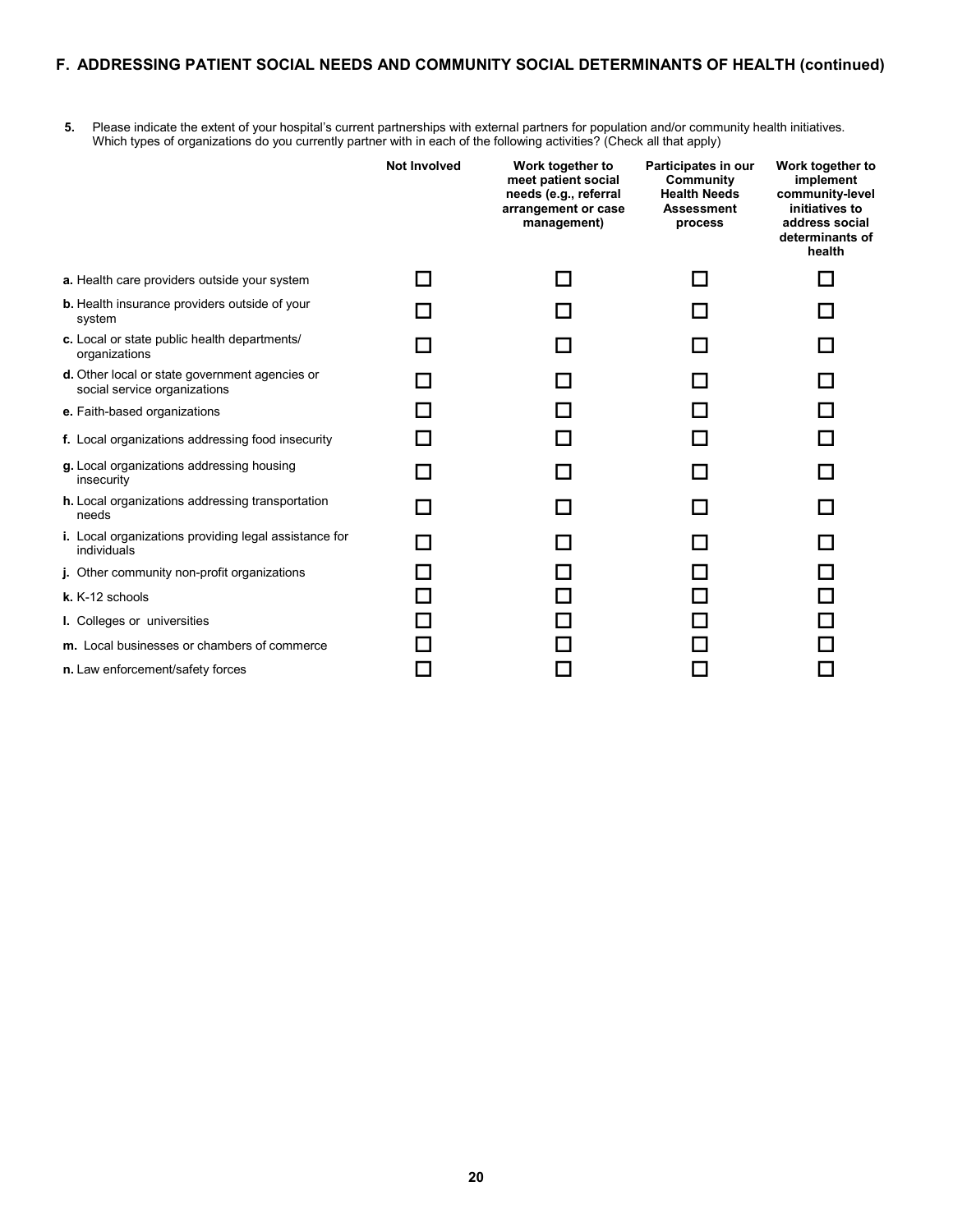# **G. SUPPLEMENTAL INFORMATION**

Name: \_\_\_\_\_\_\_\_\_\_\_\_\_\_\_\_\_\_\_\_\_\_\_\_\_\_\_\_\_\_\_\_\_\_\_\_\_\_\_\_\_\_\_\_\_\_\_\_\_\_\_\_\_\_\_

**1a.** Does your hospital provide services through satellite outpatient departments? Yes  $\Box$  No  $\Box$ 

**1b.** Please indicate the clinical families of outpatient services offered along with the number of hospital outpatient sites by location.

| 1. Airway endoscopy<br>2. Ambulatory surgery<br>Blood product exchange<br>4. Cardiac/pulmonary rehabilitation<br>Diagnostic/screening test and related procedures<br>Drug administration and clinical oncology<br>7. Ear, nose throat (ENT)<br>8. General surgery and related procedures<br>9. Gastrointestinal (GI) | П<br>$\Box$<br>$\Box$<br>$\Box$<br>$\Box$<br>$\Box$<br>□<br>$\Box$ |                                           |                                                                                           |                                              |
|----------------------------------------------------------------------------------------------------------------------------------------------------------------------------------------------------------------------------------------------------------------------------------------------------------------------|--------------------------------------------------------------------|-------------------------------------------|-------------------------------------------------------------------------------------------|----------------------------------------------|
|                                                                                                                                                                                                                                                                                                                      |                                                                    |                                           |                                                                                           |                                              |
|                                                                                                                                                                                                                                                                                                                      |                                                                    |                                           |                                                                                           |                                              |
|                                                                                                                                                                                                                                                                                                                      |                                                                    |                                           |                                                                                           |                                              |
|                                                                                                                                                                                                                                                                                                                      |                                                                    |                                           |                                                                                           |                                              |
|                                                                                                                                                                                                                                                                                                                      |                                                                    |                                           |                                                                                           |                                              |
|                                                                                                                                                                                                                                                                                                                      |                                                                    |                                           |                                                                                           |                                              |
|                                                                                                                                                                                                                                                                                                                      |                                                                    |                                           |                                                                                           |                                              |
|                                                                                                                                                                                                                                                                                                                      |                                                                    | the control of the control of the control | the control of the control of the control of                                              |                                              |
|                                                                                                                                                                                                                                                                                                                      | $\Box$                                                             |                                           |                                                                                           |                                              |
| 10. Gynecology                                                                                                                                                                                                                                                                                                       | □                                                                  |                                           |                                                                                           |                                              |
| 11. Laboratory                                                                                                                                                                                                                                                                                                       | $\mathcal{L}$                                                      |                                           |                                                                                           |                                              |
| 12. Major imaging                                                                                                                                                                                                                                                                                                    | $\mathcal{L}$                                                      |                                           |                                                                                           |                                              |
| 13. Minor imaging                                                                                                                                                                                                                                                                                                    | $\mathcal{L}$                                                      |                                           |                                                                                           |                                              |
| 14. Musculoskeletal surgery                                                                                                                                                                                                                                                                                          | H                                                                  |                                           |                                                                                           |                                              |
| 15. Nervous system procedures                                                                                                                                                                                                                                                                                        | П                                                                  |                                           |                                                                                           |                                              |
| 16. Ophthalmology                                                                                                                                                                                                                                                                                                    | $\Box$                                                             |                                           |                                                                                           |                                              |
| 17. Pathology                                                                                                                                                                                                                                                                                                        | $\Box$                                                             |                                           |                                                                                           |                                              |
| 18. Primary care                                                                                                                                                                                                                                                                                                     | $\Box$                                                             |                                           |                                                                                           |                                              |
| 19. Psychiatric care                                                                                                                                                                                                                                                                                                 | $\Box$                                                             |                                           |                                                                                           |                                              |
| 20. Radiation oncology                                                                                                                                                                                                                                                                                               | $\Box$                                                             |                                           |                                                                                           |                                              |
| 21. Rehabilitation                                                                                                                                                                                                                                                                                                   | $\Box$                                                             |                                           |                                                                                           |                                              |
| 22. Skilled nursing                                                                                                                                                                                                                                                                                                  | $\Box$                                                             |                                           |                                                                                           |                                              |
| 23. Substance use disorder care                                                                                                                                                                                                                                                                                      | $\Box$                                                             |                                           |                                                                                           |                                              |
| 24. Urgent care                                                                                                                                                                                                                                                                                                      | $\Box$                                                             |                                           |                                                                                           |                                              |
| 25. Urology                                                                                                                                                                                                                                                                                                          | $\mathcal{L}_{\mathcal{A}}$                                        |                                           |                                                                                           |                                              |
| 26. Vascular/endovascular/cardiovascular                                                                                                                                                                                                                                                                             | □                                                                  |                                           |                                                                                           |                                              |
| 27. Visits and related services                                                                                                                                                                                                                                                                                      | $\sim$                                                             |                                           |                                                                                           |                                              |
| 28. Other, please specify:                                                                                                                                                                                                                                                                                           |                                                                    |                                           |                                                                                           |                                              |
|                                                                                                                                                                                                                                                                                                                      |                                                                    |                                           | <u> 1990 - Johann Barbara, martin a</u><br><u> 1989 - Johann Stoff, Amerikaansk konst</u> | the control of the control of the control of |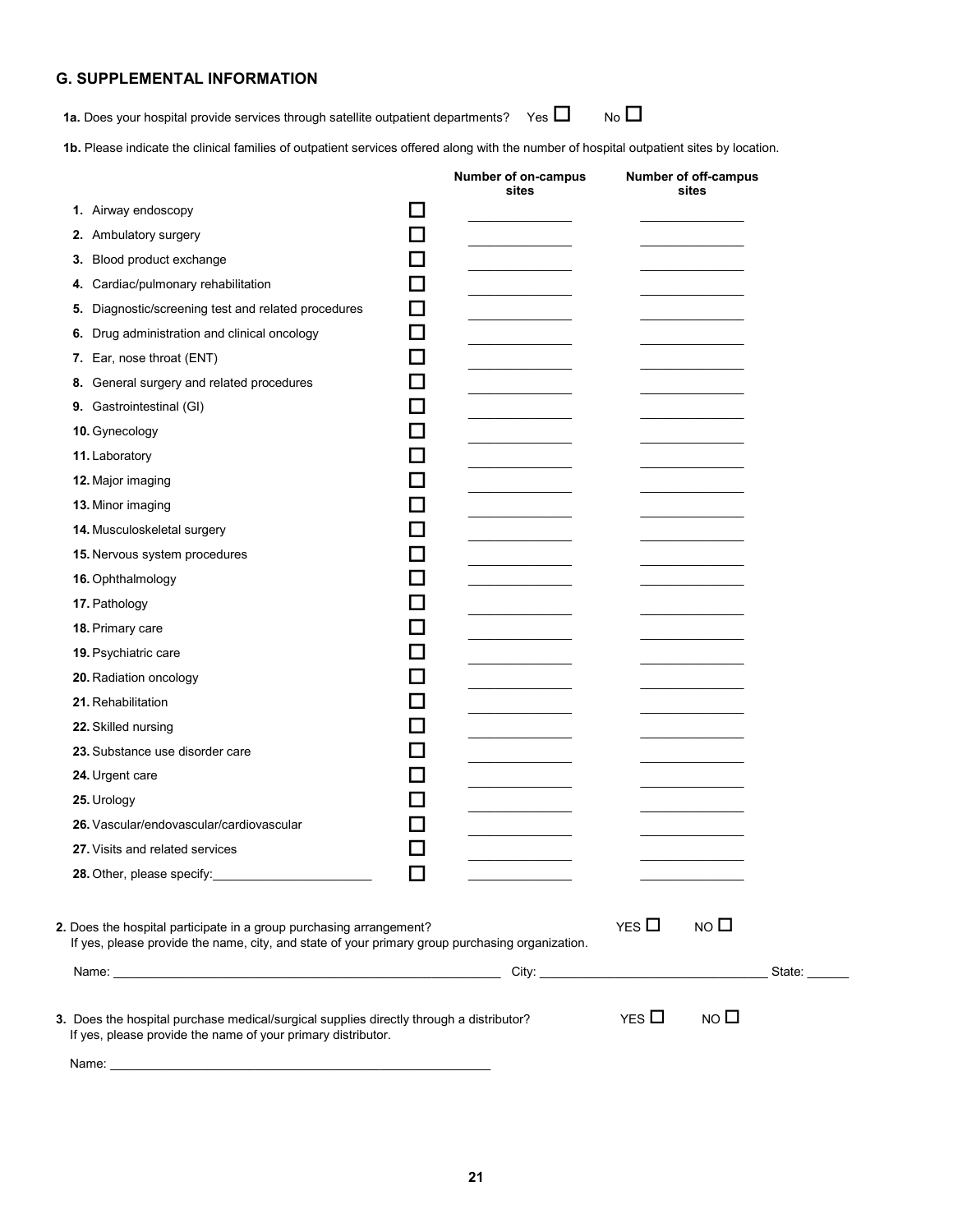### **G. SUPPLEMENTAL INFORMATION (continued)**

**4.** If your hospital hired RNs during the reporting period, how many were new graduates from nursing schools?

**5.** Does your hospital have an established patient and family advisory council that meets regularly to actively engage the perspectives of patients and families?  $Yes$   $\Box$  No  $\Box$ 

**6.**Utilization of telehealth/virtual care

*The definitions used herein represent one approach to understanding telehealth/virtual care. The AHA is aware that different organizations use*  different definitions for these terms and that Medicare defines them in a more narrow way than they are used in the field. The definitions we chose are *meant to balance the statutory and regulatory use of the terms with the way they are understood by providers on the ground.*

**\_\_\_\_\_\_\_\_\_\_\_\_\_**

**\_\_\_\_\_\_\_\_\_\_\_\_\_**

| a. Number of video visits: Synchronous visits between patient and provider that are not co-located, through the use of |
|------------------------------------------------------------------------------------------------------------------------|
| two-way, interactive, real-time audio and video communication.                                                         |
|                                                                                                                        |

b. Number of audio visits: Synchronous visits between a patient and a provider that are not co-located, through the use of two-way, interactive, real-time audio-only communication. **\_\_\_\_\_\_\_\_\_\_\_\_\_**

| c. Number of patients being monitored through remote patient monitoring (RPM): Asynchronous or synchronous      |
|-----------------------------------------------------------------------------------------------------------------|
| interactions between and patient and a provider that are not co-located involving the collection, transmission, |
| evaluation, and communication of physiological data.                                                            |

| d. Number of patients receiving other virtual services: All other synchronous or asynchronous interactions between a |
|----------------------------------------------------------------------------------------------------------------------|
| provider and patient or provider and provider delivered remotely including messages, eConsults, and virtual check-   |
| Ins.                                                                                                                 |

Use this space for comments or to elaborate on any information supplied on this survey. Refer to the response by page, section and item name.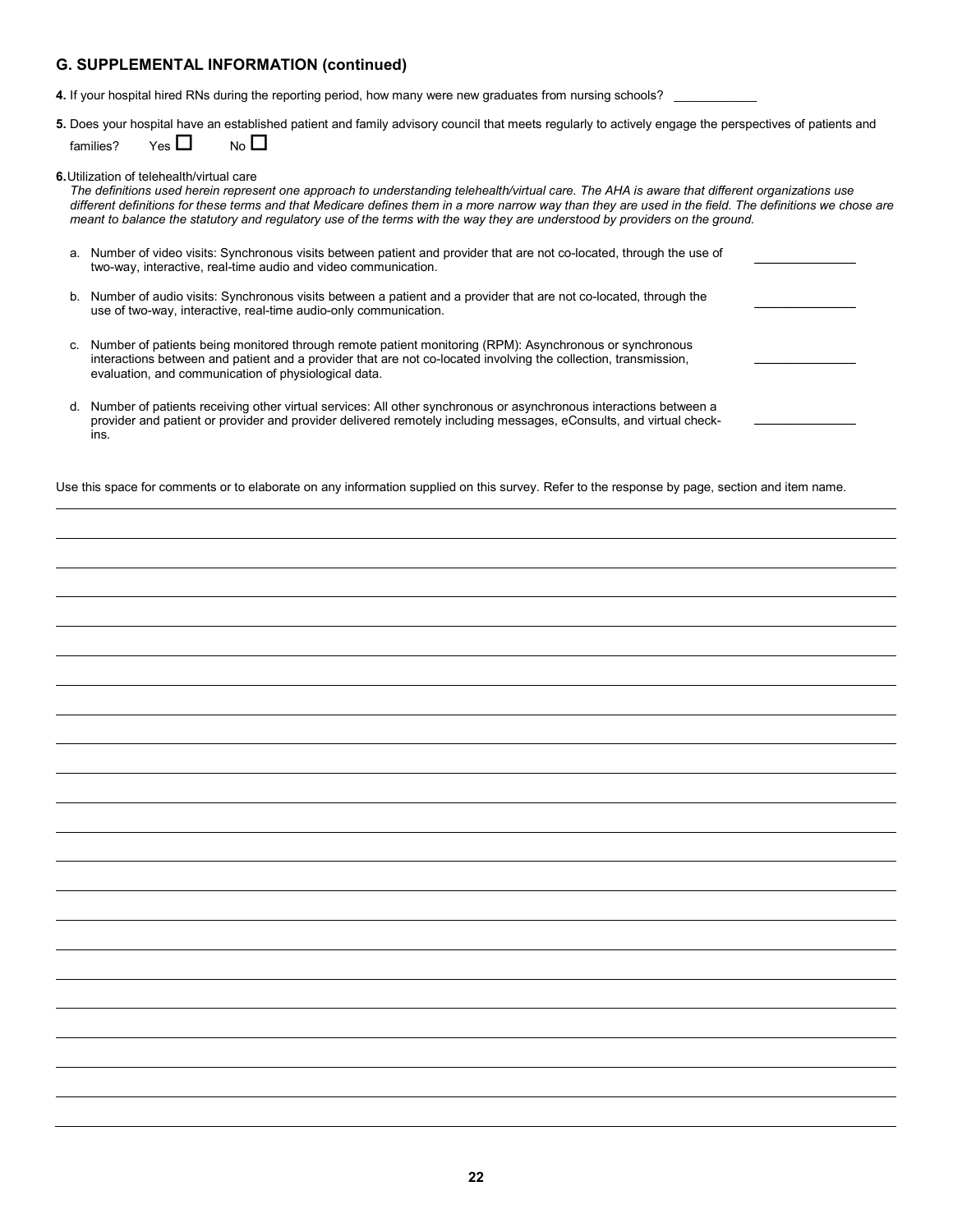As declared previously, hospital specific revenue data are treated as confidential. AHA's policy is not to release these data without written permission from your institution. The AHA will however, share these data with your respective state hospital association and if requested with your appropriate metropolitan/regional association.

On occasion, the AHA is asked to provide these data to external organizations, both public and private, for their use in analyzing crucial health care policy or research issues. The AHA is requesting your permission to allow us to release your confidential data to those requests that we consider legitimate and worthwhile. In every instance of disclosure, the receiving organization will be prohibited from releasing hospital specific information.

#### **Please indicate below whether or not you agree to these types of disclosure:**

[ ] I hereby grant AHA permission to release my hospital's revenue data to external users that the AHA determines have a legitimate and worthwhile need to gain access to these data subject to the user's agreement with the AHA not to release hospital specific information.

Chief Executive Officer **Date** Date

[  $\,$  ] I do not grant AHA permission to release my confidential data.

Chief Executive Officer **Date** Date

With the exception of restrictions protecting certain confidential information, the results of this survey may be publically released.

Thank you for your cooperation in completing this survey. If there are any questions about your responses to this survey, who should be contacted?

| Name (please print) | Title                          | (Area Code) Telephone Number |
|---------------------|--------------------------------|------------------------------|
| Date of Completion  | <b>Chief Executive Officer</b> | Hospital's Main Fax Number   |

Contact Email address:

**NOTE: PLEASE PHOTOCOPY THE INFORMATION FOR YOUR HOSPITAL FILE BEFORE RETURNING THE ORIGINAL FORM TO THE AMERICAN HOSPITAL ASSOCIATION. ALSO, PLEASE FORWARD A PHOTOCOPY OF THE COMPLETED QUESTIONNAIRE TO YOUR STATE HOSPITAL ASSOCIATION.** 

**THANK YOU**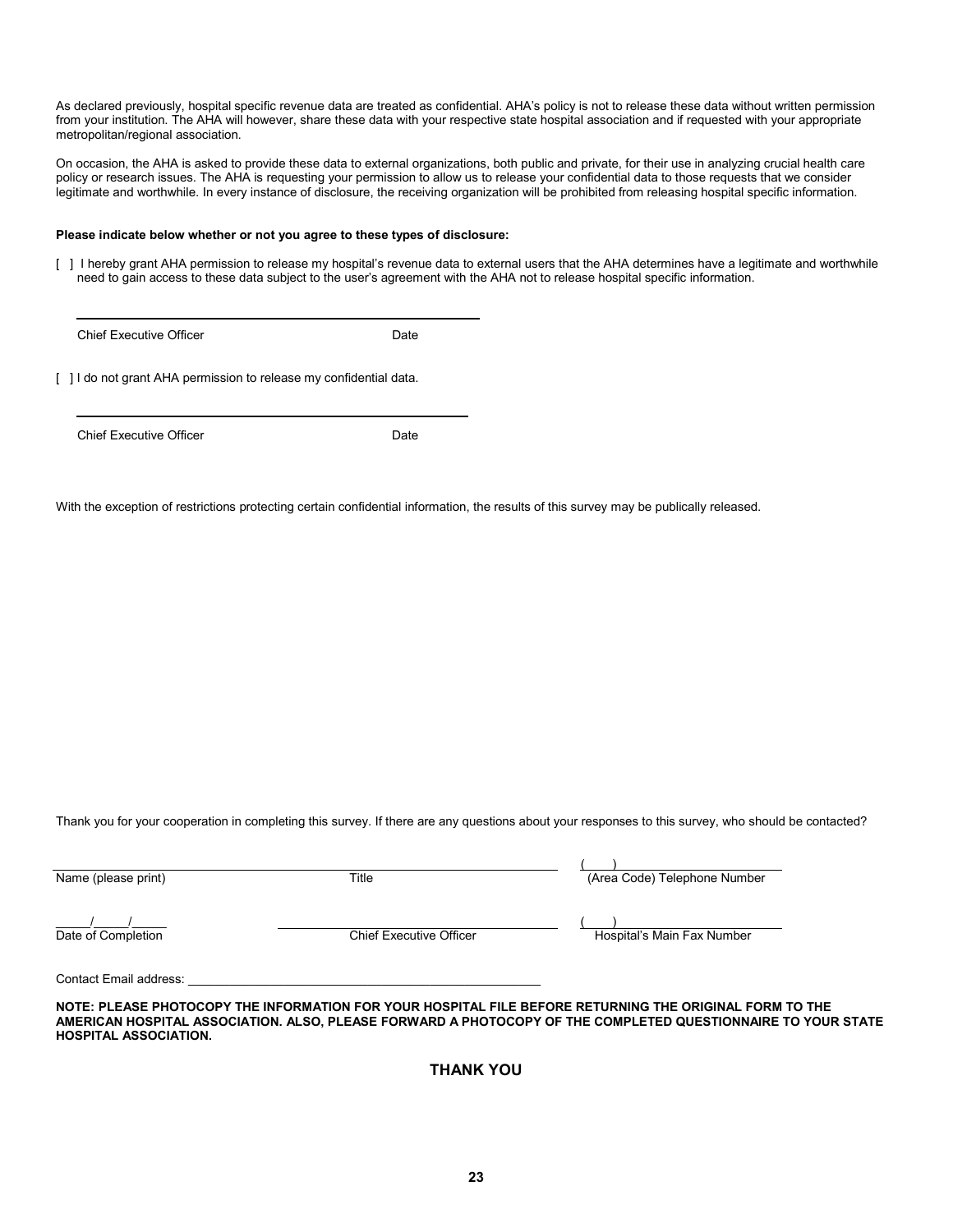### **SECTION A REPORTING PERIOD Instructions**

### **INSTRUCTIONS AND DEFINITIONS FOR THE 2020 ANNUAL SURVEY OF HOSPITALS.**

**For purposes of this survey, a hospital is defined as the organization or corporate entity licensed or registered as a hospital by a state to provide diagnostic and therapeutic patient services for a variety of medical conditions, both surgical and nonsurgical.**

- **1. Reporting period used (beginning and ending date**): Record the beginning and ending dates of the reporting period in an eight-digit number: for example, January 1, 2020 should be shown as 01/01/2020. Number of days should equal the time span between the two dates that the hospital was open. If you are reporting for less than 366 days, utilization and finances should be presented for days reported only.
- **2. Were you in operation 12 full months at the end of your reporting period?** If you are reporting for less than 366 days, utilization and finances should be presented for days reported only.
- **3. Number of days open during reporting period**: Number of days should equal the time span between the two dates that the hospital was open.

### **SECTION B ORGANIZATIONAL STRUCTURE Instructions and Definitions**

#### **1. CONTROL**

Check the box to the left of the type of organization that is responsible for establishing policy for overall operation of the hospital. **Government, nonfederal.**

**State.** Controlled by an agency of state government.

**County.** Controlled by an agency of county government.

**City.** Controlled by an agency of municipal government.

**City-County.** Controlled jointly by agencies of municipal and county governments.

**Hospital district or authority.** Controlled by a political subdivision of a state, county, or city created solely for the purpose of establishing and maintaining medical care or health-related care institutions.

**Nongovernment, not for profit.** Controlled by not-for-profit organizations, including religious organizations (Catholic hospitals, for example), community hospitals, cooperative hospitals, hospitals operated by fraternal societies, and so forth.

**Investor owned, for profit.** Controlled on a for profit basis by an individual, partnership, or a profit making corporation.

**Government, federal.** Controlled by an agency or department of the federal government.

#### **2. SERVICE**

Indicate the ONE category that best describes the type of service that your hospital provides to the majority of patients. **General medical and surgical.** Provides diagnostic and therapeutic services to patients for a variety of medical conditions, both surgical and nonsurgical.

**Hospital unit of an institution.** Provides diagnostic and therapeutic services to patients in an institution.

**Hospital unit within a facility for persons with intellectual disabilities.** Provides diagnostic and therapeutic services to persons with intellectual disabilities.

**Surgical.** An acute care specialty hospital where 2/3 or more of its inpatient claims are for surgical/diagnosis related groups.

**Psychiatric.** Provides diagnostic and therapeutic services to patients with mental or emotional disorders.

**Tuberculosis and other respiratory diseases.** Provides medical care and rehabilitative services to patients for whom the primary diagnosis is tuberculosis or other respiratory diseases.

**Cancer.** Provides medical care to patients for whom the primary diagnosis is cancer.

**Heart.** Provides diagnosis and treatment of heart disease.

**Obstetrics and gynecology.** Provides medical and surgical treatment to pregnant women and to mothers following delivery. Also provides diagnostic and therapeutic services to women with diseases or disorders of the reproductive organs.

**Eye, ear, nose, and throat.** Provides diagnosis and treatment of diseases and injuries of the eyes, ears, nose, and throat.

**Rehabilitation.** Provides a comprehensive array of restoration services for people with disabilities and all support services necessary to help them attain their maximum functional capacity.

**Orthopedic.** Provides corrective treatment of deformities, diseases, and ailments of the locomotive apparatus, especially affecting the limbs, bones, muscles, and joints.

**Chronic disease.** Provides medical and skilled nursing services to patients with long-term illnesses who are not in an acute phase, but who require an intensity of services not available in nursing homes.

**Intellectual disabilities.** Provides health-related care on a regular basis to patients with developmental or intellectual disabilities who cannot be treated in a skilled nursing unit.

**Acute long-term care hospital.** Provides high acuity interdisciplinary services to medically complex patients that require more intensive recuperation and care than can be provided in a typical nursing facility.

**Substance use disorder.** Provides diagnostic and therapeutic services to patients with a medical illness characterized by clinically significant impairments in health, social function, and voluntary control over use of substances such as alcohol, prescription and non-prescription drugs. Substance use disorders range in severity, duration and complexity from mild to severe.

#### **3. OTHER**

- **a. Children admissions.** A hospital whose primary focus is the health and treatment of children and adolescents.
- **b. Subsidiary.** A company that is wholly controlled by another or one that is more than 50% owned by another organization.
- **c. Contract managed.** General day-to-day management of an entire organization by another organization under a formal contract. Managing organization reports directly to the board of trustees or owners of the managed organization; managed organization retains total legal responsibility and ownership of the facility's assets and liabilities.
- **d. Physician group.** Cooperative practice of medicine by a group of physicians, each of whom as a rule specializes in some particular field.
- **f. Co-located hospitals.** Co-location refers to two or more entities, with separate CMS Certification Numbers occupying the same building, or conjoined buildings.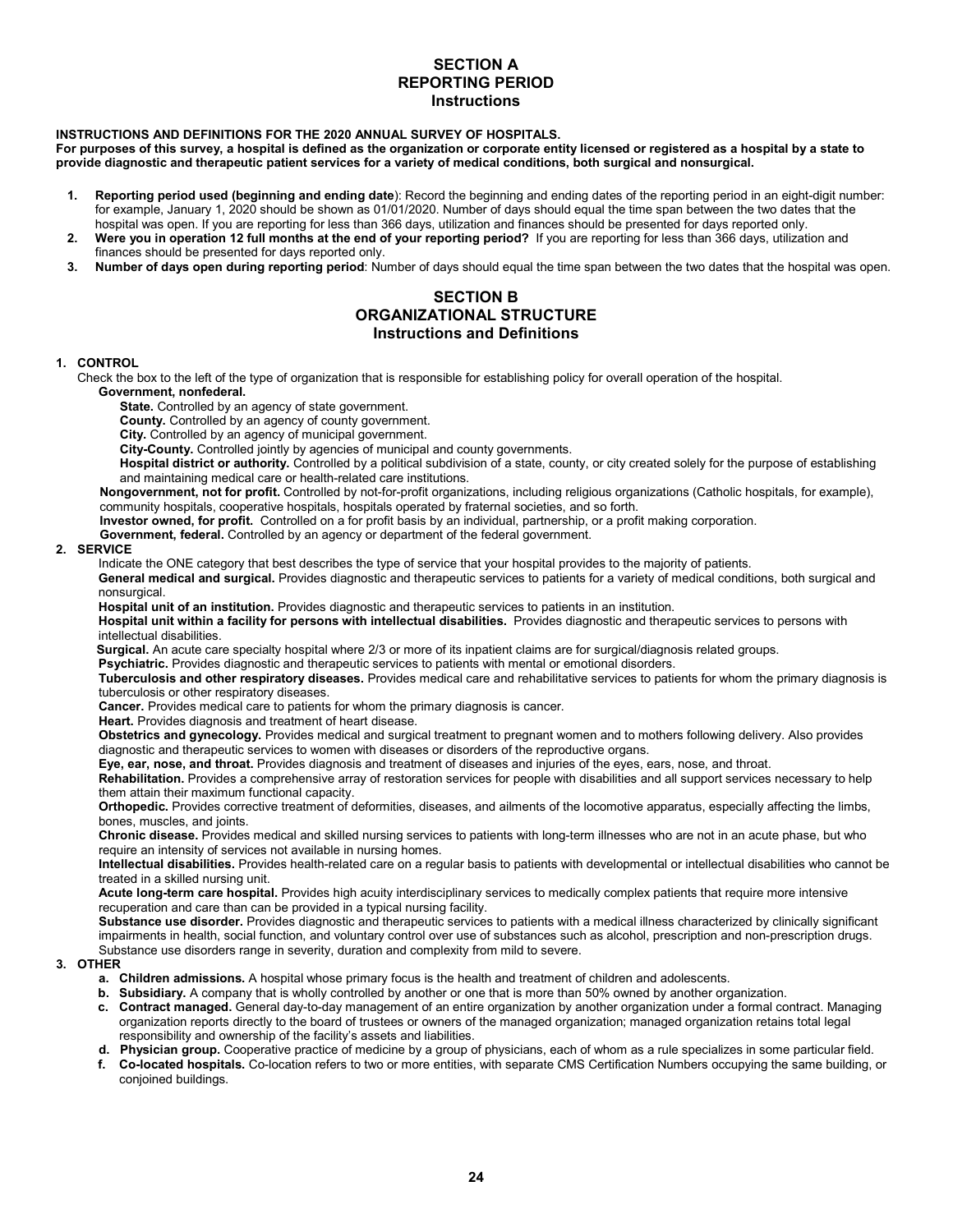### **SECTION C FACILITIES AND SERVICES Definitions**

**Owned/provided by the hospital or its subsidiary.** All patient revenues, expenses and utilization related to the provision of the service are reflected in the hospital's statistics reported elsewhere in this survey.

**Provided by my health system (in my local community).** Another health care provider in the same system as your hospital provides the service and patient revenue, expenses, and utilization related to the provision of the service are recorded at the point where the service was provided and would not be reflected in your hospital's statistics reported elsewhere in this survey. (A system is a corporate body that owns, leases, religiously sponsors and/or manages health providers)

**Provided through a partnership or joint venture with another provider that is not in my system.** All patient revenues and utilization related to the provision of the service are recorded at the site where the service was provided and would not be reflected in your hospital statistics reported elsewhere in this survey. (A joint venture is a contractual arrangement between two or more parties forming an unincorporated business. The participants in the arrangement remain independent and separate outside of the venture's purpose.)

- **1. General medical-surgical care.** Provides acute care to patients in medical and surgical units on the basis of physicians' orders and approved nursing care plans.
- **2. Pediatric medical-surgical care.** Provides acute care to pediatric patients on the basis of physicians' orders and approved nursing care plans.
- **3. Obstetrics.** For service owned or provided by the hospital, level should be designated: (1) unit provides services for uncomplicated maternity and newborn cases; (2) unit provides services for uncomplicated cases, the majority of complicated problems, and special neonatal services; and (3) unit provides services for all serious illnesses and abnormalities and is supervised by a full-time maternal/fetal specialist.
- **4. Medical-surgical intensive care.** Provides patient care of a more intensive nature than the usual medical and surgical care, on the basis of physicians' orders and approved nursing care plans. These units are staffed with specially trained nursing personnel and contain monitoring and specialized support equipment for patients who because of shock, trauma or other life-threatening conditions require intensified comprehensive observation and care. Includes mixed intensive care units.
- **5. Cardiac intensive care.** Provides patient care of a more specialized nature than the usual medical and surgical care, on the basis of physicians' orders and approved nursing care plans. The unit is staffed with specially trained nursing personnel and contains monitoring and specialized support or treatment equipment for patients who, because of heart seizure, open-heart surgery, or other life-threatening conditions, require intensified, comprehensive observation and care. May include myocardial infarction, pulmonary care, and heart transplant units.
- **6. Neonatal intensive care.** A unit that must be separate from the newborn nursery providing intensive care to all sick infants including those with the very lowest birth weights (less than 1500 grams). NICU has potential for providing mechanical ventilation, neonatal surgery, and special care for the sickest infants born in the hospital or transferred from another institution. A full-time neonatologist serves as director of the NICU.
- **7. Neonatal intermediate care.** A unit that must be separate from the normal newborn nursery and that provides intermediate and/or recovery care and some specialized services, including immediate resuscitation, intravenous therapy, and capacity for prolonged oxygen therapy and monitoring.
- **8. Pediatric intensive care.** Provides care to pediatric patients that is of a more intensive nature than that usually provided to pediatric patients. The unit is staffed with specially trained personnel and contains monitoring and specialized support equipment for treatment of patients who, because of shock, trauma, or other life-threatening conditions, require intensified, comprehensive observation and care.
- **9. Burn care.** Provides care to severely burned patients. Severely burned patients are those with any of the following: (1) second-degree burns of more than 25% total body surface area for adults or 20% total body surface area for children: (2) third-degree burns of more than 10% total body surface area; (3) any severe burns of the hands, face, eyes, ears, or feet; or (4) all inhalation injuries, electrical burns, complicated burn injuries involving fractures and other major traumas, and all other poor risk factors.
- **10. Other special care.** Provides care to patients requiring care more intensive than that provided in the acute area, yet not sufficiently intensive to require admission to an intensive care unit. Patients admitted to this area are usually transferred here from an intensive care unit once their condition has improved. These units are sometimes referred to as definitive observation, step-down or progressive care units.
- **11. Other intensive care.** A specially staffed, specialty equipped, separate section of a hospital dedicated to the observation, care, and treatment of patients with life-threatening illnesses, injuries, or complications from which recovery is possible. It provides special expertise and facilities for the support of vital function and utilizes the skill of medical nursing and other staff experienced in the management of these problems.
- **12. Physical rehabilitation.** Provides care encompassing a comprehensive array of restoration services for people with disabilities and all support services necessary to help patients attain their maximum functional capacity.
- **13. Substance use disorder care.** Provides diagnostic and therapeutic services to patients with a medical illness characterized by clinically significant impairments in health, social function, and voluntary control over use of substances such as alcohol, prescription and non-prescription drugs Substance use disorders range in severity, duration and complexity from mild to severe. Includes care for inpatient/residential treatment for patients whose course of treatment involves more intensive care than provided in an outpatient setting or where patient requires supervised withdrawal.
- **14. Psychiatric care.** Provides acute or long-term care to patients with mental or emotional disorders, including patients admitted for diagnosis and those admitted for treatment of psychiatric disorders, on the basis of physicians' orders and approved nursing care plans. Long-term care may include intensive supervision to persons with chronic/severe mental illness.
- **15. Skilled nursing care.** Provides non-acute medical and skilled nursing care services, therapy, and social services under the supervision of a licensed registered nurse on a 24-hour basis.
- **16. Intermediate nursing care.** Provides health-related services (skilled nursing care and social services) to residents with a variety of physical conditions or functional disabilities. These residents do not require the care provided by a hospital or skilled nursing facility, but do need supervision and support services.
- **17. Acute long-term care.** Provides specialized acute hospital care to medically complex patients who are critically ill, have multisystem complications and/or failure, and require hospitalization averaging 25 days, in a facility offering specialized treatment programs and therapeutic intervention on a 24-hour/7 days a week basis.
- **18. Other long-term care.** Provision of long-term care other than skilled nursing care or intermediate care for those who do not require daily medical or nursing services, but may requires some assistance in the activities of daily living. This can include residential care, elderly care, or care facilities for those with developmental or intellectual disabilities.
- **19. Other care.** (specify) Any type of care other than those listed above. *The sum of the beds reported in Section C 1-19 should equal what you have reported in Section E(1b) for beds set up and staffed.*
- **20. Adult day care program.** Program providing supervision, medical and psychological care, and social activities for older adults who live at home or in another family setting, but cannot be alone or prefer to be with others during the day. May include intake assessment, health monitoring, occupational therapy, personal care, noon meal, and transportation services.
- **21. Airborne infection isolation room.** A single-occupancy room for patient care where environmental factors are controlled in an effort to minimize the transmission of those infectious agents, usually spread person to person by droplet nuclei associated with coughing and inhalation. Such rooms typically have specific ventilation requirements for controlled ventilation, air pressure and filtration.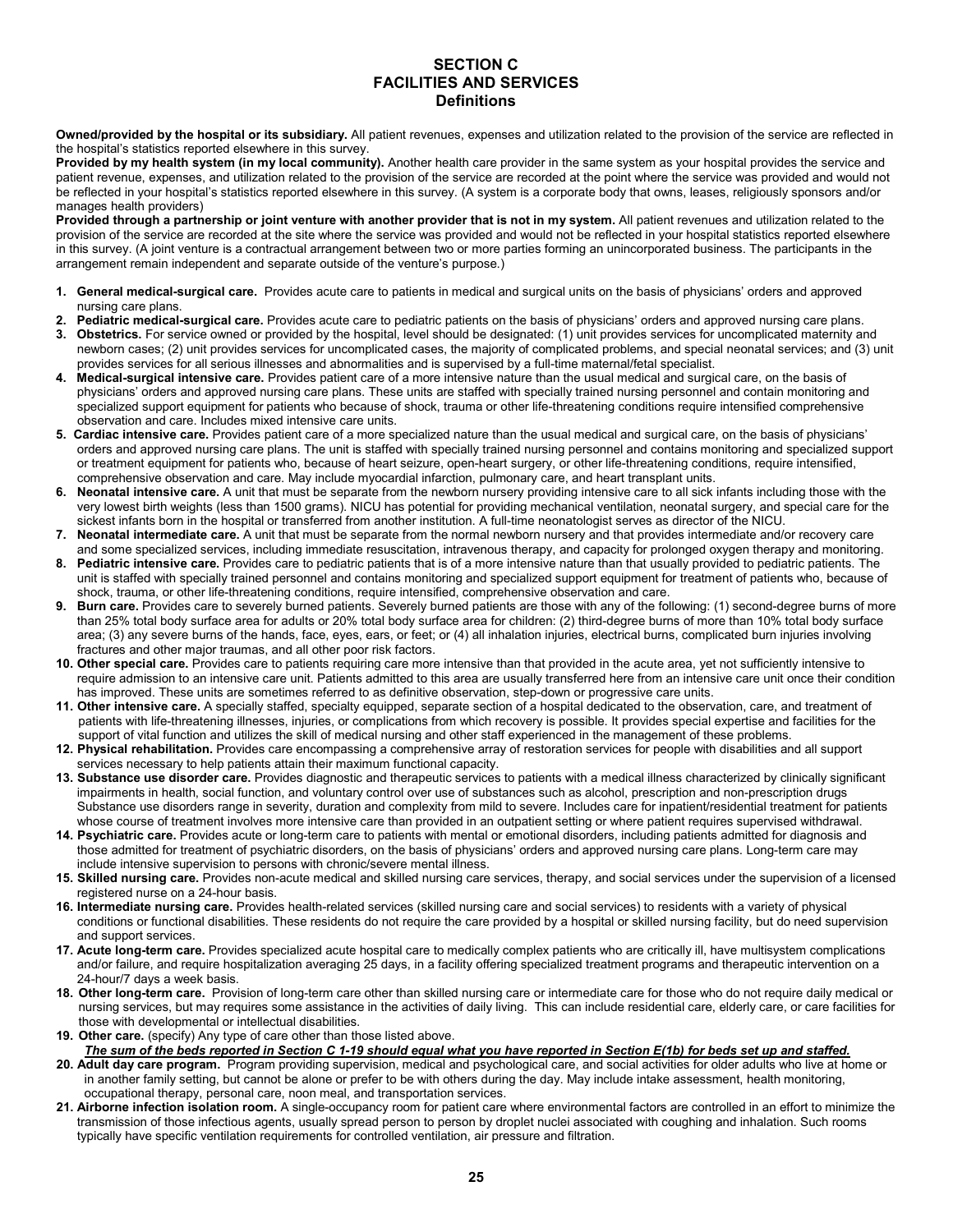- **22. Alzheimer center.** Facility that offers care to persons with Alzheimer's disease and their families through an integrated program of clinical services, research, and education.
- **23. Ambulance services.** Provision of ambulance service to the ill and injured who require medical attention on a scheduled and unscheduled basis.
- **24. Air ambulance services.** Aircraft and especially a helicopter equipped for transporting the injured or sick. Most air ambulances carry critically ill or injured patients, whose condition could rapidly change for the worse.
- **25. Ambulatory surgery center.** Facility that provides care to patients requiring surgery that are admitted and discharged on the same day. Ambulatory surgery centers are distinct from same day surgical units within the hospital outpatient departments for purposes of Medicare payment.
- **26. Arthritis treatment center.** Specifically equipped and staffed center for the diagnosis and treatment of arthritis and other joint disorders.
- **27. Auxiliary.** A volunteer community organization formed to assist the hospital in carrying out its purpose and to serve as a link between the institution and the community.
- **28. Bariatric/weight control services.** The medical practice of weight reduction.
- **29. Birthing room/LDR room/LDRP room.** A single-room type of maternity care with a more homelike setting for families than the traditional threeroom unit (labor/delivery/recovery) with a separate postpartum area. A birthing room combines labor and delivery in one room. An LDR room accommodates three stages in the birthing process--labor, delivery, and recovery. An LDRP room accommodates all four stages of the birth process- -labor, delivery, recovery, and postpartum.
- **30. Blood donor center.** A facility that performs, or is responsible for the collection, processing, testing or distribution of blood and components.
- **31. Breast cancer screening/mammograms.** Mammography screening The use of breast x-ray to detect unsuspected breast cancer in asymptomatic women. Diagnostic mammography - The x-ray imaging of breast tissue in symptomatic women who are considered to have a substantial likelihood of having breast cancer already.
- **32. Cardiology and cardiac surgery services.** Services which include the diagnosis and treatment of diseases and disorders involving the heart and circulatory system.
	- **a. -b. Cardiology services.** An organized clinical service offering diagnostic and interventional procedures to manage the full range of heart conditions.
	- **c. -d. Diagnostic catheterization.** (also called coronary angiography or coronary arteriography) is used to assist in diagnosing complex heart conditions. Cardiac angiography involves the insertion of a tiny catheter into the artery in the groin then carefully threading the catheter up into the aorta where the coronary arteries originate. Once the catheter is in place, a dye is injected which allows the cardiologist to see the size, shape, and distribution of the coronary arteries. These images are used to diagnose heart disease and to determine, among other things, whether or not surgery is indicated.
	- **e. -f. Interventional cardiac catheterization.** Nonsurgical procedure that utilizes the same basic principles as diagnostic catheterization and then uses advanced techniques to improve the heart's function. It can be a less invasive alternative t[o heart surgery.](http://www.geisinger.org/services/heart/HI/surgery.shtml)
	- **g.-h. Cardiac surgery.** Includes minimally invasive procedures that include surgery done with only a small incision or no incision at all, such as through a laparoscope or an endoscope and more invasive major surgical procedures that include open chest and open heart surgery.
	- **i. -j. Cardiac electrophysiology.** Evaluation and management of patients with complex rhythm or conduction abnormalities, including diagnostic testing, treatment of arrhythmias by catheter ablation or drug therapy, and pacemaker/defibrillator implantation and follow-up.
	- **k. Cardiac rehabilitation.** A medically supervised program to help heart patients recover quickly and improve their overall physical and mental functioning. The goal is to reduce risk of another cardiac event or to keep an already present heart condition from getting worse. Cardiac rehabilitation programs include: counseling to patients, an exercise program, helping patients modify risk factors such as smoking and high blood pressure, providing vocational guidance to enable the patient to return to work, supplying information on physical limitations and lending emotional support.
- **33. Case management.** A system of assessment, treatment planning, referral and follow-up that ensures the provision of comprehensive and continuous services and the coordination of payment and reimbursement for care.
- **34. Chaplaincy/pastoral care services.** A service ministering religious activities and providing pastoral counseling to patients, their families, and staff of a health care organization.
- **35. Chemotherapy.** An organized program for the treatment of cancer by the use of drugs or chemicals.
- **36. Children's wellness program.** A program that encourages improved health status and a healthful lifestyle of children through health education, exercise, nutrition and health promotion.
- **37. Chiropractic services.** An organized clinical service including spinal manipulation or adjustment and related diagnostic and therapeutic services.
- **38. Community outreach.** A program that systematically interacts with the community to identify those in need of services, alerting persons and their families to the availability of services, locating needed services, and enabling persons to enter the service delivery system.
- **39. Complementary and alternative medicine services.** Organized hospital services or formal arrangements to providers that provide care or treatment not based solely on traditional western allopathic medical teachings as instructed in most U.S. medical schools. Includes any of the following: acupuncture, chiropractic, homeopathy, osteopathy, diet and lifestyle changes, herbal medicine, massage therapy, etc.
- **40. Computer assisted orthopedic surgery (CAOS).** Orthopedic surgery using computer technology, enabling three-dimensional graphic models to visualize a patient's anatomy.
- **41. Crisis prevention.** Services provided in order to promote physical and mental wellbeing and the early identification of disease and ill health prior to the onset and recognition of symptoms so as to permit early treatment.
- **42. Dental services.** An organized dental service or dentists on staff, not necessarily involving special facilities, providing dental or oral services to inpatients or outpatients.
- **43. Diabetes prevention program.** Program to prevent or delay the onset of type 2 diabetes by offering evidence-based lifestyle changes based on research studies, which showed modest behavior changes helped individuals with prediabetes reduce their risk of developing type 2 diabetes.
- **44. Emergency services**. Health services that are provided after the onset of a medical condition that manifests itself by symptoms of sufficient severity, including severe pain, that the absence of immediate medical attention could reasonably be expected by a prudent layperson, who possesses an average knowledge of health and medicine, to result in placing the patient's health in serious jeopardy.
	- **a. On-campus emergency department.** Hospital facilities for the provision of unscheduled outpatient services to patients whose conditions require immediate care**.**
	- **b. Off-campus emergency department.** A facility owned and operated by the hospital but physically separate from the hospital for the provision of unscheduled outpatient services to patients whose conditions require immediate care. A freestanding ED is not physically connected to a hospital but has all the necessary emergency staffing and equipment on site.
	- **c. Pediatric emergency department.** A recognized hospital emergency department capable of identifying those pediatric patients who are critically ill or injured, stabilizing pediatric patients, including the management of airway, breathing and circulation and providing an appropriate transfer to a definitive care facility.
	- **d. Trauma center (certified).** A facility to provide emergency and specialized intensive care to critically ill and injured patients. For service owned or provided by the hospital, please specify trauma level. Level 1: A regional resource trauma center, which is capable of providing total care for every aspect of injury and plays a leadership role in trauma research and education. Level 2: A community trauma center, which is capable of providing trauma care to all but the most severely injured patients who require highly specialized care. Level 3: A rural trauma hospital, which is capable of providing care to a large number of injury victims and can resuscitate and stabilize more severely injured patients so that they can be transported to level 1 or 2 facilities.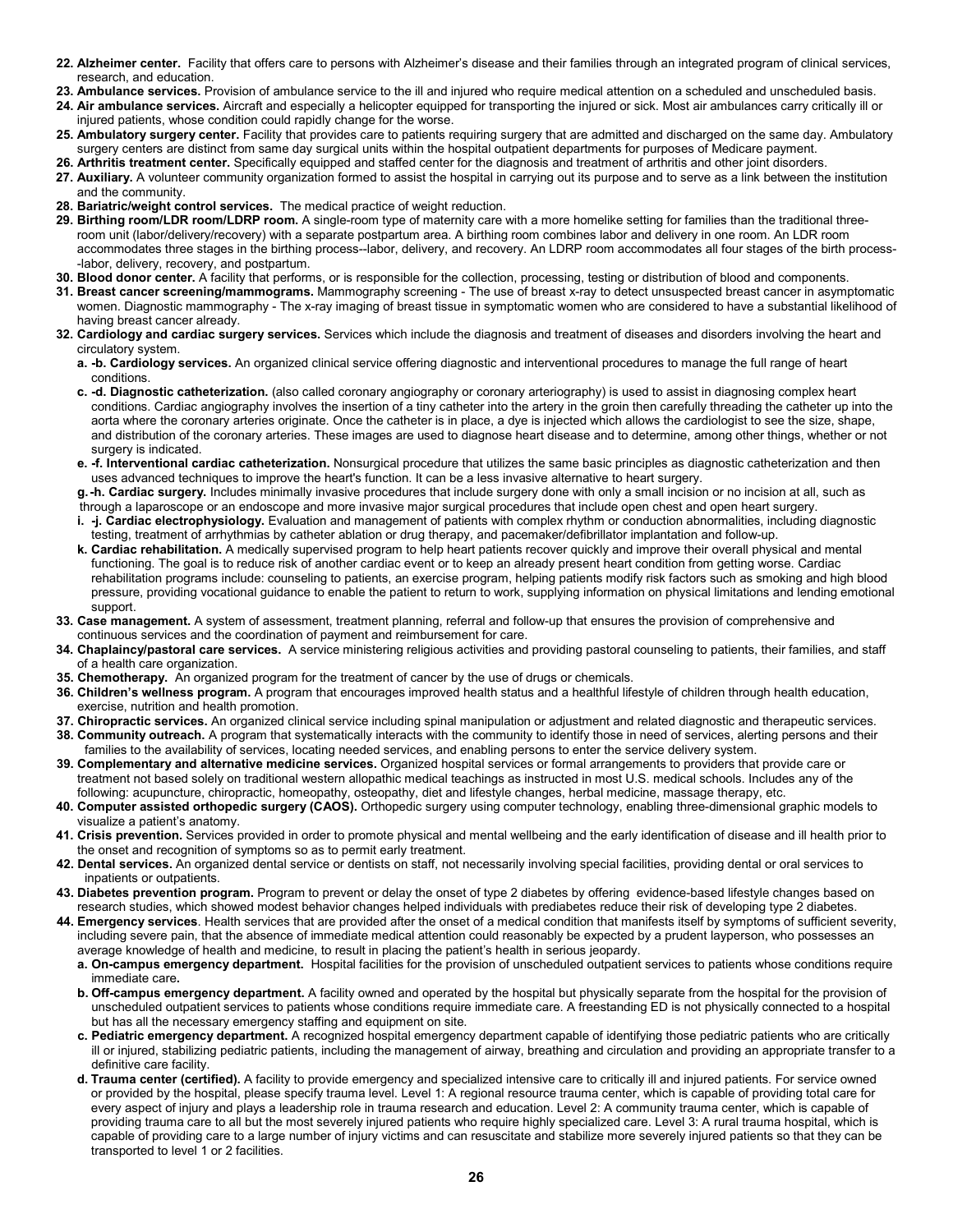- **45. Enabling services.** A program that is designed to help the patient access health care services by offering any of the following: transportation services and/or referrals to local social services agencies.
- **46. Endoscopic services.**
	- **a. Optical colonoscopy.** An examination of the interior of the colon using a long, flexible, lighted tube with a small built-in camera.
	- **b. Endoscopic ultrasound.** Specially designed endoscope that incorporates an ultrasound transducer used to obtain detailed images of organs in the chest and abdomen. The endoscope can be passed through the mouth or the anus. When combined with needle biopsy the procedure can assist in diagnosis of disease and staging of cancer.
	- **c. Ablation of Barrett's esophagus.** Premalignant condition that can lead to adenocarcinoma of the esophagus. The nonsurgical ablation of premalignant tissue in Barrett's esophagus by the application of thermal energy or light through an endoscope passed from the mouth into the esophagus.
	- **d. Esophageal impedance study.** A test in which a catheter is placed through the nose into the esophagus to measure whether gas or liquids are passing from the stomach into the esophagus and causing symptoms.
	- **e. Endoscopic retrograde cholangiopancreatography (ERCP).** A procedure in which a catheter is introduced through an endoscope into the bile ducts and pancreatic ducts. Injection of contrast material permits detailed x-ray of these structures. The procedure is used diagnostically as well as therapeutically to relieve obstruction or remove stones.
- **47. Enrollment (insurance) assistance services.** A program that provides enrollment assistance for patients who are potentially eligible for public health insurance programs such as Medicaid, State Children's Health Insurance, or local/state indigent care programs. The specific services offered could include explanation of benefits, assist applicants in completing the application and locating all relevant documents, conduct eligibility interviews, and/or forward applications and documentation to state/local social service or health agency.
- **48. Employment support services.** Services designed to support individuals with significant disabilities to seek and maintain employment.
- **49. Extracorporeal shock wave lithotripter (ESWL).** A medical device used for treating stones in the kidney or urethra. The device disintegrates kidney stones noninvasively through the transmission of acoustic shock waves directed at the stones.
- **50. Fertility clinic.** A specialized program set in an infertility center that provides counseling and education as well as advanced reproductive techniques such as: injectable therapy, reproductive surgeries, treatment for endometriosis, male factor infertility, tubal reversals, in vitro fertilization (IVF), donor eggs, and other such services to help patients achieve successful pregnancies.
- **51. Fitness center.** Provides exercise, testing, or evaluation programs and fitness activities to the community and hospital employees.
- **52. Freestanding outpatient care center.** A facility owned and operated by the hospital that is physically separate from the hospital and provides various medical treatments and diagnostic services on an outpatient basis only. Laboratory and radiology services are usually available.
- **53. Geriatric services.** The branch of medicine dealing with the physiology of aging and the diagnosis and treatment of disease affecting the aged. Services could include: adult day care; Alzheimer's diagnostic-assessment services; comprehensive geriatric assessment; emergency response system; geriatric acute care unit; and/or geriatric clinics.
- **54. Health fair.** Community health education events that focus on the prevention of disease and promotion of health through such activities as audiovisual exhibits and free diagnostic services.
- **55. Community health education.** Education that provides health information to individuals and populations as well as support for personal, family and community health decisions with the objective of improving health status.
- **56. Genetic testing/counseling.** A service equipped with adequate laboratory facilities and directed by a qualified physician to advise patients on potential genetic diagnosis of vulnerabilities to inherited diseases. A genetic test is the analysis of human DNA, RNA, chromosomes, proteins, and certain metabolites in order to detect heritable disease-related genotypes, mutations, phenotypes, or karyotypes for clinical purposes. Genetic tests can have diverse purposes, including the diagnosis of genetic diseases in newborns, children, and adults; the identification of future health risks; the prediction of drug responses; and the assessment of risks to future children.
- **57. Health screening.** A preliminary procedure such as a test or examination to detect the most characteristic sign or signs of a disorder that may require further investigation.
- **58. Health research.** Organized hospital research program in any of the following areas: basic research, clinical research, community health research, and/or research on innovative health care delivery.
- **59. Hemodialysis.** Provision of equipment and personnel for the treatment of renal insufficiency on an inpatient or outpatient basis.
- **60. HIV/AIDS services.** Diagnosis, treatment, continuing care planning, and counseling services for HIV/AIDS patients and their families. Could include: HIV/AIDS unit, special unit or designated team, general inpatient care, or specialized outpatient program.
- **61. Home health services.** Service providing nursing, therapy, and health-related homemaker or social services in the patient's home.
- **62. Hospice.** A program providing palliative care, chiefly medical relief of pain and supportive services, addressing the emotional, social, financial, and legal needs of terminally ill patients and their families. Care can be provided in a variety of settings, both inpatient and at home.
- **63. Hospital-based outpatient care center-services.** Organized hospital health care services offered by appointment on an ambulatory basis. Services may include outpatient surgery, examination, diagnosis, and treatment of a variety of medical conditions on a nonemergency basis, and laboratory and other diagnostic testing as ordered by staff or outside physician referral.
- **64. Housing Services**
	- **a. Assisted living.** A special combination of housing, supportive services, personalized assistance and health care designed to respond to the individual needs of those who need help in activities of daily living and instrumental activities of daily living. Supportive services are available, 24 hours a day, to meet scheduled and unscheduled needs, in a way that promotes maximum independence and dignity for each resident and encourages the involvement of a resident's family, neighbor and friends.
	- **b. Retirement housing.** A facility that provides social activities to senior citizens, usually retired persons, who do not require health care but some short-term skilled nursing care may be provided. A retirement center may furnish housing and may also have acute hospital and long-term care facilities, or it may arrange for acute and long-term care through affiliated institutions.
	- **c. Supportive housing services.** A hospital program that provides decent, safe, affordable, community-based housing with flexible support services designed to help the individual or family stay housed and live a more productive life in the community.
- **65. Immunization program.** Program that plans, coordinates and conducts immunization services in the community.
- **66. Indigent care clinic.** Health care services for uninsured and underinsured persons where care is free of charge or charged on a sliding scale. This would include "free clinics" staffed by volunteer practitioners, but could also be staffed by employees with the sponsoring health care organization subsidizing the cost of service.
- **67. Linguistic/translation services.** Services provided by the hospital designed to make health care more accessible to non-English speaking patients and their physicians.
- **68. Meal delivery services.** A hospital sponsored program which delivers meals to people, usually the elderly, who are unable to prepare their own meals. Low cost, nutritional meals are delivered to individuals' homes on a regular basis.
- **69. Mobile health services.** Vans and other vehicles used for delivery of primary care services.
- **70. Neurological services.** Services provided by the hospital dealing with the operative and nonoperative management of disorders of the central, peripheral, and autonomic nervous systems.
- **71. Nutrition programs.** Services within a health care facility which are designed to provide inexpensive, nutritionally sound meals to patients.
- **72. Occupational health services.** Includes services designed to protect the safety of employees from hazards in the work environment.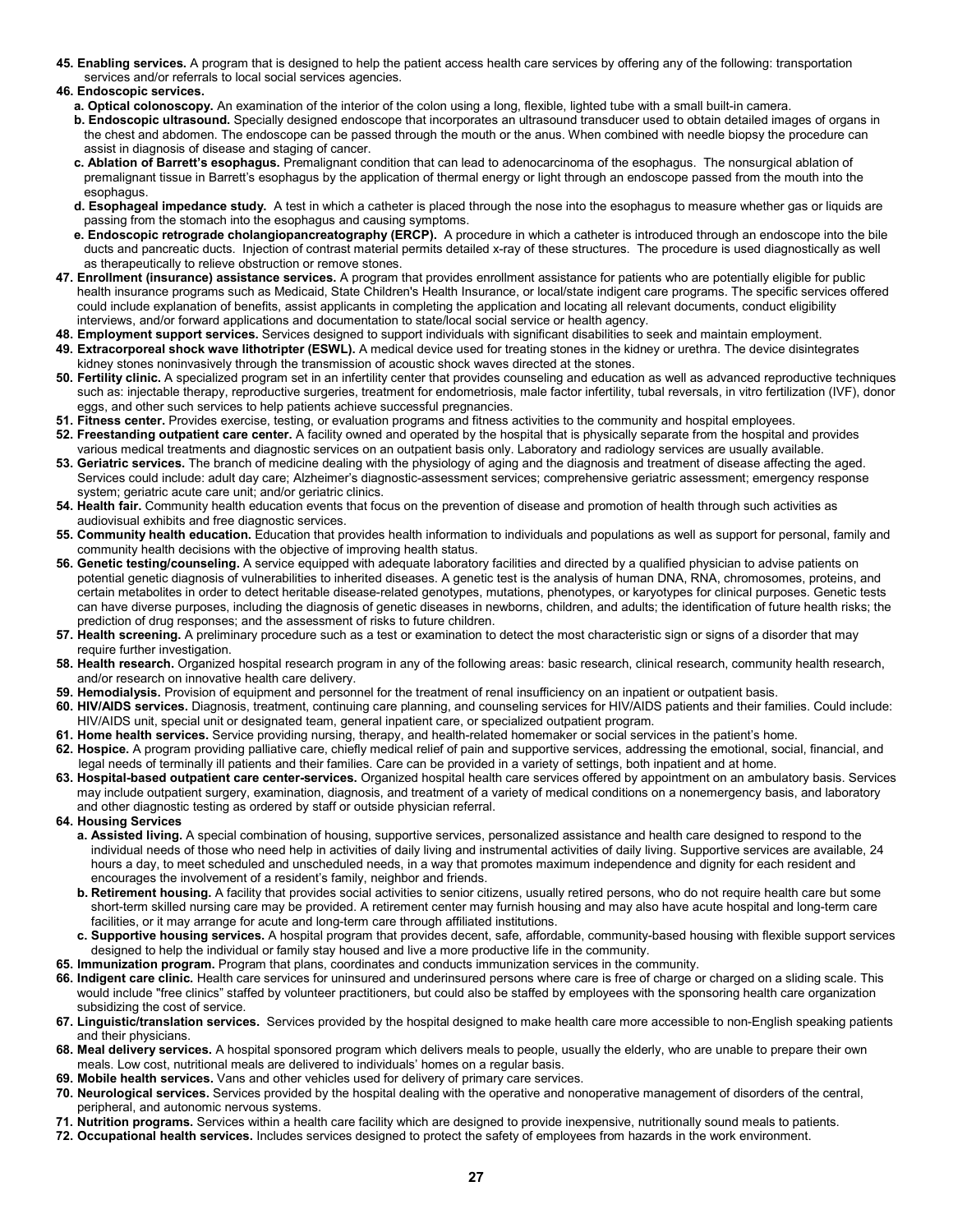- **73. Oncology services.** Inpatient and outpatient services for patients with cancer, including comprehensive care, support and guidance in addition to patient education and prevention, chemotherapy, counseling and other treatment methods.
- **74. Orthopedic services.** Services provided for the prevention or correction of injuries or disorders of the skeletal system and associated muscles, joints and ligaments.
- **75. Outpatient surgery.** Scheduled surgical services provided to patients who do not remain in the hospital overnight. The surgery may be performed in operating suites also used for inpatient surgery, specially designated surgical suites for outpatient surgery, or procedure rooms within an outpatient care facility.
- **76. Pain management program.** A recognized clinical service or program providing specialized medical care, drugs or therapies for the management of acute or chronic pain and other distressing symptoms, administered by specially trained physicians and other clinicians, to patients suffering from acute illnesses of diverse causes.
- **77. Palliative care program.** An organized program providing specialized medical care, drugs or therapies for the management of acute or chronic pain and/or the control of symptoms administered by specially trained physicians and other clinicians; and supportive care services, such as counseling on advanced directives, spiritual care, and social services, to patients with advanced diseases and their families.
- **78. Palliative care inpatient unit.** An inpatient palliative care ward is a physically discreet, inpatient nursing unit where the focus is palliative care. The patient care focus is on symptom relief for complex patients who may be continuing to undergo primary treatment. Care is delivered by palliative medicine specialists.
- **79. Patient controlled analgesia (PCA).** Intravenously administered pain medicine under the patient's control. The patient has a button on the end of a cord than can be pushed at will, whenever more pain medicine is desired. This button will only deliver more pain medicine at predetermined intervals, as programmed by the doctor's order.
- **80. Patient education center.** Written goals and objectives for the patient and/or family related to therapeutic regimens, medical procedures, and selfcare.
- **81. Patient representative services.** Organized hospital services providing personnel through whom patients and staff can seek solutions to institutional problems affecting the delivery of high quality care and services.
- **82. Physical rehabilitation services.** Program providing medical, health-related, therapy, social, and/or vocational services to help people with disabilities attain or retain their maximum functional capacity.
	- **a. Assistive technology center.** A program providing access to specialized hardware and software with adaptations allowing individuals greater independence with mobility, dexterity, or increased communication options.
	- **b. Electrodiagnostic services.** Diagnostic testing services for nerve and muscle function such as nerve conduction studies and needle electromyography.
	- **c. Physical rehabilitation outpatient services.** Outpatient program providing medical, health-related, therapy, social, and/or vocational services to help people with disabilities attain or retain their maximum functional capacity.
	- **d. Prosthetic and orthotic services.** Services providing comprehensive prosthetic and orthotic evaluation, fitting, and training.
	- **e. Robot-assisted walking therapy.** A form of physical therapy that uses a robotic device to assist patients who are relearning how to walk.
	- **f. Simulated rehabilitation environment.** Rehabilitation focused on retraining functional skills in a contextually appropriate environment (simulated home and community settings) or in a traditional setting (gymnasium) using motor learning principles.
- **83. Primary care department.** A unit or clinic within the hospital that provides primary care services (e.g., general pediatric care, general internal medicine, family practice, gynecology) through hospital-salaried medical and/or nursing staff, focusing on evaluating and diagnosing medical problems and providing medical treatment on an outpatient basis.
- **84. Psychiatric services.** Services provided by the hospital that offer immediate initial evaluation and treatment to patients with mental or emotional disorders.
	- **a. Psychiatric consultation-liaison services.** Provides organized psychiatric consultation/liaison services to nonpsychiatric hospital staff and/or departments on psychological aspects of medical care that may be generic or specific to individual patients. Consultation-liaison psychiatrists work to help people suffering from a combination of mental and physical illness by consulting with them and liaising with other members of their care team.
	- **b. Psychiatric pediatric services.** The branch of medicine focused on the diagnosis, treatment and prevention of mental, emotional and behavioral disorders in pediatric patients. Please report the number of staffed beds. The beds reported here should be included in the staffed bed count for 14 psychiatric care.
	- **c. Psychiatric geriatric services.** Provides care to elderly patients with mental or emotional disorders, including those admitted for diagnosis and those admitted for treatment. Please report the number of staffed beds. The beds reported here should be included in the staffed bed count for 14 psychiatric care.
	- **d. Psychiatric education services.** Provides psychiatric educational services to community agencies and workers such as schools, police, courts, public health nurses, welfare agencies, clergy, and so forth. The purpose is to expand the mental health knowledge and competence of personnel not working in the mental health field and to promote good mental health through improved understanding, attitudes, and behavioral patterns.
	- **e. Psychiatric emergency services.** Services of facilities available on a 24-hour basis to provide immediate unscheduled outpatient care, diagnosis, evaluation, crisis intervention, and assistance to persons suffering acute emotional or mental distress.
	- **f. Psychiatric outpatient services.** Provides medical care, including diagnosis and treatment, of psychiatric outpatients.
	- **g. Psychiatric intensive outpatient services.** A prescribed course of treatment in which the patient receives outpatient care no less than three times a week (which might include more than one service/day)
	- **h. Social and community psychiatric services.** Social psychiatry deals with social factors associated with psychiatric morbidity, social effects of mental illness, psycho-social disorders and social approaches to psychiatric care. Community psychiatry focuses on detection, prevention, early treatment and rehabilitation of emotional and behavioral disorders as they develop in a community.
	- **i. Forensic psychiatric services.** A medical subspecialty that includes research and clinical practice in many areas in which psychiatric is applied to legal issues.
	- **j. Prenatal and postpartum psychiatric services.** Psychiatric care during and post-pregnancy. Includes perinatal depression and postpartum depression.
	- **k. l. Psychiatric partial hospitalization program – adult/pediatric.** Organized hospital services providing intensive day/evening outpatient services of three hours or more duration, distinguished from other outpatient visits of one hour.
	- **m. n. Psychiatric residential treatment – adult/pediatric.** Overnight psychiatric care in conjunction with an intensive treatment program in a setting other than a hospital.
	- **o. Suicide prevention services.** A collection of efforts to reduce the risk of suicide. These efforts may occur at the individual, relationship, community and society levels.
- **85. Radiology, diagnostic.** The branch of radiology that deals with the utilization of all modalities of radiant energy in medical diagnoses and therapeutic procedures using radiologic guidance. This includes, but is not restricted to, imaging techniques and methodologies utilizing radiation emitted by x-ray tubes, radionuclides, and ultrasonographic devices and the radiofrequency electromagnetic radiation emitted by atoms.
	- **a. CT Scanner.** Computed tomographic scanner for head or whole body scans.
	- **b. Diagnostic radioisotope facility.** The use of radioactive isotopes (Radiopharmaceuticals) as tracers or indicators to detect an abnormal condition or disease.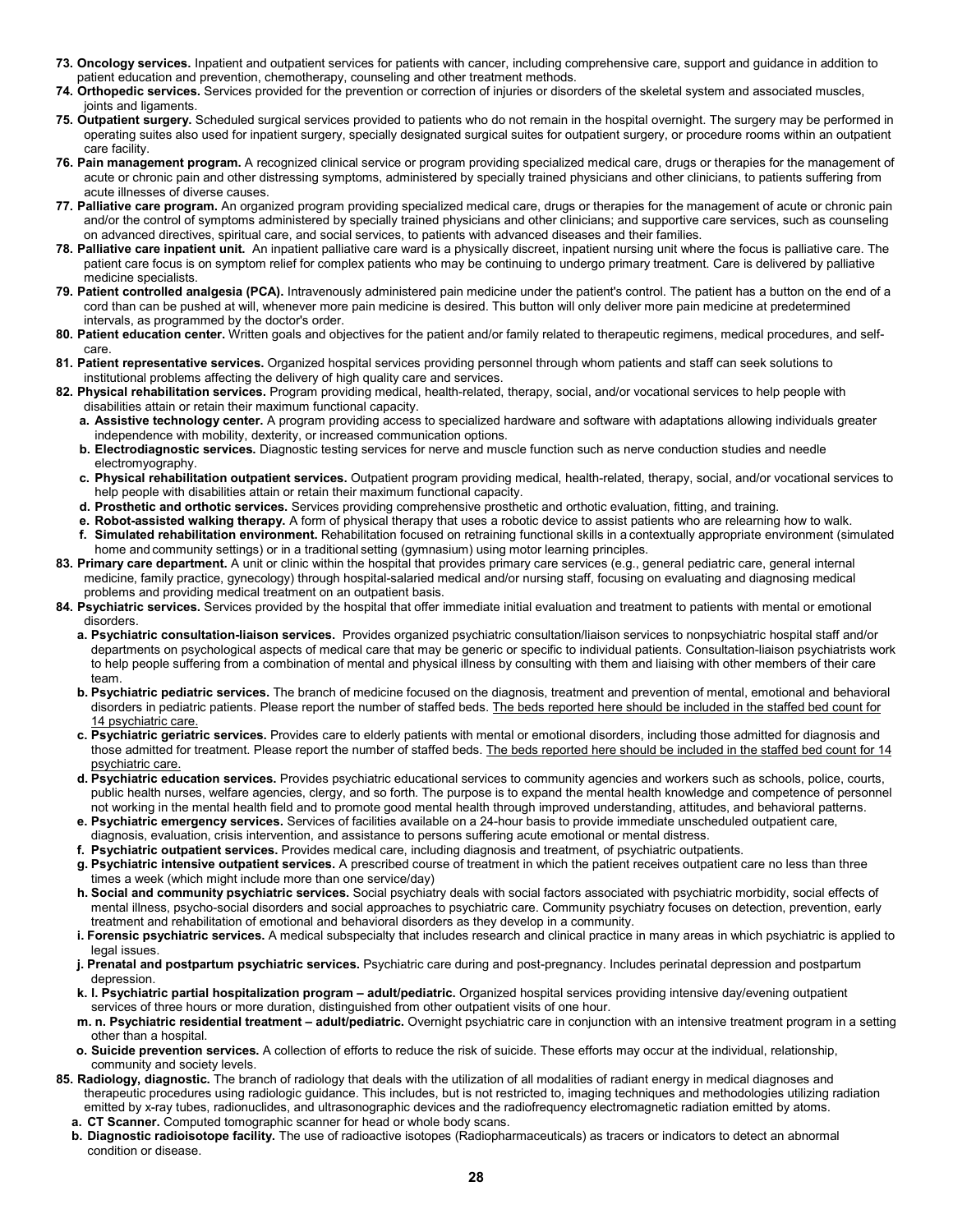- **c. Electron beam computed tomography (EBCT).** A high tech computed tomography scan used to detect coronary artery disease by measuring coronary calcifications. This imaging procedure uses electron beams which are magnetically steered to produce a visual of the coronary artery and the images are produced faster than conventional CT scans.
- **d. Full-field digital mammography (FFDM).** Combines the x-ray generators and tubes used in analog screen-film mammography (SFM) with a detector plate that converts the x-rays into a digital signal.
- **e. Magnetic resonance imaging (MRI).** The use of a uniform magnetic field and radio frequencies to study tissue and structure of the body. This procedure enables the visualization of biochemical activity of the cell in vivo without the use of ionizing radiation, radioisotopic substances or highfrequency sound.
- **f. Intraoperative magnetic resonance imaging.** An integrated surgery system which provides an MRI system in an operating room. The system allows for immediate evaluation of the degree to tumor resection while the patient is undergoing a surgical resection. Intraoperative MRI exists when a MRI (low-field or high-field) is placed in the operating theater and is used during surgical resection without moving the patient from the operating room to the diagnostic imaging suite.
- **g. Magnetoencephalography (MEG).** A noninvasive neurophysiological measurement tool used to study magnetic fields generated by neuronal activity of the brain. MEG provides direct information about the dynamics of evoked and spontaneous neural activity and its location in the brain. The primary uses of MEG include assisting surgeons in localizing the source of epilepsy, sensory mapping, and the study of brain function. When it is combined with structural imaging, it is known as *magnetic source imaging* (MSI).
- **h. Multi-slice spiral computed tomography (<64+slice CT).** A specialized computed tomography procedure that provides three-dimensional processing and allows narrower and multiple slices with increased spatial resolution and faster scanning times as compared to a regular computed tomography scan.
- **i. Multi-slice spiral computed tomography (64+ slice CT).** Involves the acquisition of volumetric tomographic x-ray absorption data expressed in Hounsfield units using multiple rows of detectors. 64+ systems reconstruct the equivalent of 64 or more slices to cover the imaged volume.
- **j. Positron emission tomography (PET).** A nuclear medicine imaging technology which uses radioactive (positron emitting) isotopes created in a cyclotron or generator and computers to produce composite pictures of the brain and heart at work. PET scanning produces sectional images depicting metabolic activity or blood flow rather than anatomy.
- **k. Positron emission tomography/CT (PET/CT).** Provides metabolic functional information for the monitoring of chemotherapy, radiotherapy and surgical planning.
- **l. Single photon emission computerized tomography (SPECT).** A nuclear medicine imaging technology that combines existing technology of gamma camera imaging with computed tomographic imaging technology to provide a clearer and more precise image.
- **m.Ultrasound.** The use of acoustic waves above the range of 20,000 cycles per second to visualize internal body structures.
- **86. Radiology, therapeutic.** The branch of medicine concerned with radioactive substances and using various techniques of visualization, with the diagnosis and treatment of disease using any of the various sources of radiant energy. Services could include: megavoltage radiation therapy; radioactive implants; stereotactic radiosurgery; therapeutic radioisotope facility; X-ray radiation therapy.
	- **a. Image-guided radiation therapy (IGRT).** Automated system for image-guided radiation therapy that enables clinicians to obtain high-resolution xray images to pinpoint tumor sites, adjust patient positioning when necessary, and complete a treatment, all within the standard treatment time slot, allowing for more effective cancer treatments.
	- **b. Intensity-Modulated Radiation Therapy (IMRT).** A type of three-dimensional radiation therapy which improves treatment delivery by targeting a tumor in a way that is likely to decrease damage to normal tissues and allows for varying intensities.
	- **c. Proton beam therapy.** A form of radiation therapy which administers proton beams. While producing the same biologic effects as x-ray beams, the energy distribution of protons differs from conventional x-ray beams: proton beams can be more precisely focused in tissue volumes in a threedimensional pattern, resulting in less surrounding tissue damage than conventional radiation therapy, permitting administration of higher doses.
	- **d. Shaped beam radiation system.** A precise, noninvasive treatment that involves targeted beams of radiation that mirror the exact size and shape of a tumor at a specific area to shrink or destroy cancerous cells. This procedure delivers a therapeutic dose of radiation that conforms precisely to the shape of the tumor, thus minimizing the risk to nearby tissues.
	- **e. Stereotactic radiosurgery.** A radiotherapy modality that delivers a high dosage of radiation to a discrete treatment area in as few as one treatment session. Includes Gamma Knife, Cyberknife, etc.
	- **Basic interventional radiology.** Therapies include embolization, angioplasty, stent placement, thrombus management, drainage and ablation among others. Facilities providing interventional radiology should have a radiologist with additional certification and training in diagnostic radiology, interventional radiology, or radiation oncology.
- **87. Robotic surgery.** The use of mechanical guidance devices to remotely manipulate surgical instrumentation.
- **88. Rural health clinic.** A clinic located in a rural, medically under-served area in the United States that has a separate reimbursement structure from the standard medical office under the Medicare and Medicaid programs.
- **89. Sleep center.** Specially equipped and staffed center for the diagnosis and treatment of sleep disorders.
- **90. Social work services**. Could include: organized services that are properly directed and sufficiently staffed by qualified individuals who provide assistance and counseling to patients and their families in dealing with social, emotional, and environmental problems associated with illness or disability, often in the context of financial or discharge planning coordination.
- **91. Sports medicine.** Provision of diagnostic screening, assessment, clinical and rehabilitation services for the prevention and treatment of sportsrelated injuries.
- **92. Substance use disorder services.** 
	- **a. Substance use disorder – pediatric services.** Provides diagnostic and therapeutic services to pediatric patients with alcoholism or other drug dependencies. Includes care for inpatient/residential treatment for patients whose course of treatment involves more intensive care that provided in an outpatient setting or where patients require supervised withdrawal. Please report staffed beds. The beds reported here should be included in the staffed bed count for 13 substance use disorder care.
	- **b. Substance use disorder outpatient.** Organized hospital services that provide medical care and/or rehabilitative treatment services to outpatients for whom the primary diagnosis is alcoholism or other chemical dependency.
	- **c. Substance use disorder partial hospitalization services.** Organized hospital services providing intensive day/evening outpatient services of three hour or more duration, distinguished from other outpatient visits of one hour
	- **d. Medication assisted treatment for Opioid Use Disorder.** Medication assisted treatment (MAT) is the use of medications, in combination with counseling and behavioral therapies, to provide a "whole-patient" approach to the treatment of substance use disorders. Medications used in MAT are approved by the Food and Drug Administration (FDA) and MAT programs are clinically driven and tailed to meet each patient's needs.
	- **e. Medication assisted treatment for other substance use disorders.** Medication assisted treatment (MAT) is the use of medications, in combination with counseling and behavioral therapies, to provide a "whole-patient" approach to the treatment of substance use disorders. Medications used in MAT are approved by the Food and Drug Administration (FDA) and MAT programs are clinically driven and tailed to meet each patient's needs.
- **93. Support groups.** A hospital sponsored program that allows a group of individuals with common experiences or issues who meet periodically to share experiences, problems, and solutions in order to support each other.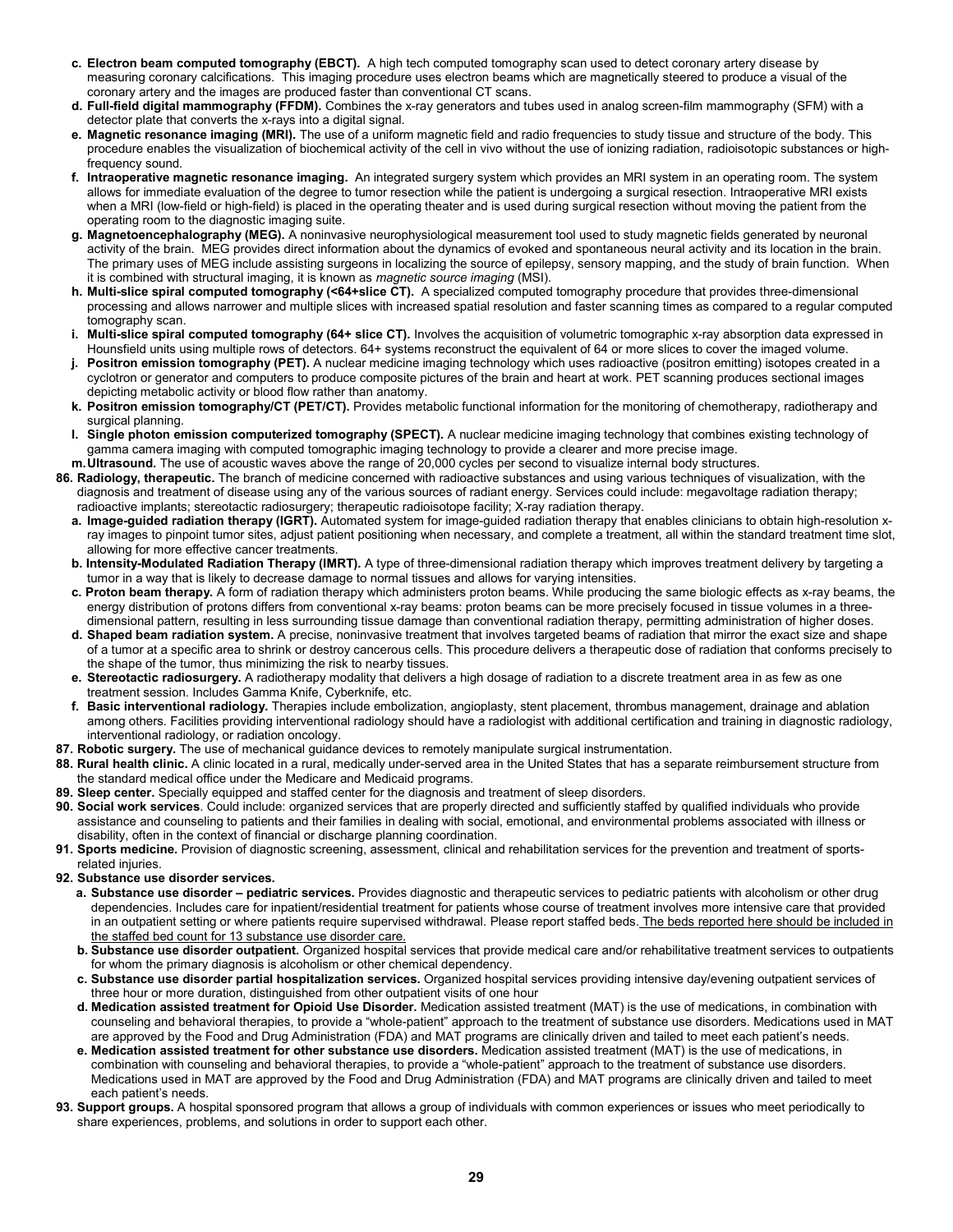- **94. Swing bed services.** A hospital bed that can be used to provide either acute or long-term care depending on community or patient needs. To be eligible a hospital must have a Medicare provider agreement in place, have fewer than 100 beds, be located in a rural area, not have a 24-hour nursing service waiver in effect, have not been terminated from the program in the prior two years, and meet various service conditions.
- **95. Teen outreach services.** A program focusing on the teenager which encourages an improved health status and a healthful lifestyle including physical, emotional, mental, social, spiritual and economic health through education, exercise, nutrition and health promotion.
- **96. Tobacco treatment/cessation program.** Organized hospital services with the purpose of ending tobacco-use habits of patients addicted to tobacco/nicotine.
- **97. Telehealth.** A broad variety of technologies and tactics to deliver virtual medical, public health, health education delivery and support services using telecommunications technologies. Telehealth is used more commonly as it describes the wide range of diagnosis and management, education, and other related fields of health care. This includes, but are not limited to: dentistry, counseling, physical and occupational therapy, home health, chronic disease monitoring and management, disaster management and consumer and professional education.
	- **b. eICU.** An electronic intensive care unit (eICU), also referred to as a tele-ICU, is a form of telemedicine that uses state of the art technology to provide an additional layer of critical care service. The goal of an eICU is to optimize clinical experience and facilitate 24-hour a day care by ICU caregivers.
	- **c. Stroke care.** Stroke telemedicine is a consultative modality that facilitates the care of patients with acute stroke by specialists at stroke centers.
	- **d. Psychiatric and addiction treatment.** Telepsychiatry can involve a range of services including psychiatric evaluations, therapy, patient education, and medication management.
	- **e. Remote patient monitoring.** The use of digital technologies to collect medical and other forms of health data from individuals in one location and electronically transmit the information securely to health care providers in a different location for assessment and recommendation.
- **98. Transplant services.** The branch of medicine that transfers an organ or tissue from one person to another or from one body part to another, to replace a diseased structure or to restore function or to change appearance. Services could include: Bone marrow, heart, lung, kidney, intestine, or tissue transplant. Please include heart/lung or other multi-transplant surgeries in 'other'.
- **99. Transportation to health facilities. (non-emergency)** A long-term care support service designed to assist the mobility of the elderly. Some programs offer improved financial access by offering reduced rates and barrier-free buses or vans with ramps and lifts to assist the elderly or people with disabilities; others offer subsidies for public transport systems or operate mini-bus services exclusively for use by senior citizens.
- **100. Urgent care center.** A facility that provides care and treatment for problems that are not life threatening but require attention over the short term. **101. Violence Prevention**
- **a. Workplace.** A violence prevention program with goals and objectives for preventing workplace violence against staff and patients.
	- **b. Community**. An organized program that attempts to make a positive impact on the type(s) of violence a community is experiencing. For example, it can assist victims of violent crimes, e.g., rape, or incidents, e.g., bullying, to hospital or to community services to prevent further victimization or retaliation. A program that targets the underlying circumstances that contribute to violence such as poor housing, insufficient job training, and/or substance abuse through means such direct involvement and support, education, mentoring, anger management, crisis intervention and training programs would also qualify.
- **102. Virtual colonoscopy.** Noninvasive screening procedure used to visualize, analyze and detect cancerous or potentially cancerous polyps in the colon.
- **103. Volunteer services department.** An organized hospital department responsible for coordinating the services of volunteers working within the institution.
- **104. Women's health center/services.** An area set aside for coordinated education and treatment services specifically for and promoted to women as provided by this special unit. Services may or may not include obstetrics but include a range of services other than OB.
- **105. Wound management services**. Services for patients with chronic wounds and nonhealing wounds often resulting from diabetes, poor circulation, improper seating and immunocompromising conditions. The goals are to progress chronic wounds through stages of healing, reduce and eliminate infections, increase physical function to minimize complications from current wounds and prevent future chronic wounds. Wound management services are provided on an inpatient or outpatient basis, depending on the intensity of service needed.
- **106. a-b.** Consultation-liaison psychiatrists, medical physicians, or advance practice providers (APPs) work to help people suffering from a combination of mental and physical illness by consulting with them and liaising with other members of their care team.
	- **c.** To integrate behavioral health services, medical and behavioral health clinicians collaborate with each other and with patients and families to address health concerns identified during medical visits using a systematic and cost-effective approach to provide patient-centered care. Integrated behavioral health is found in primary care, hospitals, and specialty settings such as oncology, cardiology, neurology, pediatrics and rehabilitation. Behavioral health clinicians often work right in the medical setting, or, if not onsite, are thoroughly integrated into the established procedures team and information systems.
- **107a-b. Physician arrangements.** An integrated healthcare delivery program implementing physician compensation and incentive systems for managed care services. Please report the number of physicians and ownership percentage for each arrangement.
	- **1. Independent practice association (IPA).** A legal entity that holds managed care contracts. The IPA then contracts with physicians, usually in solo practice, to provide care either on a fee-for-service or capitated basis. The purpose of an IPA is to assist solo physicians in obtaining managed care contracts.
	- **2. Group practice without walls**. Hospital sponsors the formation of, or provides capital to physicians to establish, a "quasi" group to share administrative expenses while remaining independent practitioners.
	- **3. Open physician-hospital organization (PHO).** A joint venture between the hospital and all members of the medical staff who wish to participate. The PHO can act as a unified agent in managed care contracting, own a managed care plan, own and operate ambulatory care centers or ancillary services projects, or provide administrative services to physician members.
	- **4. Closed physician-hospital organization (PHO).** A PHO that restricts physician membership to those practitioners who meet criteria for cost effectiveness and/or high quality.
	- **5. Management services organization (MSO).** A corporation, owned by the hospital or a physician/hospital joint venture, that provides management services to one or more medical group practices. The MSO purchases the tangible assets of the practices and leases them back as part of a full-service management agreement, under which the MSO employs all non-physician staff and provides all supplies/administrative systems for a fee.
	- **6. Integrated salary model.** Physicians are salaried by the hospital or another entity of a health system to provide medical services for primary care and specialty care.
	- **7. Equity model.** Allows established practitioners to become shareholders in a professional corporation in exchange for tangible and intangible assets of their existing practices.
	- **8. Foundation.** A corporation, organized either as a hospital affiliate or subsidiary, which purchases both the tangible and intangible assets of one or more medical group practices. Physicians remain in a separate corporate entity but sign a professional services agreement with the foundation.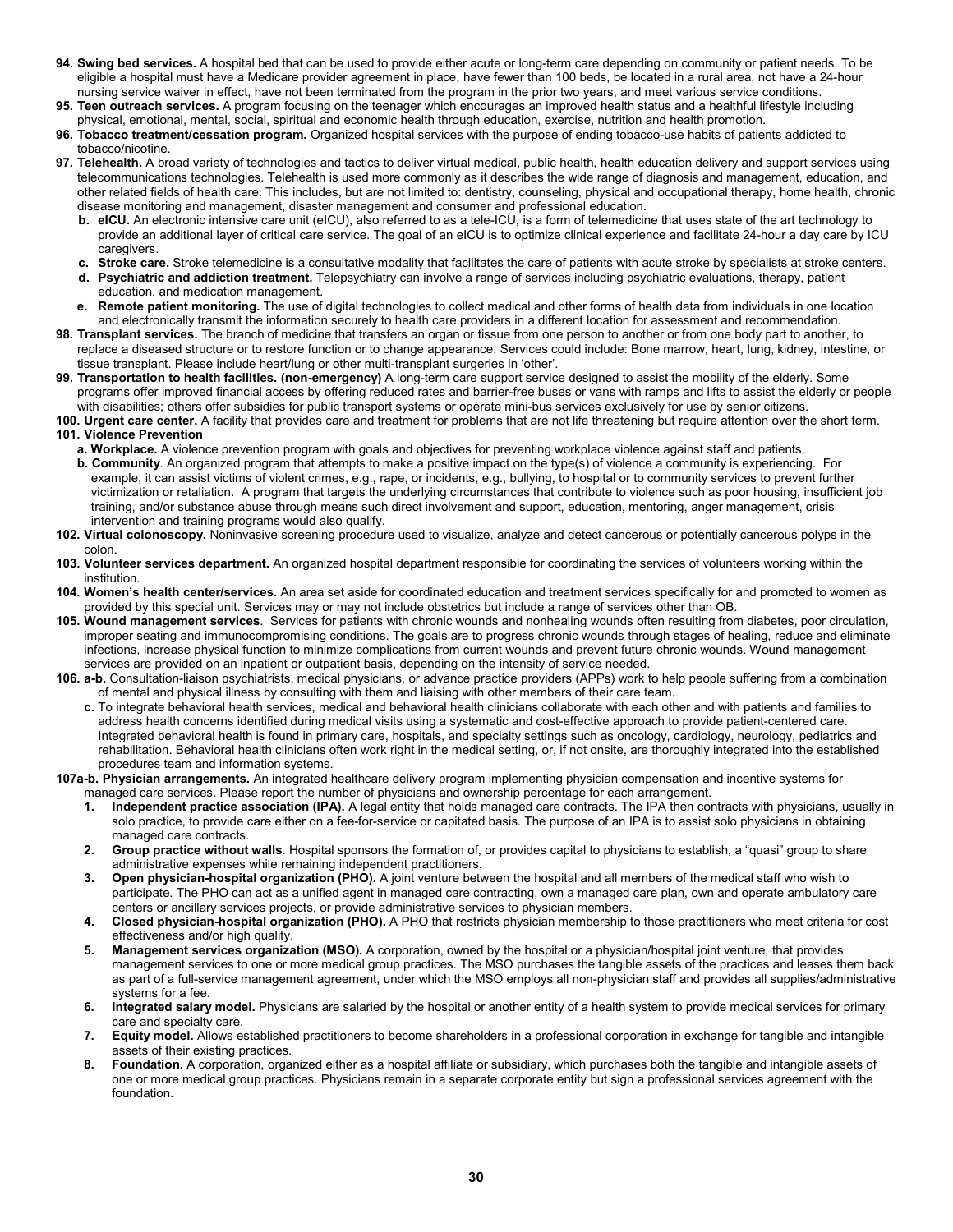**107c-e.** Report the number of physicians and specialty breakdown for physician practices wholly owned by the hospital.

- **108.** Of all physician arrangements listed in question 107a. (1-9), indicate the total number of physicians (count each physician only once) that are engaged in an arrangement with your hospital that allows for joint contracting with payers or shared responsibility for financial risk or clinical performance between the hospital and physician (arrangement may be any type of ownership). *Joint contracting* does not include contracting between physicians participating in an independent practice.
- **109a-d. Joint venture.** A contractual arrangement between two or more parties forming an unincorporated business. The participants in the arrangement remain independent and separate outside of the venture's purpose.
- **110. Bed changes.** Report any bed change defined by the hospital as permanent or significant. If the hospital has had more than two changes during the reporting period, please report the two largest increases/decreases.

### **SECTION D INSURANCE AND ALTERNATIVE PAYMENT MODELS Definitions**

#### **107. Insurance Products**

- **a. Medicare Advantage.** Health Insurance program within Part C of Medicare. Medicare Advantage plans provide a managed health care plan (typically a health maintenance organization (HMO) but also often a preferred provider organization (PPO) or another type of managed care arrangement) that is paid based on a monthly capitated fee. This Part of Medicare provides beneficiaries an alternative to "Original Medicare" Parts A and B Medicare, which provides insurance for the same medical services but pays providers a fee for service (FFS) directly rather than through managed care plans.
- **b. Medicaid Managed Care.** Services in through an arrangement between a state Medicaid agency and managed care organizations (MCOs) that accept a set payment – "capitation" – for these services.
- **c. Health Insurance Marketplace.** Also called health exchanges, are organizations set up to facilitate the purchase of health insurance in each state in accordance with Patient Protection and Affordable Care Act. Marketplaces provide a set of government-regulated and standardized health care plans from which individuals may purchase health insurance policies eligible for federal subsidies.
- **d. Other Individual Market.** Health insurance coverage offered to individuals other than in connection with a group health plan.
- **e. Small Group.** A group health plan that covers employees of an employer that has less than 50 employees.
- **f. Large Group.** A group health plan that covers employees of an employer that has 51 or more employees.
- **8. Self-administered health plan.** A health plan in which the employer assumes the financial risk for providing health care benefits to its employees. The employer may or may not also be responsible for claims processing and the provider network.
- **9. Capitation.** An at-risk payment arrangement in which an organization receives a fixed prearranged payment and in turn guarantees to deliver or arrange all medically necessary care required by enrollees in the capitated plan. The fixed amount is specified within contractual agreements between the payer and the involved organization. The fixed payment amount is based on an actuarial assessment of the services required by enrollees and the costs of providing these services, recognizing enrollees' adjustment factors such as age, sex, and family size.
- **10. Bundling.** Bundling is a payment mechanism whereby a provider entity receives a single payment for services provided across one or parts of the care continuum. For example, an entity might receive a single payment for the hospital and physician services provided as part of an inpatient stay or might receive a single payment for the post-acute care services involved in a single episode of care. The entity then has responsibility for compensating each of the individual providers involved in the episode of care.
- **12. Shared risk payments.** A payment arrangement in which a hospital and a managed care organization share the risk of adverse claims experience. Methods for sharing risk could include: capitation with partial refunds or supplements if billed hospital charges or costs differ from capitated payments, and service or discharge-based payments with withholds and bonus payouts that depend on expenditure targets
- **15. Accountable Care Organization (ACO) Contract.** An ACO contract has two essential elements: (1) accountability for the total costs of care for the population of patients attributed to the primary care physicians in the organization; (2) financial incentives that link the magnitude of bonus payments to performance on quality measures (which could include technical quality, patient experience and/or health outcome measures) This will generally involve a contract where the payer establishes a target budget for one or more years for the total costs of care for the agreed-upon patient population, the payer tracks actual spending and performance on quality; and the provider receives bonus payments that could include a share of savings that are (or are not) contingent on meeting quality targets, with (or without) additional bonuses related to performance on those quality measures.

#### **15c. Traditional Medicare ACO Programs**

**MSSP.** Medicare Shared Savings Program. For fee-for-service beneficiaries. The Shared Savings Program has different tracks that allow ACOs to select an arrangement that makes the most sense for their organization.

**NextGen.** The Next Generation ACO Model is an initiative for ACOs that are experienced in coordinating care for populations of patients. It allows these provider groups to assume higher levels of financial risk and reward.

**Comprehensive ESRD Care.** The model is designed to identify, test, and evaluate new ways to improve care for Medicare beneficiaries with End-Stage Renal Disease (ESRD.)

**18. Patient-Centered Medical Home.** The medical home concept refers to the provision of comprehensive primary care services that facilitates communication and shared decision-making between the patient, his/her primary care providers, other providers, and the patient's family.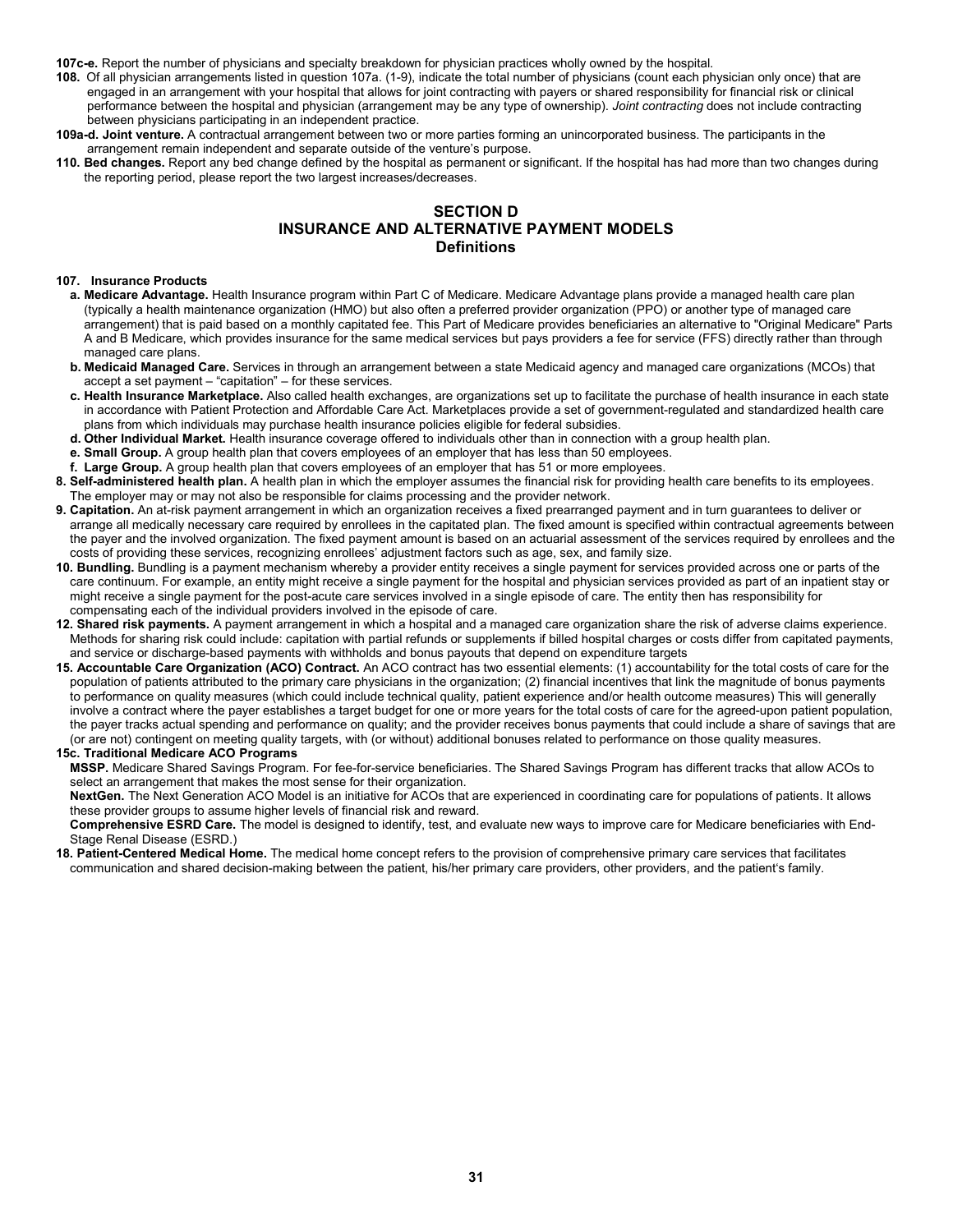### **SECTION E TOTAL FACILITY BEDS, UTILIZATION, FINANCES, AND STAFFING Instructions and Definitions**

For the purposes of this survey, a nursing home type unit/facility provides **long-term care for the elderly or other patients requiring chronic care** in a non-acute setting in any of the following categories: \*Skilled nursing care \*Intermediate care \*Other long-term care (see page 25) The nursing home type unit/facility is to be owned and operated by the hospital. Only one legal entity may be vested with title to the physical property or operate under the authority of a duly executed lease of the physical property.

- **1. a. Total licensed beds.** Report the total number of beds authorized by the state licensing (certifying) agency.
	- **b. Beds set up and staffed.** Report the number of beds regularly available (those set up and staffed for use) at the end of the reporting period. Report only operating beds, not constructed bed capacity. Include all bed facilities that are set up and staffed for use by inpatients that have no other bed facilities, such as pediatric bassinets, isolation units and quiet rooms. Exclude newborn bassinets and bed facilities for patients receiving special procedures for a portion of their stay and who have other bed facilities assigned to or reserved for them. Exclude, for example, labor room, post anesthesia, or postoperative recovery room beds, psychiatric holding beds, observation beds, and beds that are used only as holding facilities for patients prior to their transfer to another hospital.
	- **c. Bassinets set up and staffed.** Report the number of normal newborn bassinets. Do not include neonatal intensive care or intermediate care bassinets. These should be reported on page 3, C6 and C7 and included in E1b. beds set up and staffed.
	- **d. Births.** Total births should exclude fetal deaths.
	- **e. Admissions.** Include the number of adult and pediatric admissions (exclude births). This figure should include all patients admitted during the reporting period, including neonatal and swing admissions.
	- **f. Inpatient days.** Report the number of adult and pediatric days of care rendered during the entire reporting period. Do not include days of care rendered for normal infants born in the hospital, but do include those for their mothers. Include days of care for infants born in the hospital and transferred into a neonatal care unit. Also include swing bed inpatient days. An inpatient day of care (also commonly referred to as a patient day or a census day, or by some federal hospitals as an occupied bed day) is a period of service between the census-taking hours on two successive calendar days, the day of discharge being counted only when the patient was admitted the same day.
	- **g. Emergency department visits.** Should reflect the number of visits to the emergency unit. Emergency outpatients can be admitted to the inpatient areas of the hospital, but they are still counted as emergency visits and subsequently as inpatient admissions.
	- **h. Total outpatient visits.** A visit by a patient who is not lodged in the hospital while receiving medical, dental, or other services. Each appearance of an outpatient in each unit constitutes one visit regardless of the number of diagnostic and/or therapeutic treatments that the patient receives. Total outpatient visits should include all clinic visits, referred visits, observation services, outpatient surgeries (also reported on line E1k), home health service visits, telehealth visits and emergency department visits (also reported on line E1g).

**Clinic** visits should reflect total number of visits to each specialized medical unit that is responsible for the diagnosis and treatment of patients on an outpatient, nonemergency basis. (e.g., alcoholism, dental, gynecology.) Visits to the satellite clinics and primary group practices should be included if revenue is received by the hospital.

**Referred** visits should reflect total number of outpatient ancillary visits to each specialty unit of the hospital established for providing technical aid used in the diagnosis and treatment of patients. Examples of such units are diagnostic radiology, EKG, and pharmacy.

**Observation** services are those services furnished on a hospital's premises, including use of a bed and periodic monitoring by a hospital's nursing or other staff, which are reasonable and necessary to evaluate an outpatient's condition or determine the need for a possible admission to the hospital as an inpatient. Observation services usually do not exceed 24 hours; however, there is no hourly limit on the extent to which they may be used.

**Home health service** visits are visits by home health personnel to a patient's residence.

**Telehealth** visits are synchronous visits between a patient and provider that are not co-located through the use of two-way, interactive, real-time audio and/or video communication.

- **i. Inpatient surgical operations.** Count each patient undergoing surgery as one surgical operation regardless of the number of surgical procedures that were performed while the patient was in the operating or procedure room.
- **j. Operating room.** A unit/room of a hospital or other health care facility in which surgical procedures requiring anesthesia are performed.
- **k. Outpatient surgical operations.** For outpatient surgical operations, please record operations performed on patients who do not remain in the hospital overnight. Include all operations whether performed in the inpatient operating rooms or in procedure rooms located in an outpatient facility. Include an endoscopy only when used as an operative tool and not when used for diagnosis alone. Count each patient undergoing surgery as one surgical operation regardless of the number of surgical procedures that were performed while the patient was in the operating or procedure room.
- **2a2. Managed Care Medicare Discharges.** A discharge day where a Medicare Managed Care Plan is the source of payment.
- **2b2. Managed Care Medicare Inpatient Days.** An inpatient day where a Medicare Managed Care Plan is the source of payment.

**2c2. Managed Care Medicaid Discharges.** A discharge day where a Medicaid Managed Care Plan is the source of payment.

- **2d2. Managed Care Medicaid Inpatient Days.** An inpatient day where a Medicaid Managed Care Plan is the source of payment.
- **3a. Net patient revenue.** Reported at the estimated net realizable amounts from patients, third-party payers, and others for services rendered, including estimated retroactive adjustments under reimbursement agreements with third-party payers. Retroactive adjustments are accrued on an estimated basis in the period the related services are rendered and adjusted in future periods, as final settlements are determined.
- **3b. Tax appropriations.** A predetermined amount set aside by the government from its taxing authority to support the operation of the hospital.
- **3c. Other operating revenue.** Revenue that arises from the normal day-to-day operations from services other than health care provided to patients. Includes sales and services to nonpatients, and revenue from miscellaneous sources (rental of hospital space, sale of cafeteria meals, gift shop sales). Also include operating gains in this category.
- **3d. Nonoperating revenue.** Includes investment income, extraordinary gains and other nonoperating gains.
- **3e. Total revenue.** Add net patient revenue, tax appropriations, other operating revenue and nonoperating revenue.
- **3f. Payroll expenses.** Include payroll for all personnel including medical and dental residents/interns and trainees.
- **3g. Employee benefits.** Includes social security, group insurance, retirement benefits, workman's compensation, unemployment insurance, etc.
- **3h. Depreciation expense (for reporting period only).** Report only the depreciation expense applicable to the reporting period. The amount should also be included in accumulated depreciation. (E8b).
- **3i. Interest expense.** Report interest expense for the reporting period only.
- **3j. Pharmacy expense.** Includes the cost of drugs and pharmacy supplies requested to patient care departments and drugs charged to patients.
- **3k. Supply expense.** The net cost of all tangible items that are expensed including freight, standard distribution cost, and sales and use tax minus rebates. This would exclude labor, labor-related expenses and services as well as some tangible items that are frequently provided as part of labor costs.
- **3l. All other expenses.** Any total facility expenses not included in E3f-E3k.
- **3m. Total expenses.** Add 3f-3l. Include all payroll and nonpayroll expenses as well as any nonoperating losses (including extraordinary losses.) **Treat bad debt as a deduction from gross patient revenue and not as an expense.**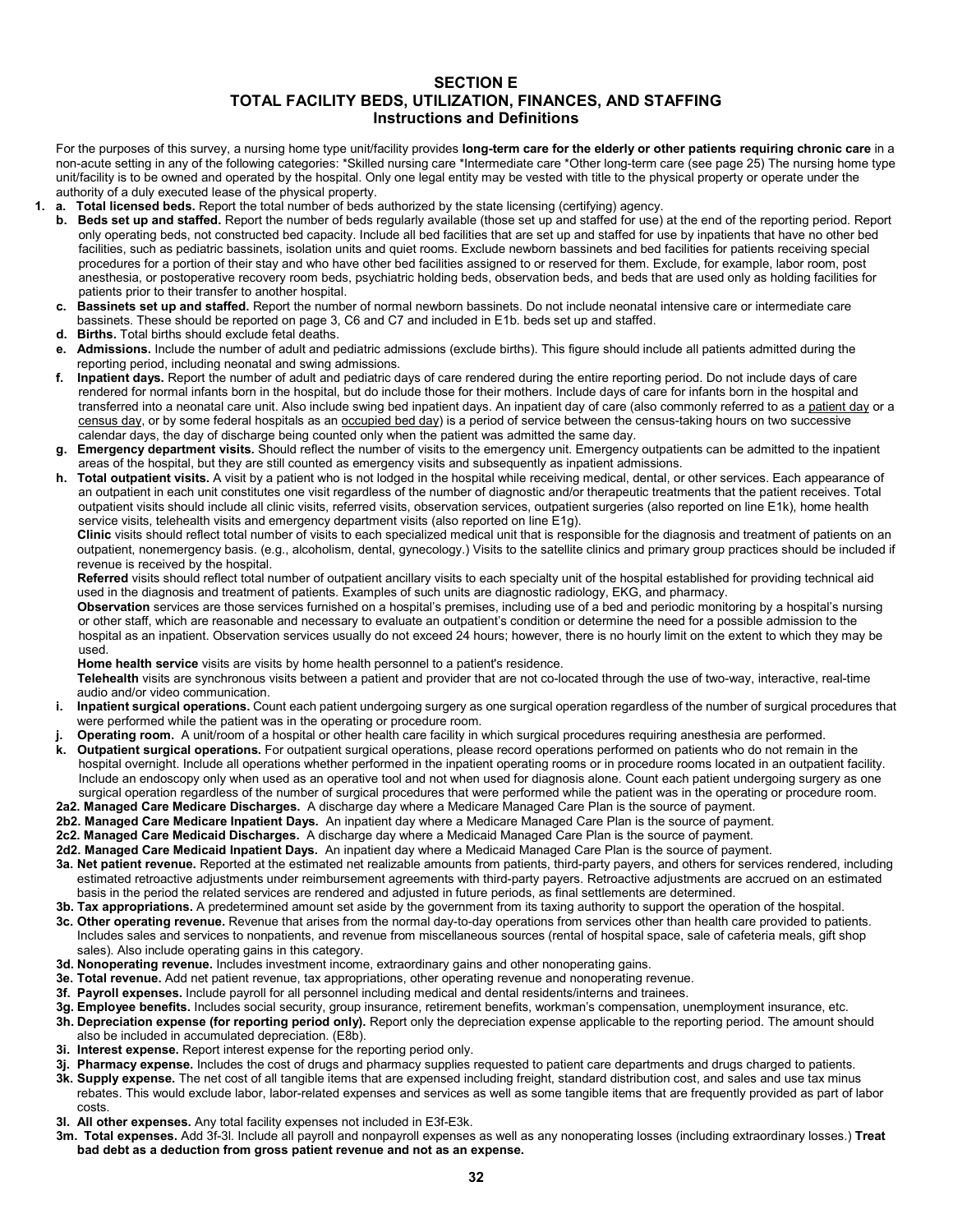- **4a. Total gross inpatient revenue.** The hospital's full-established rates (charges) for all services rendered to inpatients.
- **4b. Total gross outpatient revenue**. The hospital's full-established rates (charges) for all services rendered to outpatients.
- **4c. Total gross patient revenue.** Add total gross inpatient revenue and total gross outpatient revenue.
- **5. Uncompensated care.** Care for which no payment is expected or no charge is made. It is the sum of bad debt and charity care absorbed by a hospital or other health care organization in providing medical care for patients who are uninsured or are unable to pay.
- **5a**. **Bad debt.** The provision for actual or expected uncollectibles resulting from the extension of credit. Report as a deduction from gross revenue**. For Question 6 (Revenue by payer), if you cannot break out your bad debt by payer, deduct the amount from self-pay.**
- **5b. Financial Assistance (Includes charity care).** Financial assistance and charity care refer to health services provided free of charge or at reduced rates to individuals who meet certain financial criteria. For purposes of this survey, charity care is measured on the basis of revenue forgone, at fullestablished rates.
- **5d. Medicaid Provider Tax, Fee or Assessment.** Dollars paid as a result of a state law that authorizes collecting revenue from specified categories of providers. Federal matching funds may be received for the revenue collected from providers and some or all of the revenues may be returned directly or indirectly back to providers in the form of a Medicaid payment.
- **6. REVENUE BY PAYER**

**6a1. Medicare.** Should agree with the Medicare utilization reported in questions E2a1-E2b2.

- **6a1a. Fee for service patient revenue.** Include traditional Medicare fee-for-service.
- **6a1c. Total.** Medicare revenue (add Medicare fee for service patient revenue and Medicare managed care revenue).
- **6a2. Medicaid.** Should agree with Medicaid utilization reported in questions E2c1-E2d2.

**6a2a. Fee for service patient revenue**. Do not include Medicaid disproportionate share payments (DSH) or other Medicaid supplemental payments. **6a2c. Medicaid Graduate Medical Education (GME) payments.** Payments for the cost of approved graduate medical education (GME) programs. Report in 'net' column only.

**6a2d. Medicaid disproportionate share payment (DSH).** DSH minus associated provider taxes or assessments. Report in 'net' column only. **6a2e. Medicaid supplemental payments.** Supplemental payments the Medicaid program pays the hospital that are NOT Medicaid DSH, minus associated provider taxes or assessments. Report in 'net' column only.

**6a2f. Other Medicaid.** Any Medicaid payments such as delivery system reform incentive program (DSRIP) payments that are not included in lines 6a2a-e. Report in 'net' column only.

6e. Medicaid Intergovernmental Transfers (IGT) or certified public expenditure program. Exchange of public funds between different levels of government (e.g., county, city, or another state agency) to the state Medicaid agency.

- **7. FINANCIAL PERFORMANCE – MARGIN**
	- **7a. Total Margin.** Total income over total revenue. Nonoperating income is included in revenue in the total margin.
	- **7b. Operating Margin.** Measure of profit per dollar of revenue calculated by dividing net operating income by operating revenues.
	- **7c. EBITDA Margin.** Earnings before interest, tax depreciation and amortization (EBITDA) divided by total revenue.
	- **7d. Medicare margin.** (Medicare revenue-Medicare expenses)/Medicare revenue.

Medicare revenue = Patient revenue received from the Medicare program including traditional Medicare, Medicare Advantage, and any ACO, Bundled Payment, or other pilot program (net of disallowances) Medicare expenses = Cost of patient care for Medicare beneficiaries in traditional Medicare, Medicare Advantage and any ACO, bundled payment, or other pilot program. If actual costs cannot be obtained, use cost-to-charge ratios to estimate based on Medicare charges.

**7e. Medicaid margin.** (Medicaid revenue-Medicaid expenses)/Medicaid revenue. Medicaid revenue = Patient revenue received from the Medicaid program including traditional Medicaid, Medicaid Managed Care, and any ACO, Bundled Payment, or other pilot program (net of disallowances) Medicaid expenses = Cost of patient care for Medicaid beneficiaries in traditional Medicaid, Medicaid Managed Care and any ACO, bundled

payment, or other pilot program. If actual costs cannot be obtained, use cost-to-charge ratios to estimate based on Medicaid charges. **8. Fixed Assets.** Represent land and physical properties that are consumed or used in the creation of economic activity by the health care entity. The historical or acquisition costs are used in recording fixed assets. Net plant, property, and equipment represent the original costs of these items less

accumulated depreciation and amortization. **8d. Gross Square Footage.** Include all inpatient, outpatient, office, and support space used for or in support of your health care activities. Exclude exterior, roof, and garage space in the figure.

- **9. Capital Expenses.** Expenses used to acquire assets, including buildings, remodeling projects, equipment, or property.
- **10. Information Technology and Cybersecurity.** 
	- **a. IT Operating expense.** Exclude department depreciation and operating dollars paid against capital leases.
	- **b. IT Capital expense.** Include IT capital expense for the current year only. Any capital expense that is carried forward from the previous year should be excluded from this figure. Include IT related capital included in the budget of other departments. (e.g., lab, radiology) if known or can be reasonably estimated. Include the total value of capital leases to be signed in the current year.
	- **c. Number of Employed IT staff (in FTEs).** Number of full-time equivalent (FTE) staff employed in the IT department/organization and on the hospital payroll.
	- **d. Total number of outsourced IT staff (in FTEs).** i.e., contracted staff.
	- **e. Cybersecurity.** Measures taken to protect against the criminal or unauthorized use of electronic data.

### **STAFFING**

- **11. Full-Time Equivalent (FTE)** is the total number of hours worked (excluding all non-worked hours such as PTO, etc.) by all employees over the full 12-month reporting period, divided by the normal number of hours worked by a full-time employee for that same time period. For example, if your hospital considers a normal workweek for a full-time employee to be 40 hours, a total of 2,080 would be worked over a full year (52 weeks). If the total number of hours worked by all employees on the payroll is 208,000, then the number of full-time equivalents (FTE) is 100 (employees). The FTE calculation for a specific occupational category such as registered nurses is exactly the same. The calculation for each occupational category should be based on the number of hours worked by staff employed in that specific category.
- **a. -b. Physicians and dentists.** Include only those physicians and dentists engaged in clinical practice and on the payroll. Those who hold administrative positions should be reported in all other personnel. (11n)
- **e. Other trainees.** A trainee is a person who has not completed the necessary requirements for certification or met the qualifications required for full salary under a related occupational category. Exclude medical and dental residents/interns who should be reported on line 11c-d.
- **f. Registered nurses.** Nurses who have graduated from approved schools of nursing and who are currently registered by the state. They are responsible for the nature and quality of all nursing care that patients receive. Do not include any registered nurses more appropriately reported in other occupational categories, such as facility administrators, and therefore listed under all other personnel. (11n)
- **g. Licensed practical (vocational) nurses.** Nurses who have graduated from an approved school of practical (vocational) nursing who work under the supervision of registered nurses and/or physicians.
- **h. Nursing assistive personnel.** Certified nursing assistant or equivalent unlicensed staff who assist registered nurses in providing patient care related services as assigned by and under the supervision of a registered nurse.
- **i. Radiology technicians.** Technical positions in imaging fields, including, but not limited to, radiology, sonography, nuclear medicine, radiation therapy, CT, MRI.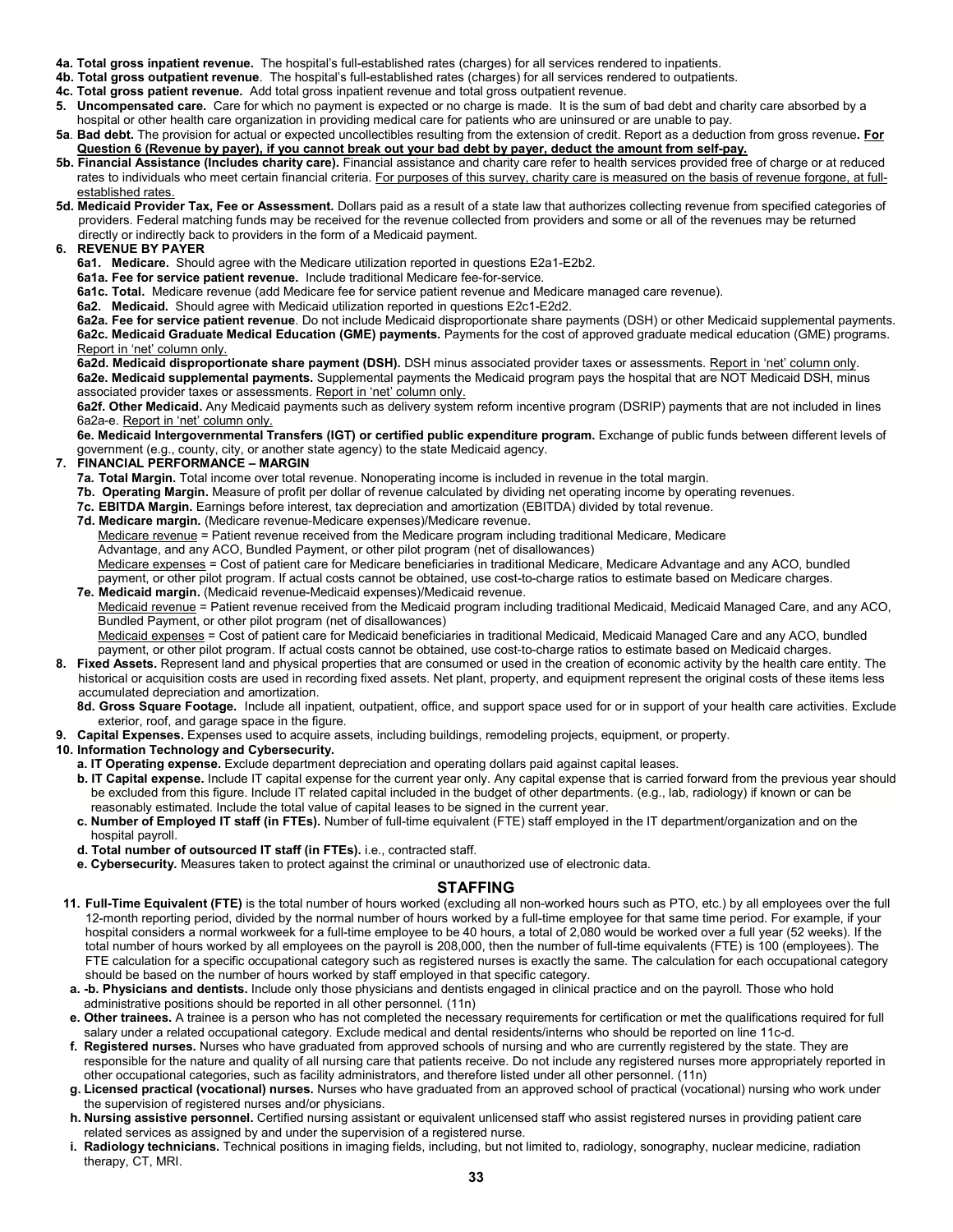- **j. Laboratory technicians.** Professional and technical positions in all areas of the laboratory, including, but not limited to, histology, phlebotomy, microbiology, pathology, chemistry, etc.
- **k. Pharmacists, licensed.** Persons licensed within the state who are concerned with the preparation and distribution of medicinal products.
- **l. Pharmacy technicians.** Persons who assist the pharmacist with selected activities, including medication profile reviews for drug incompatibilities, typing labels and prescription packaging, handling of purchase records and inventory control.
- **m. Respiratory Therapists.** An allied health professional who specializes in scientific knowledge and theory of clinical problems of respiratory care. Duties include the collection and evaluation of patient data to determine an appropriate care plan, selection and assembly of equipment, conduction of therapeutic procedures, and modification of prescribed plans to achieve one or more specific objectives.
- **n. All other personnel.** This should include all other personnel not already accounted for in other categories.
- **o. Total facility personnel.** Add 11a-11n. Includes the total facility personnel hospital plus nursing home type unit/facility personnel (for those hospitals that own and operate a nursing home type unit/facility.)
- **p. q. Nursing home type unit/facility personnel.** These lines should be filled out only by hospitals that own and operate a nursing home type unit/facility, where only one legal entity is vested with title to the physical property or operates under the authority of a duly executed lease of the physical property. If nursing home type unit/facility personnel are reported on the total facility personnel lines (11a-n) but cannot be broken out, please leave blank.
- **r. Direction patient care RN.** Registered nurses providing care directly to patients. Direct patient care responsibilities are patient-centered nursing activities carried out in the presence of the patient (such as admission, transfer/discharge, patient teaching, patient communication, treatments, counseling, and administration of medication.)
- **12. Privileged Physicians.** Report the total number of physicians (by type) on the medical staff with privileges except those with courtesy, honorary and provisional privileges. Do not include residents or interns. Physicians that provide only non-clinical services (administrative services, medical director services, etc.) should be excluded.

**Employed by your hospital.** Physicians that are either direct hospital employees or employees of a hospital subsidiary corporation. **Individual contract.** An independent physician under a formal contract to provide services at your hospital including at outpatient facilities, clinics and offices

**Group contract.** A physician that is part of a group (group practice, faculty practice plan or medical foundation) under a formal contract to provide services at your hospital including at inpatient and outpatient facilities, clinics and offices.

**Not employed or under contract.** Other physicians with privileges that have no employment or contractual relationship with the hospital to provide services.

#### *The sum of the physicians reported in 12a-12g should equal the total number of privileged physicians in the hospital.*

- **a. Primary care.** A physician that provides primary care services including general practice, general internal medicine, family practice, general pediatrics and geriatrics.
- **b. Obstetrics/gynecology**. A physician who provides medical and surgical treatment to pregnant women and to mothers following delivery. Also provides diagnostic and therapeutic services to women with diseases or disorders of the reproductive organs.
- **c. Emergency medicine.** Physicians who provide care in the emergency department.
- **d. Hospitalist.** Physicians whose primary professional focus is the care of hospitalized medical patients (through clinical, education, administrative and research activity).
- **e. Intensivist.** A physician with special training to work with critically ill patients. Intensivists generally provided medical-surgical, cardiac, neonatal, pediatric and other types of intensive care.
- **f. Radiologist/pathologist/anesthesiologist. Radiologist.** A physician who has specialized training in imaging, including but not limited to radiology, sonography, nuclear medicine, radiation therapy, CT, MRI. **Pathologist.** A physician who examines samples of body tissues for diagnostic purposes.**Anesthesiologist.** A physician who specializes in administering medications or other agents that prevent or relieve pain, especially during surgery.
- **g. Other specialist.** Other physicians not included in the above categories that specialize in a specific type of medical care.
- **15. Advanced Practice Registered Nurses/Physician Assistants.** Registered nurses with advanced didactic and clinical education, knowledge, skills, and scope of practice. **Physician assistant.** A healthcare professional licensed to practice medicine with supervision of a licensed physician. Includes: **Nurse practitioner.** A registered nurse with at least a master's degree in nursing and advanced education in primary care, capable of independent practice in a variety of settings. **Certified Registered Nurse anesthetist.** An advanced practice registered nurse who is certified to administer anesthesia to patients typically during surgical, diagnostic, or obstetric procedures. **Clinical nurse specialist (CNS).** A registered nurse who, through a formal graduate degree (masters or doctorate) CNS education program, has expertise in a specialty area of nursing practice. CNSs are clinical experts in the diagnosis and treatment of illness, and the delivery of evidence-based nursing interventions.
	- **15c. Primary care.** Medical services including general practice, general internal medicine, family practice, general pediatrics. **Emergency department care.** The provision of unscheduled outpatient services to patients whose conditions require immediate care in the emergency department setting.

**Other specialty care.** A clinic that provides specialized medical care beyond the scope of primary care.

Patient education. Goals and objectives for the patient and/or family related to therapeutic regimens, medical procedures and self-care. **Case management.** A system of assessment, treatment planning, referral and follow-up that ensures the provision of comprehensive and continuous services and the coordination of payment and reimbursement for care. **Other.** Any type of care other than those listed above.

**16. Foreign-educated nurses.** Individuals who are foreign born and received basic nursing education in a foreign country. In general many of these nurses come to the US on employment-based visas which allow them to obtain a green card.

### **SECTION G. SUPPLEMENTAL INFORMATION DEFINITIONS**

**1a. Satellite facility.** Services are available at a facility geographically remote from the hospital campus.

- **1b.** Report the number of sites for outpatient services on the hospital campus and off-campus (satellite) sites owned and operated by the hospital. **1. Airway endoscopy.** Introduction of an instrument into the air passage while breathing spontaneously or under controlled ventilation. The airway
	- is illuminated to look for any abnormalities under magnification and/or to perform a procedure in the upper or lower air passage. **2. Ambulatory surgery.** Operations performed on patients who do not stay overnight at the facility (admitted and discharged on the same day.)
	- Include endoscopy only when used as an operative tool and not when used for diagnosis alone.
	- 3. Blood product exchange. Transfusion services or other blood product exchange procedures. Does not include general lab work.
	- **4. Cardiac/pulmonary rehabilitation.** A medically supervised program to help heart patients recover quickly and improve their overall physical and mental functioning. The goal is to reduce risk of another cardiac event or to keep an already present heart condition from getting worse. Cardiac rehabilitation programs include: counseling to patients, an exercise program, helping patients modify risk factors such as smoking and high blood pressure, providing vocational guidance to enable the patient to return to work, supplying information on physical limitations and lending emotional support.